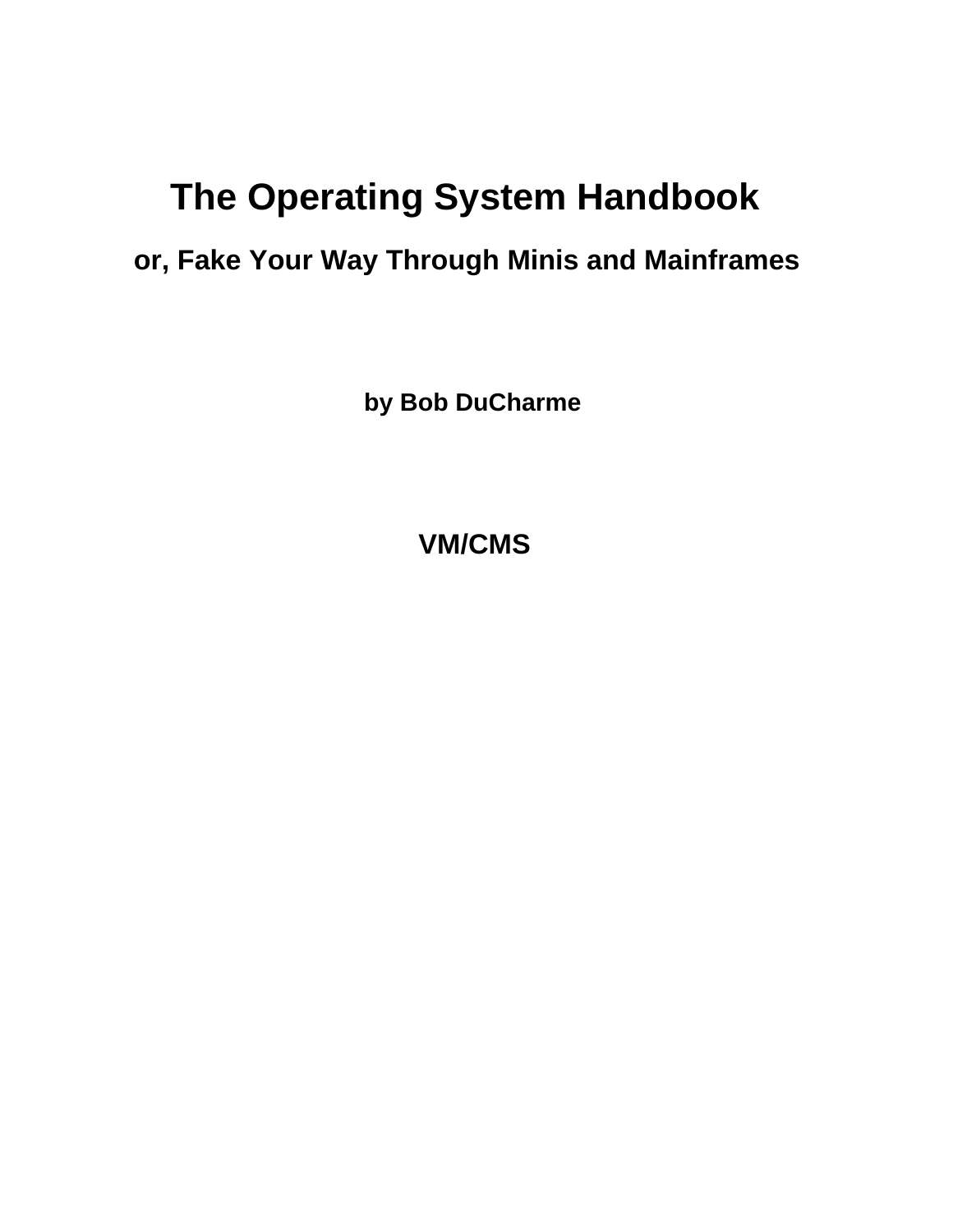## **Table of Contents**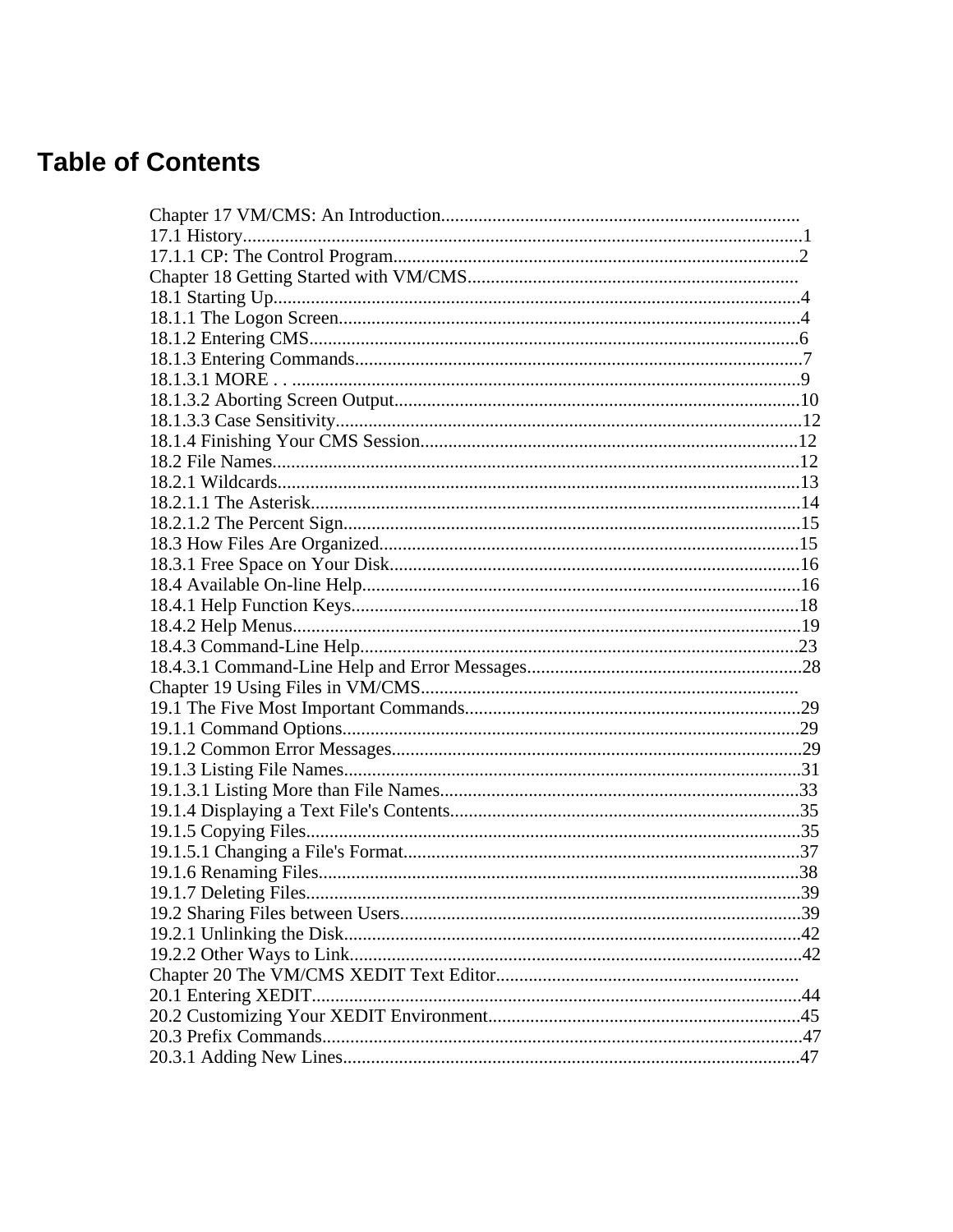| 20.3.3 Inserting, Deleting, and Typing over Words and Characters49 |  |
|--------------------------------------------------------------------|--|
|                                                                    |  |
|                                                                    |  |
|                                                                    |  |
|                                                                    |  |
|                                                                    |  |
|                                                                    |  |
|                                                                    |  |
|                                                                    |  |
|                                                                    |  |
|                                                                    |  |
|                                                                    |  |
|                                                                    |  |
|                                                                    |  |
|                                                                    |  |
|                                                                    |  |
|                                                                    |  |
|                                                                    |  |
|                                                                    |  |
|                                                                    |  |
|                                                                    |  |
|                                                                    |  |
|                                                                    |  |
|                                                                    |  |
|                                                                    |  |
|                                                                    |  |
|                                                                    |  |
|                                                                    |  |
|                                                                    |  |
|                                                                    |  |
|                                                                    |  |
|                                                                    |  |
|                                                                    |  |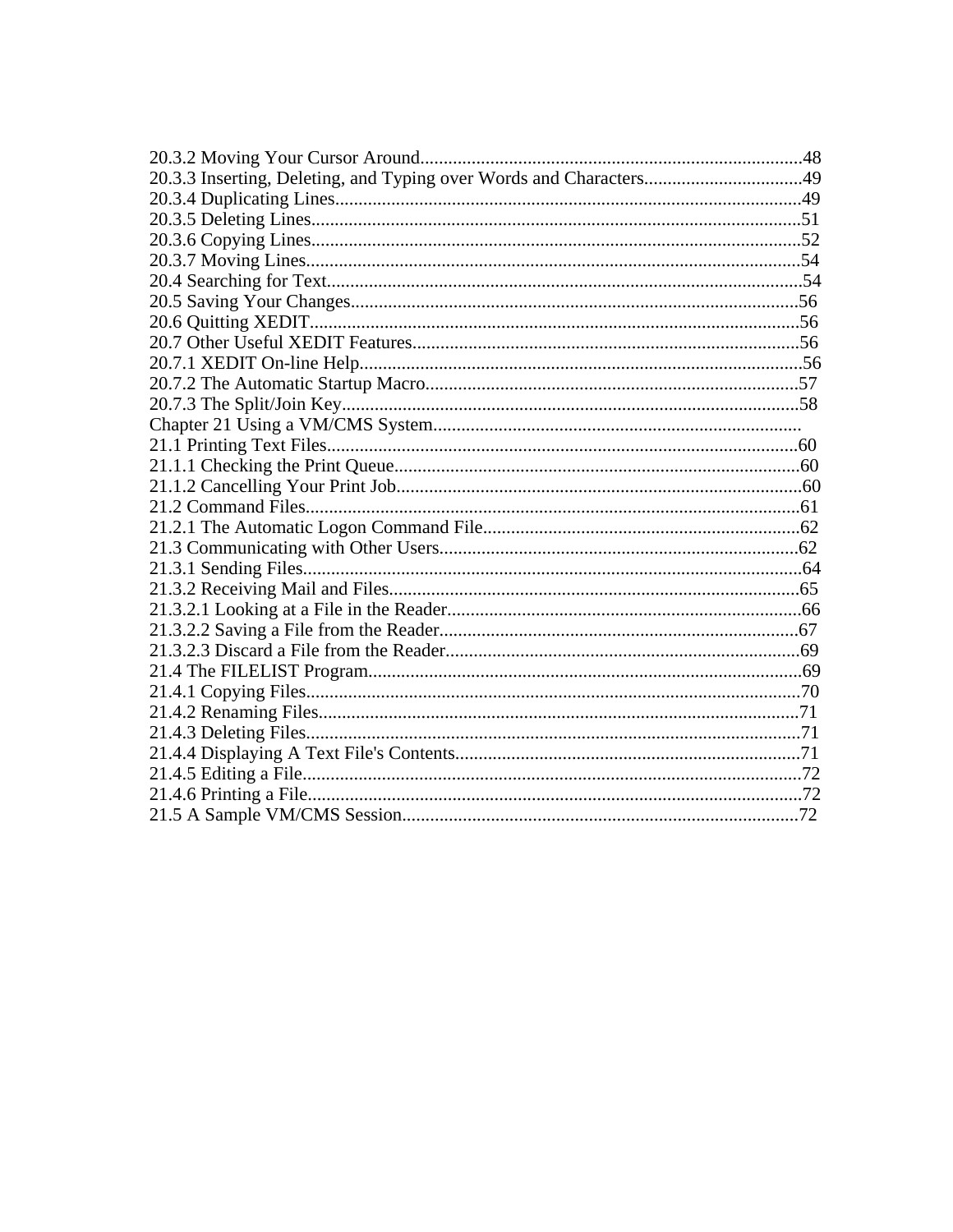## **This Section, the Rest of the Book**

This is one part of the book "Operating Systems Handbook (or, Fake Your Way Through Minis and Mainframes)," which was originally published by McGraw-Hill as a \$49.60 hardcover. Once they reverted the rights to me after it went out of print, I converted the original XyWrite files to DocBook XML and then used Norm Walsh's stylesheets (see www.nwalsh.com) and the Apache FOP program (see xml.apache.org) to convert that to Acrobat files. The six parts of the book are all available at http://www.snee.com/bob/opsys.html:

- Part 1: Introduction. Note that this part includes a new section explaining why I didn't update the book. I strongly suggest that, no matter how much or how little of the book you can use, you glance through the whole Introduction as well. The "Comments and Suggestions" part is now obsolete; my home page is now http:/www.snee.com/bob and my e-mail address is bob@snee.com.
- Part 2: UNIX. Everything described here should apply to Linux and its relatives.
- Part 3: OpenVMS. Basically, VMS. DEC was calling it "OpenVMS" at the time.
- Part 4: OS/400. The operating system for IBM's AS/400.
- Part 5: VM/CMS. An IBM mainframe operating system.
- Part 6: MVS. Another IBM mainframe operating system.

See www.snee.com/bob for information on books I've written since. In reverse chronological order, they are:

- *XSLT Quickly* is a tutorial and users guide to XSLT designed to get you writing stylesheets as quickly as possible.
- *XML: The Annotated Specification* is a copy of the official W3C XML specification with examples, terminology, and explanations of any SGML and computer science concepts necessary for a complete understanding of the XML spec.
- *SGML CD* is a users guide to free SGML software, most of which can be used with XML as well. The chapter on Emacs and PSGML, which requires no previous knowledge of Emacs, is available on the web site in English, Russian, and Polish.

One more thing: either I couldn't figure out the XSL keep-together property or version 0.18.1 of FOP doesn't implement it yet. Either way I apologize that some screen shots get split across page breaks.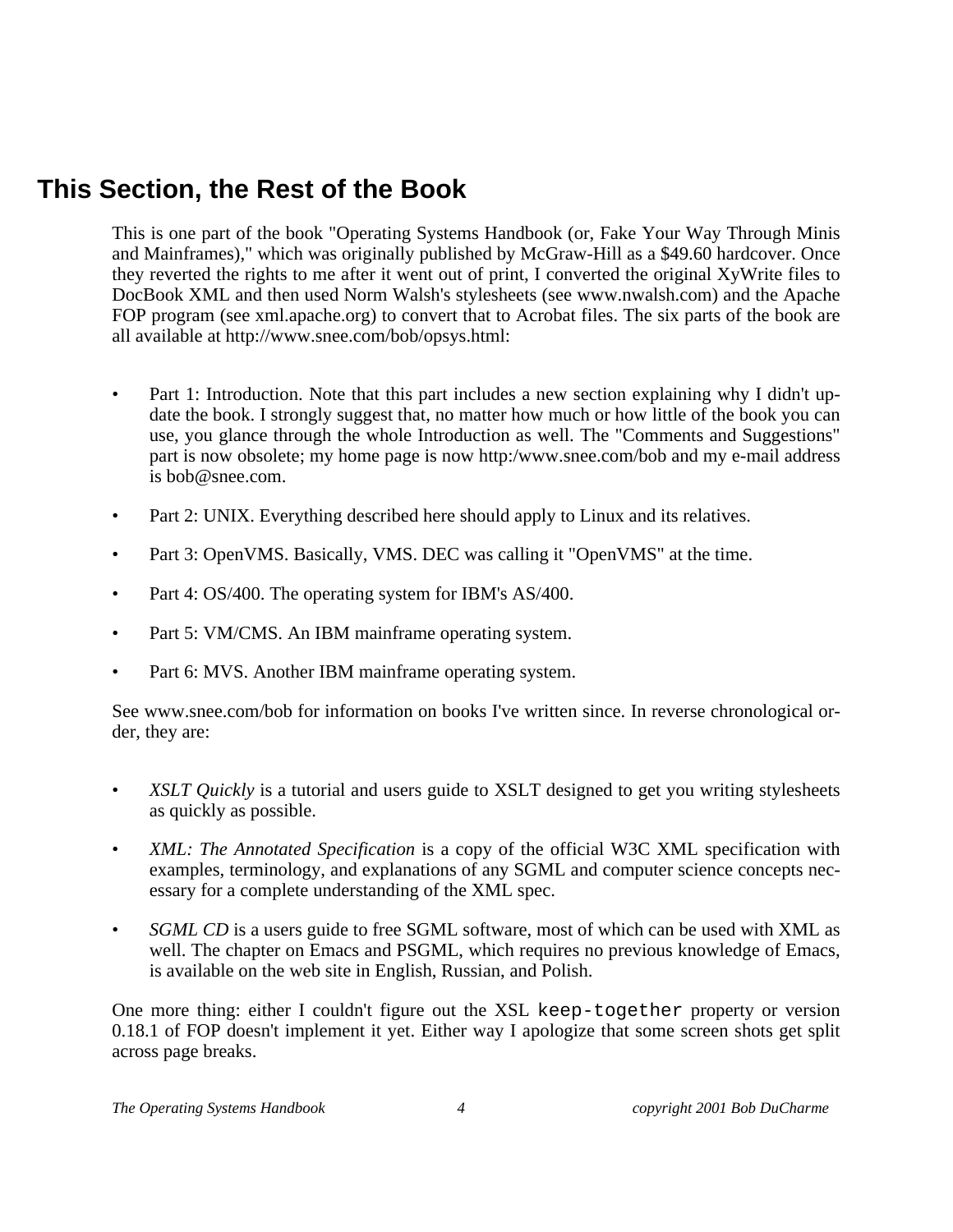Entire book copyright 2001 Bob DuCharme all rights reserved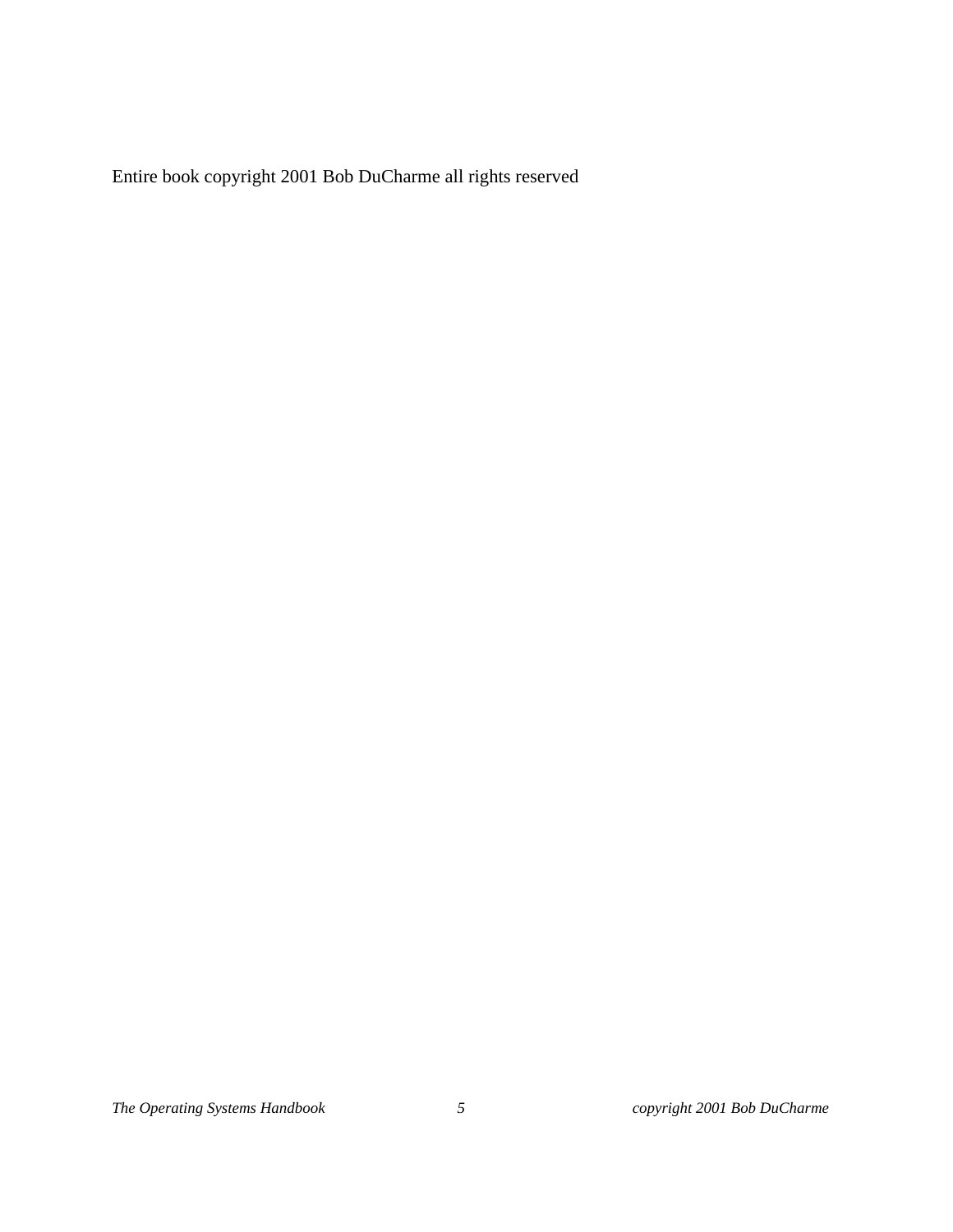## **Chapter 17 VM/CMS: An Introduction**

Before we begin with VM/CMS, you must understand one crucial concept: the operating system you are using. This may seem obvious; after all, the name of this part of the book is "VM/CMS." But, as you often hear people refer to the operating system as VM and as CMS, learning the relationship between the two is the first step in understanding it.

## **17.1 History**

IBM developed VM ("Virtual Machine") in 1964. Like any operating system, VM controlled the computer's resources. It also added a feature that had never existed before: the illusion, for each of its users, that they had a whole computer to themselves. (Because IBM developed VM well before the invention of the PC, having even a simulation of your own computer was a Big Deal.) If twenty people use a VM system at once, it gives them the illusion that they are using twenty different computers.

The most interesting part is that each of these simulated "computers" can run its own operating system. IBM has developed versions of MVS, UNIX, DOS/VSE, and even PC/DOS to run under VM (we call an operating system that runs one of VM's simulated computers a "guest" operating system running "under" VM), but the most popular is the one that was designed from the ground up to take the fullest possible advantage of the VM environment: CMS. (VM actually evolved from an earlier version of CMS called CTSS, but this all happened at IBM's Cambridge Scientific Center in Massachusetts, before either was released as a commercial product. The M.I.T. engineers who designed CTSS went on to design MULTICS, an ancestor of UNIX, which makes CMS a cousin of UNIX!)

Because the vast majority of people who use VM run CMS as the guest operating system, most VM user IDs are set up to automatically run CMS when someone logs on to their VM ID. Many users doesn't realize that this extra step is taking place and assume that it's all part of the normal process of logging on to the "VM/CMS" operating system. Think of it this way: once this logon process is complete, you interact with the CMS operating system, but behind the scenes, the VM operating system runs the show.

CMS originally stood for "Cambridge Monitor System," but IBM decided that its hundreds of TLAs (three-letter acronyms) weren't quite confusing enough and changed the official meaning of this one to "Conversational Monitor System." The idea of a "conversation" with the computer, where you type something, it immediately responds, and you continue this interchange, was also a Big Deal in the days when "input" often meant dropping off a pile of punch cards with the guy who fed them into the card reader and "output" meant picking up a printout and maybe another pile of cards from the same guy—not necessarily on the same day. In the days before Apple convinced everyone that moving a mouse pointer to a little picture of a garbage can was a more intuitive way to erase a file than typing the word "erase" followed by a file's name, CMS was actually considered downright user-friendly.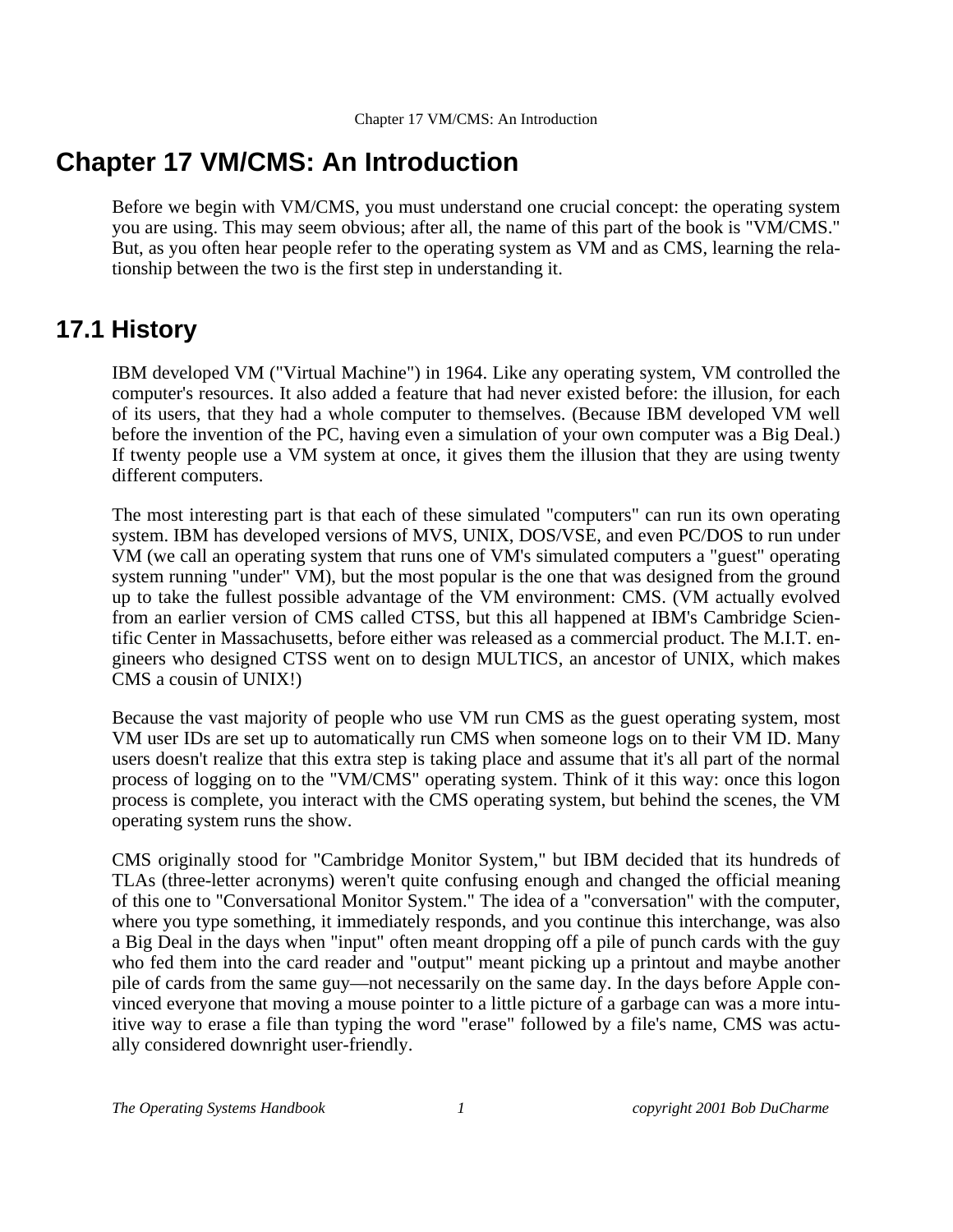**BUZZWORD** Virtual Unlike most computer buzzwords, this one usually holds true to its dictionary definition when it refers to hardware or software. The Random House College Dictionary defines "virtual" as "being such in force or effect, though not actually or expressly such." On a computer, it usually applies to software or hardware that pretends to be something it isn't. You can designate a portion of RAM on a PC to be treated as a fast, efficient hard disk; we often call this a "virtual disk," because you use it as a disk, when it's not really a disk. Sometimes you can do the opposite—on some systems, software utilities exist that let you designate a portion of your hard disk to act like RAM, giving your computer the effect of having more memory than it really has. We call this "virtual memory," because you use it as memory, without it actually being memory in the modern sense.

The virtual machines created by a VM system aren't real machines, but simulations of separate machines created by the VM operating system. VM also gives its users virtual card punchers and virtual card readers, when actual computer punch cards and the machinery to deal with them are virtually (that word again!) obsolete. (For more on these, see the sidebar "This Is the Nineties. Why Do I Need a Card Puncher or a Card Reader?")

Because it does not manage multiple users, CMS is not a multi-user operating system. If twenty people want to use CMS simultaneously, twenty copies of CMS get started up. VM handles the multiuser part. If ten people try to print a file at once, their individual copies of CMS pass these requests through CP to VM, which deals with print job scheduling.

## **17.1.1 CP: The Control Program**

But what is CP? More IBM initials to worry about? It stands for "Control Program." Different parts of VM deal with the various aspects of the computer's activities in the computer—the disk drives, memory, and so on. CP is the part that deals with CMS. It starts a CMS session and func-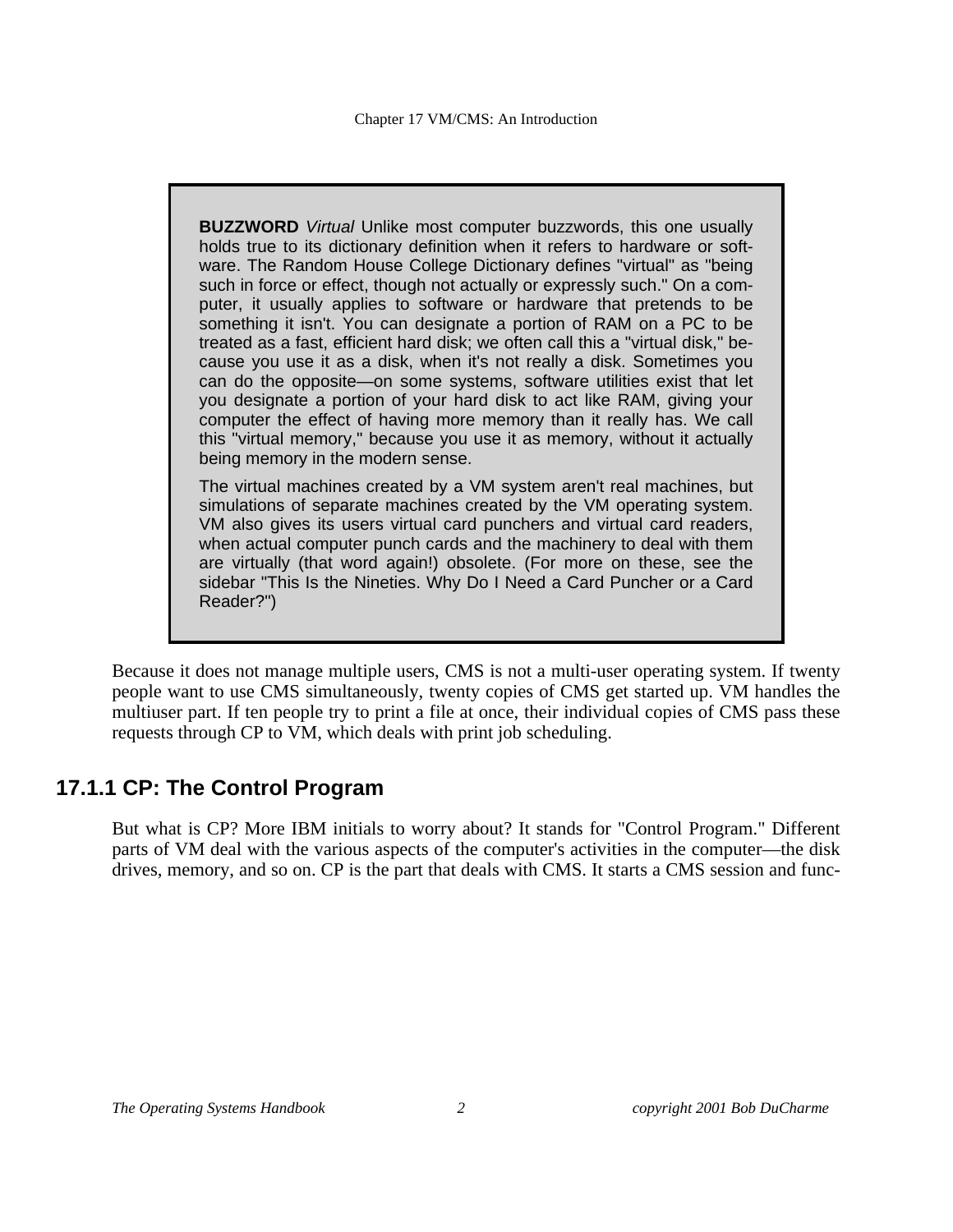#### Chapter 17 VM/CMS: An Introduction

tions as a mediator between the CMS sessions and the hardware.

CP has its own set of commands, but you only need to worry about the one that instructs it to start up a CMS session. (Section 18.1, "Starting Up," covers this in greater detail.) You may hear that some of the commands you use in CMS are actually CP commands, but don't worry; you don't need to treat these commands differently. You don't even need to remember which are CMS commands and which are CP commands. When you type a CP command at the CMS prompt, CMS automatically passes it along to CP.

#### **VM/370? VM/IS? VM/SP? VM/XA? VM/ESA?**

You might see other initials besides "CMS" after "VM." Usually, these show the version of VM being used. Various versions developed over the years take advantage of the hardware in different ways; these differences aren't anything for you to worry about. They all run CMS, and the commands that you type are the same for all of them. You might get a memo saying "On Friday the 12th from midnight to 6AM the VM system will be shut down so that we can upgrade from VM/SP to VM/XA. The increased functionality of VM/XA will allow us to utilize the blah blah blah..." Don't worry. The logon screen might look a little different, but you shouldn't need to do anything differently.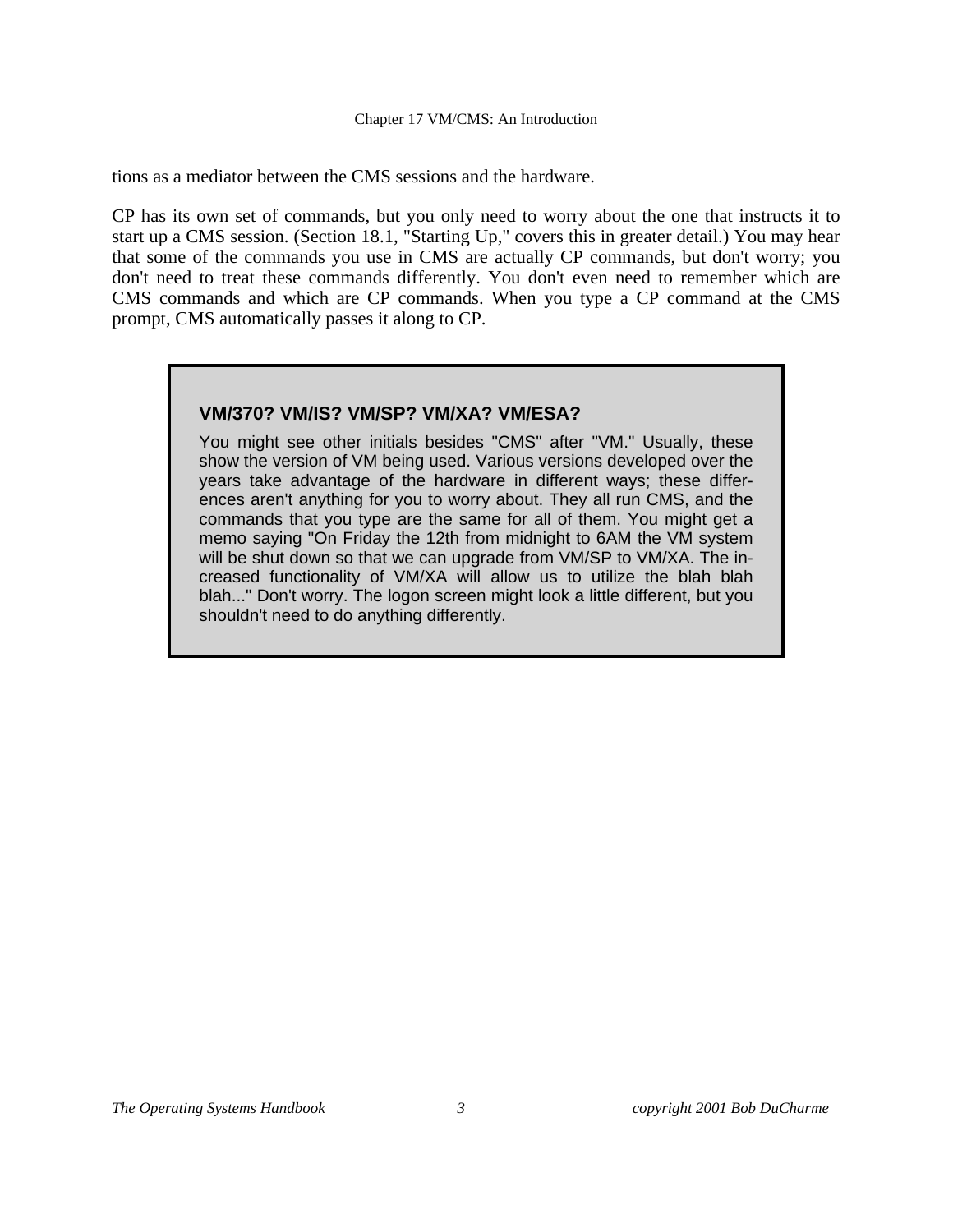## **Chapter 18 Getting Started with VM/CMS**

## **18.1 Starting Up**

Logging on to a VM/CMS system consists of two or three basic steps:

- Entering your user ID.
- Entering your password.
- Telling the CP part of VM to start up CMS. This may be unnecessary.

If CP does not automatically start up CMS, ask your VM administrator (the VM term for a system administrator) to set up your CP directory to take care of this. The CP directory keeps track of who can do what on the system. Only the system administrator has access to the CP directory.

After you turn on your terminal or hook up to a VM system from a PC running terminal emulation software, and before you log on, you will probably see the logon screen with the logo of either the company that owns the system or the version of VM being used.

### **18.1.1 The Logon Screen**

The logon screen will look similar to Figure 18.1.

```
 VM/XA SP ONLINE
 VV VV
 VV VV
 VV VV
               VVVVV MMM MMM
 V MMM MMM
                   MM M M MM
                    MM M MM
 MM MM
Fill in your USERID and PASSWORD and press ENTER
(Your password will not appear when you type it)
USERID ===>
PASSWORD ===>
COMMAND ===>
Figure 18.1 Sample VM logon screen.
```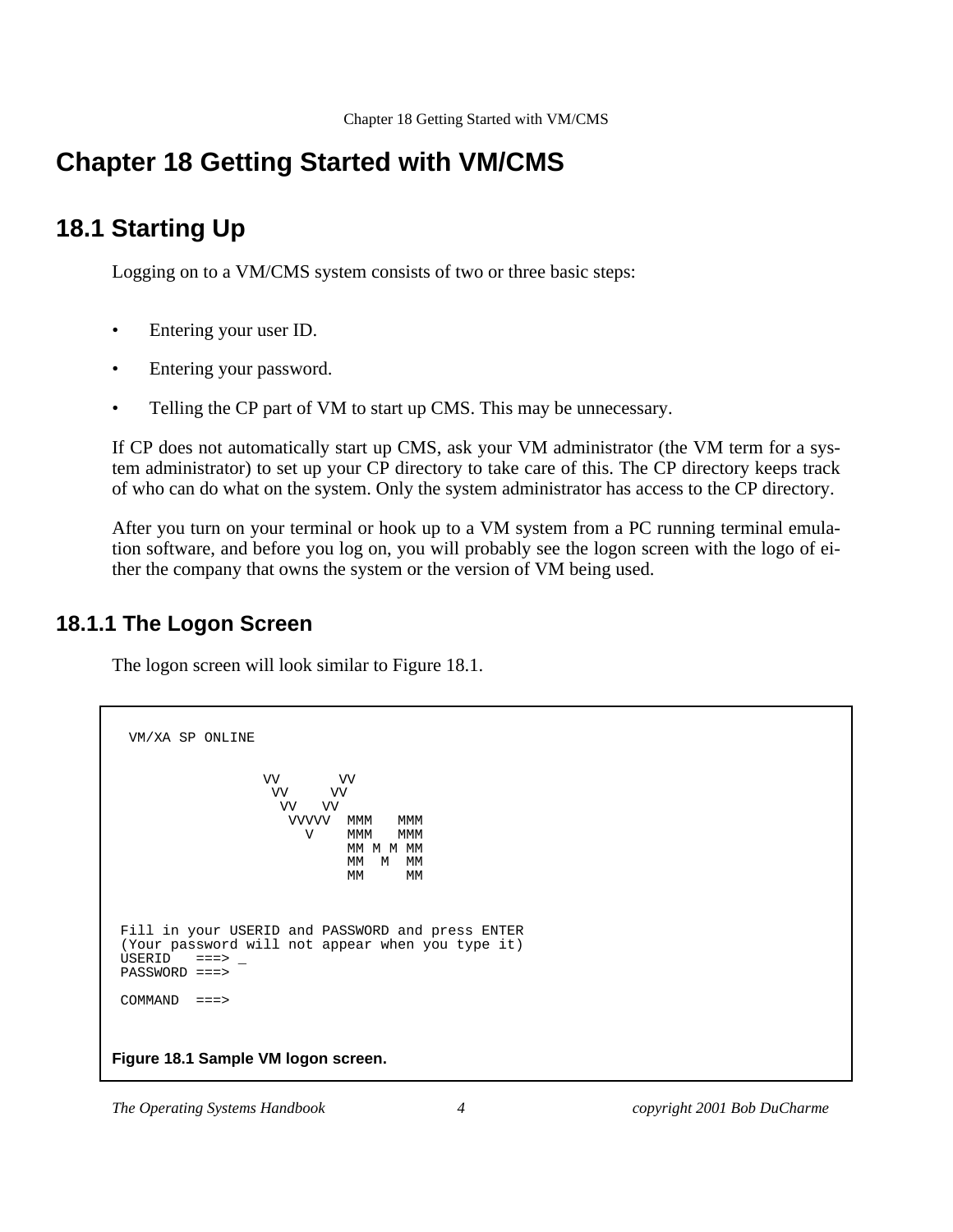Your cursor should be on the USERID line, waiting for you to type your ID. Type it in, and press your Tab key to move your cursor to the PASSWORD line. Type in your password. As the screen tells you, the characters of your password will not appear as you type them, but the cursor moves along to show how many characters you have typed.

After you type your password, you could press Tab again to move your cursor to the COMMAND prompt and enter a command for the system to execute as soon as your logon is complete, or you could press Enter immediately to show that you are done with the logon screen. If you press Enter at any time before you enter your user ID and password, the system prompts you to enter the next piece of information it needs.

If you press Enter as soon as you see the logon screen, before you even enter your user ID, the screen clears and you see a prompt like this:

```
Enter one of the following commands:<br>LOGON userid (Example:
                                  (Example: LOGON VMUSER1)
LOGOFF
```
(You may see additional commands suggested, but these two are the important ones.) Enter LO-GOFF if you want to give up on logging on. To continue the logon procedure, enter LOGON followed by your user ID.

If you've entered your user ID but the system still needs your password, it prompts you for it:

VMXACI104R Enter logon password:

If you entered your user ID and password correctly, the system starts up a session for you. If you enter a user ID that the system doesn't recognize—in this example, JEOUSER—it displays something similar to this:

```
HCPLGO053E JEOUSER not in CP directory
Enter one of the following commands:<br>LOGON userid (Example: )
                               (Example: LOGON VMUSER1)
LOGOFF
```
If you entered the password incorrectly, the system tells you

HCPLGO050E LOGON unsuccessful--incorrect password

followed by the prompt that tells you the syntax for logging on or off. Don't panic right away if your first attempt at logging on doesn't work; the VM system will let you make several more attempts. However, you don't get an unlimited number of chances, because a security feature of the system closes the connection if someone makes too many successive attempts to log on to a particular ID without succeeding. It could be an unauthorized person trying to guess a password, and you don't want to give anyone an unlimited number of guesses.

Once the logon procedure finishes, if you automatically enter CMS, you see the CMS Ready; prompt (as shown in Figure 18.2) which tells you that the system is ready to accept your commands.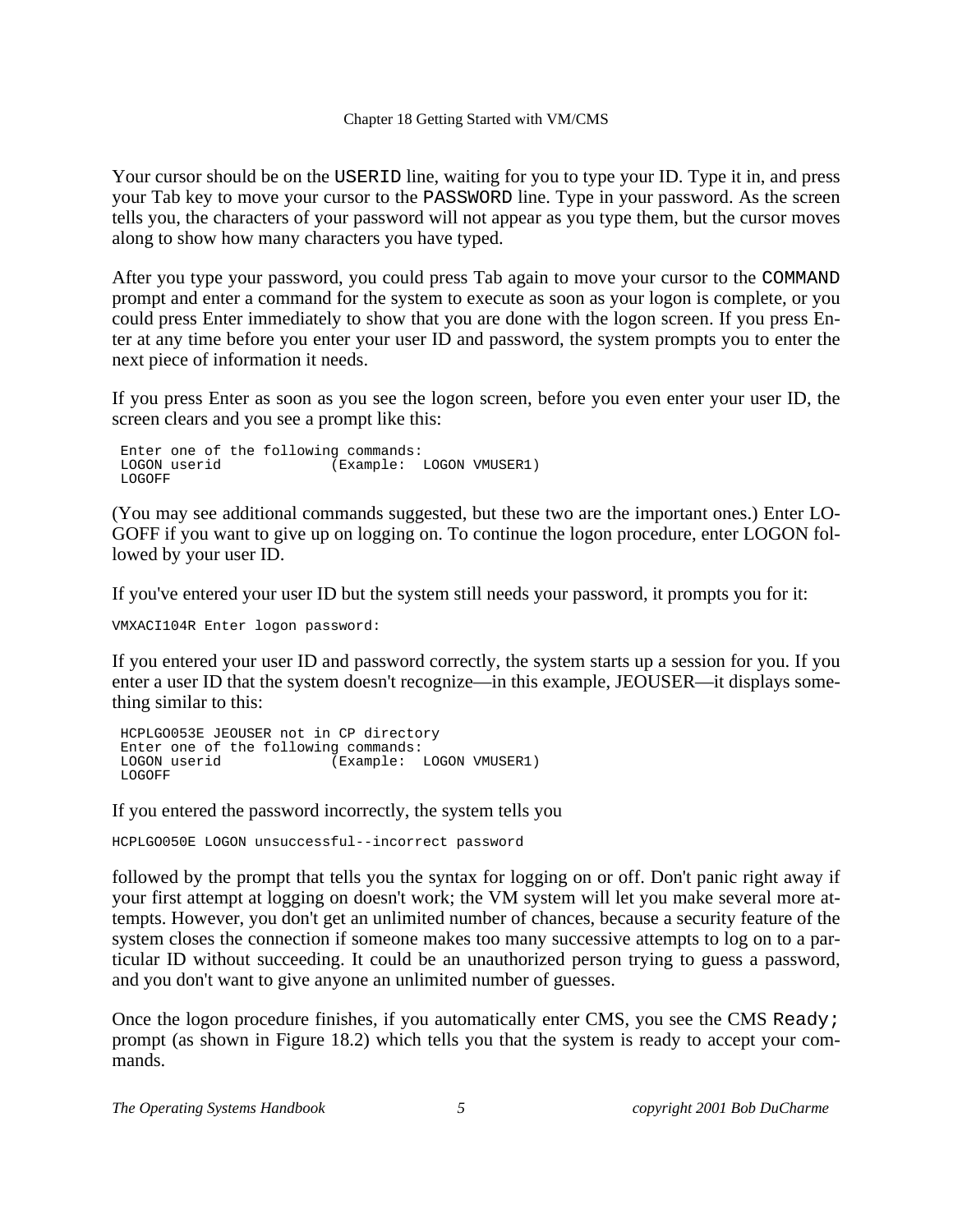

Instead of the word Ready; you might just see R; as the prompt. The prompt may also include the amount of time that the computer's processor spent on the last task you requested and the current time of day. For example, at 6:43 PM it might look like this:

Ready; T=0.01/0.01 18:43:47

## **18.1.2 Entering CMS**

If you don't see a CMS prompt, you will see a screen waiting for a CP command like the one in Figure 18.3.

CP

CP READ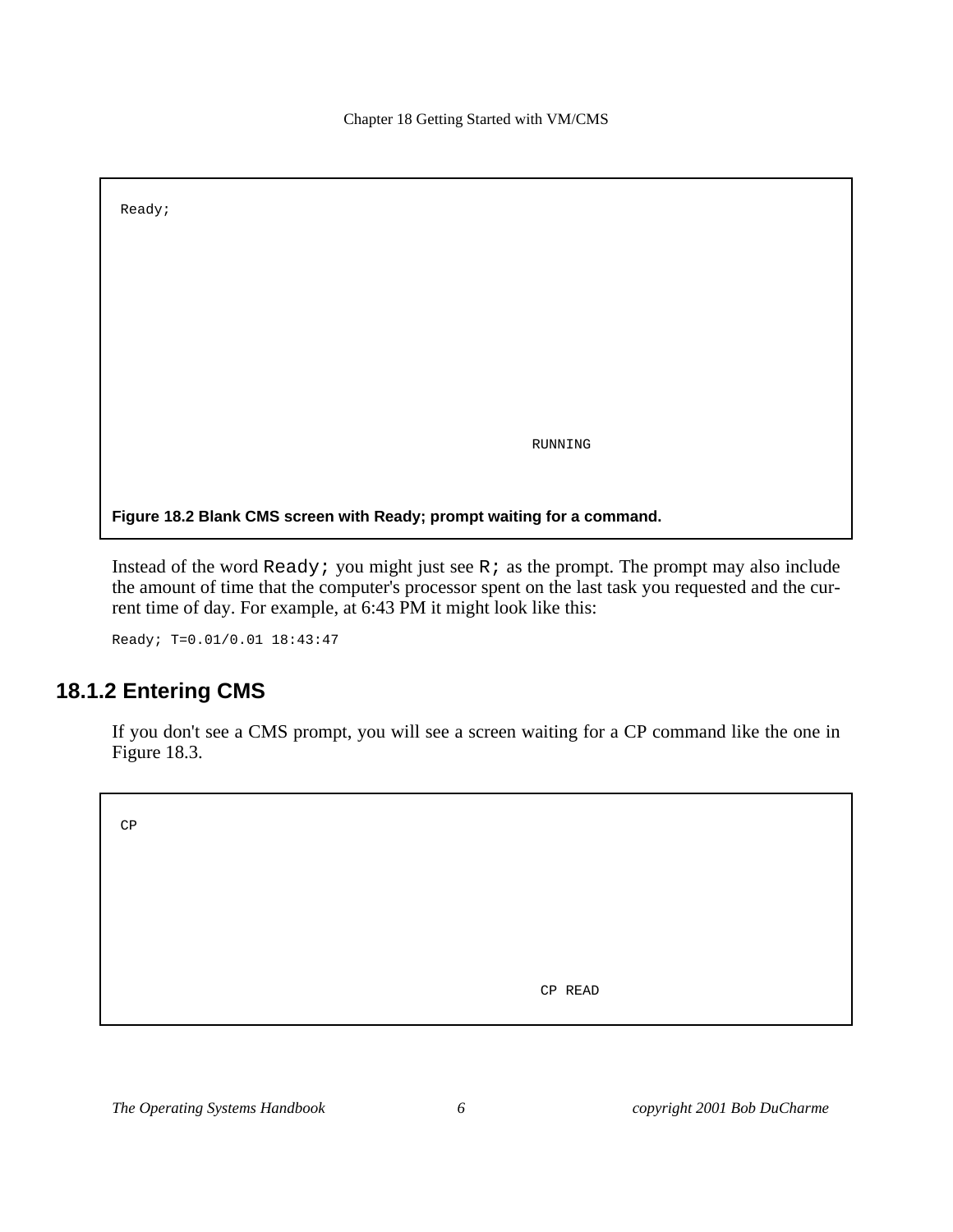#### **Figure 18.3 Blank CP screen waiting for a CP command.**

The only CP command you need to worry about is the one that starts up CMS. Enter

IPL CMS

IPL stands for "Initial Program Load." After you type in this command and press Enter you will see some variation of the CMS Ready; prompt as described above. (You may need to press Enter one or two more times.)

The IPL CMS command may come in handy later in your session. If something goes drastically wrong with your CMS session, you may find yourself back in CP, with a prompt screen just like Figure 18.3. If this happens, type

BEGIN

which will hopefully resume the CMS session that you just lost. If this doesn't work, type

IPL CMS

as if you were starting up a brand new session. You really are starting up a brand new session, because you have permanently lost your original session.

## **18.1.3 Entering Commands**

If you press Enter without typing a command, the system displays a message that tells you which environment you are currently in (either CMS or CP.) This is a handy trick if you are unsure of your present situation.

When you type a command it appears, as you type it, at the bottom of your screen, like the list all \* being entered in Figure 18.4.

Ready;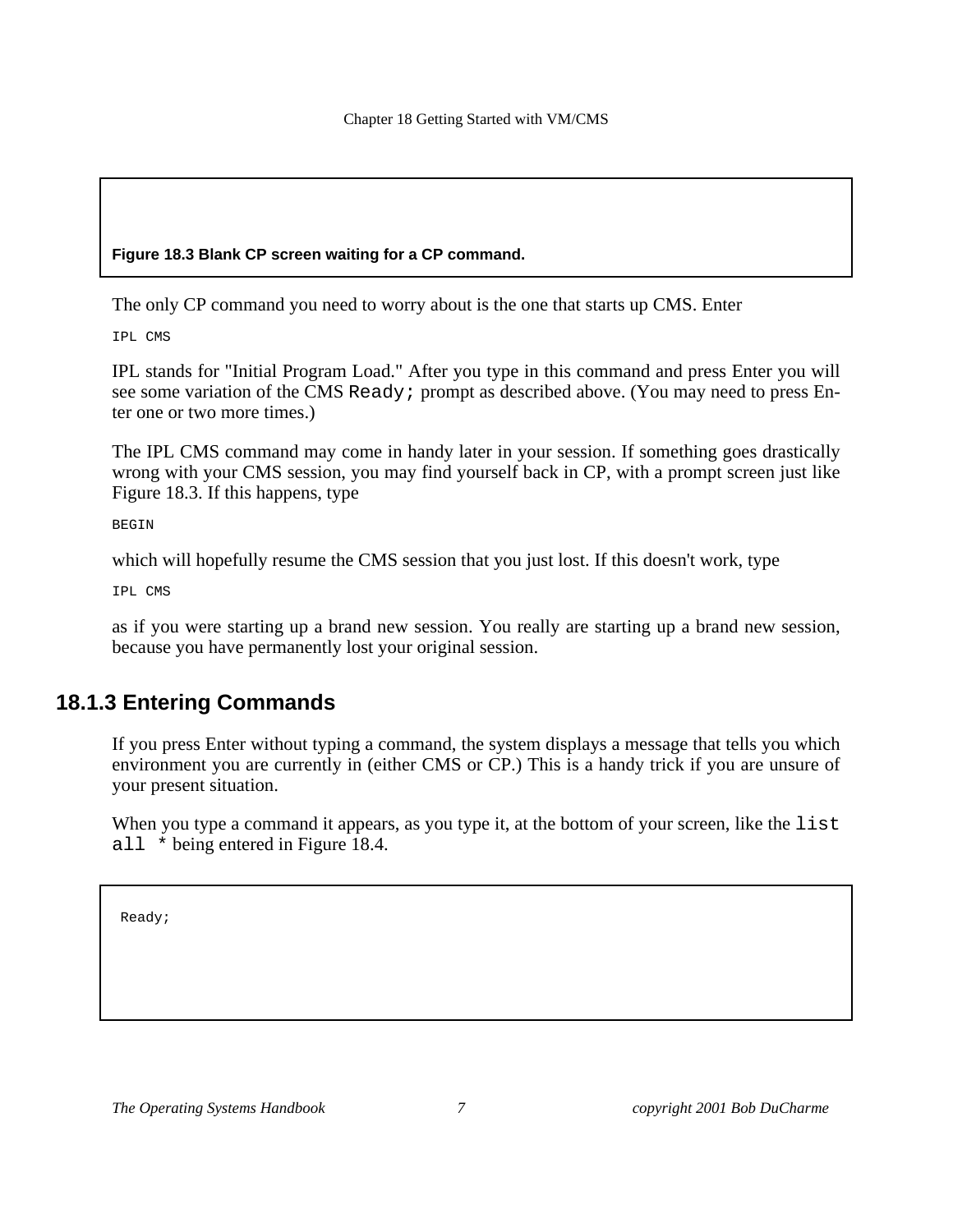list all \*\_

RUNNING

**Figure 18.4 Command being entered on CMS screen.**

Although you might be entering your command 22 lines below the line where  $\text{Ready}:$  is displayed, we still speak of entering a command "at" the Ready; prompt. When you press Enter, the typed command jumps to the line below the most recently displayed line on your screen and the system's response appears under it, as shown in Figure 18.5.

Ready; T=0.01/0.01 18:48:56 list all \* ALL BACKUP A1 ALL NOTEBOOK A0 ALL NOTEINDX A0 RUNNING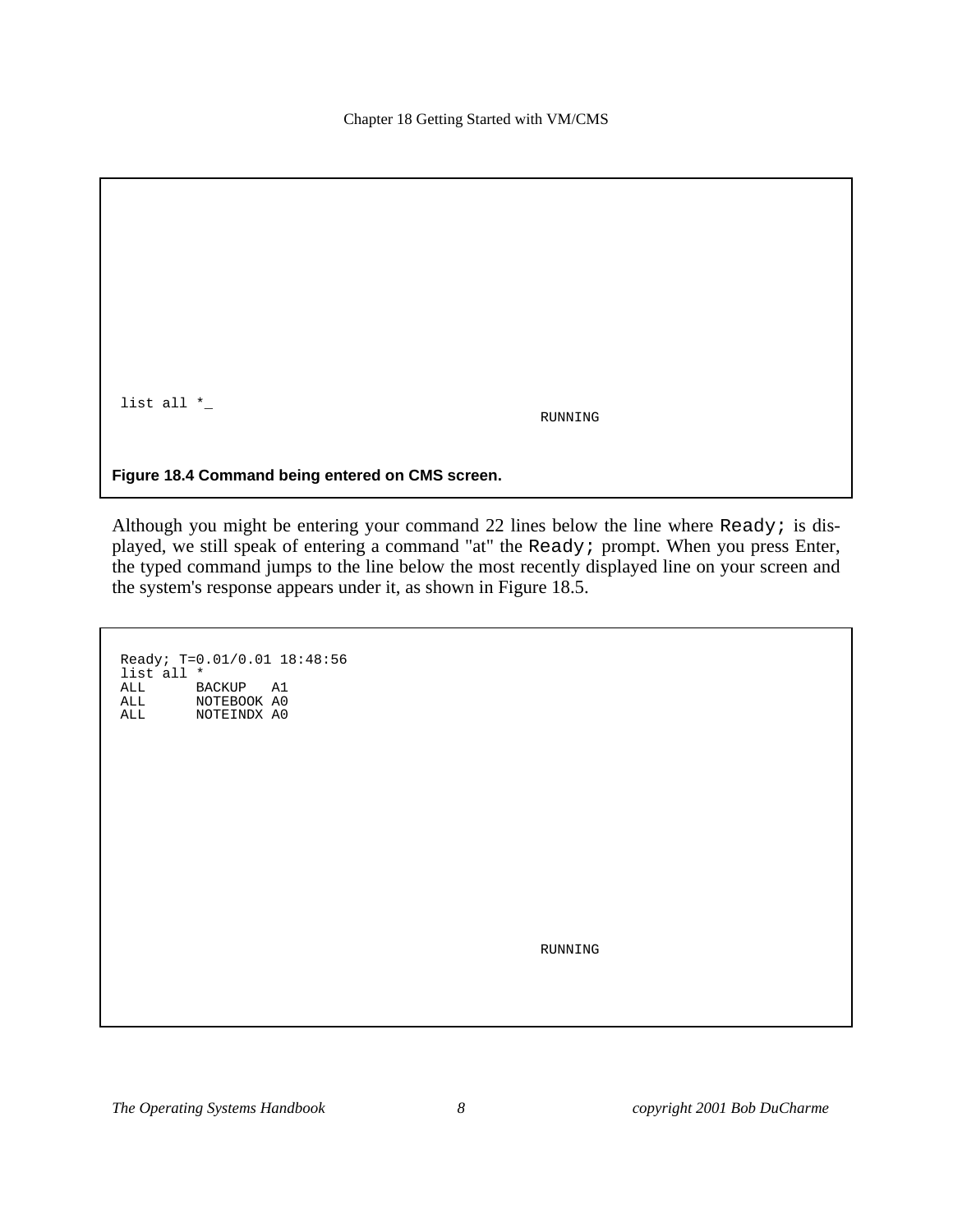#### **Figure 18.5 CMS response to command entered in Figure 18.4.**

If you enter a command like COPY or RENAME and no problems occur when you execute it, CMS won't display any message telling you that the command executed successfully. If you don't get an error message, you can assume that the command worked as you had hoped.

### **18.1.3.1 MORE . . .**

Unlike other command-driven operating systems you may have used, CMS doesn't scroll your typed commands and the system's responses off the top of the screen when the screen fills up. Instead, the message "MORE..." appears in the screen's lower-right hand corner, to indicate that there is more to see in addition to the currently displayed text. If you wait 60 seconds CMS automatically clears the current screen and displays the next screen.

If you don't feel like waiting, press the Clear key. On an actual mainframe terminal, this key has the word "Clear" written on it. When using a terminal emulation program, check its documentation to see which key on your PC serves as the Clear key with the particular terminal emulation setting being used. (For example, using Procomm on a DOS PC, the gray plus key on your keyboard's numeric keypad is the Clear key when you set the emulation to "3270/950," but F2 is the Clear key when Procomm emulates a VT220 terminal.)

If you want the information on the screen to remain for longer than a minute, press your Enter key. The message "HOLDING" replaces the "MORE..." message, and the screen remains until you press the Clear key.

There are four other messages that may appear in that part of your screen:

| RUNNING      | CMS is waiting for you to type a command. This is the most common<br>message.                                                                                                                                      |
|--------------|--------------------------------------------------------------------------------------------------------------------------------------------------------------------------------------------------------------------|
| VM READ      | CMS (or some other VM program) is waiting for you to enter some-<br>thing. Unlike RUNNING, this appears when the system has asked you<br>for something and is waiting for your answer.                             |
| READ         | CP is waiting for a CP command (as when you first log on, if you need<br>to start up CMS).                                                                                                                         |
| NOT ACCEPTED | You entered a command and pressed Enter before the system was<br>ready for a command, so it couldn't accept it. Press the Reset key (on a<br>PC emulating a 3270 terminal, this is usually the Escape key) and try |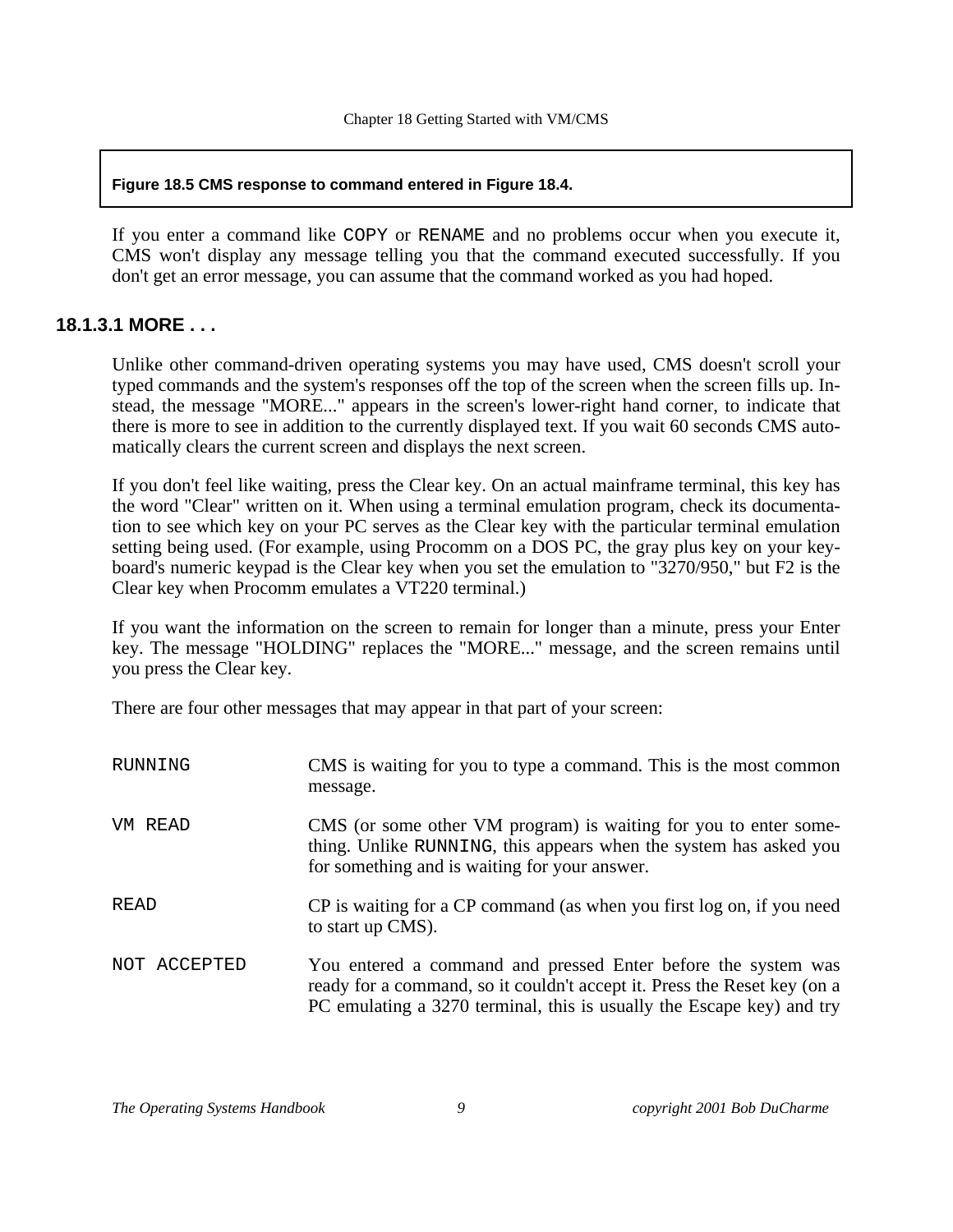#### Chapter 18 Getting Started with VM/CMS

again.

#### **18.1.3.2 Aborting Screen Output**

If a program has so much output that you press the Clear key over and over and still see the MORE... message, you may get tired of pressing the Clear key. For example, if you list file names alphabetically and only start to see file names that begin with the letter "B" after you press Clear eight times, you may regret issuing the command to list file names. (Actually, CMS refers to the names of files as "file IDs," not "file names." See section 18.2, "File Names," for more on this.)

There is help: the Halt Type command, abbreviated as HT. In Figure 18.6, Joe User saw the MORE... message in the lower-right and decided that he didn't want to see any more file IDs, so he entered HT to Halt the Typing.

| BSHFFUTL EXEC                                                    |               | F1 | $\mathbf F$        | 80 | 119 | 3            | 9/11/93 | $1:33:42$ 65Y370   |        |  |
|------------------------------------------------------------------|---------------|----|--------------------|----|-----|--------------|---------|--------------------|--------|--|
| <b>BSHFINST</b>                                                  | EXEC          | F1 | $_{\rm F}$         | 80 | 68  | 2            | 9/11/93 | 1:33:52 65Y370     |        |  |
| BSHFPNTR EXEC                                                    |               | F1 | $_{\rm F}$         | 80 | 167 | 4            | 9/11/93 | $1:34:02$ 65Y370   |        |  |
| <b>BSHFPROF</b>                                                  | DATA          | F1 | $_{\rm F}$         | 80 | 20  | 1            |         | $2/04/94$ 14:13:15 | 65Y370 |  |
| BSHFQCKG EXEC                                                    |               | F1 | $\rm F$            | 80 | 39  | 1            | 9/11/93 | 1:34:12            | 65Y370 |  |
| BSHFSHLL EXEC                                                    |               | F1 | $\mathbf{F}% _{0}$ | 80 | 526 | 11           | 2/04/94 | 14:17:01 65Y370    |        |  |
| <b>BSHFSHOW EXEC</b>                                             |               | F1 | $_{\rm F}$         | 80 | 30  | 1            | 9/11/93 | 1:34:34 65Y370     |        |  |
| BSHFSMNU                                                         | EXEC          | F1 | $_{\rm F}$         | 80 | 184 | 4            | 9/11/93 | $1:34:44$ 65Y370   |        |  |
| <b>BSHFSXST EXEC</b>                                             |               | F1 | $\mathbf{F}% _{0}$ | 80 | 376 | 8            | 9/11/93 | 1:34:56            | 65Y370 |  |
| BSHFTOOL EXEC                                                    |               | F1 | $_{\rm F}$         | 80 | 119 | 3            | 9/11/93 | 1:35:06 65Y370     |        |  |
| BSHFTUTL EXEC                                                    |               | F1 | $_{\rm F}$         | 80 | 159 | 4            | 9/11/93 | 1:35:17            | 65Y370 |  |
| <b>BSHFVIEW</b>                                                  | <b>EXEC</b>   | F1 | $\mathbf{F}% _{0}$ | 80 | 314 | 7            | 9/11/93 | 1:35:28 65Y370     |        |  |
| <b>BSHFXFER</b>                                                  | <b>EXEC</b>   | F1 | $\rm F$            | 80 | 455 | 9            | 9/11/93 | 1:35:39            | 65Y370 |  |
| BSHHFUT1                                                         | <b>ERRORS</b> | F1 | $_{\rm F}$         | 80 | 149 | 3            | 9/11/93 | 1:36:02 65Y370     |        |  |
| BSHHFUT2                                                         | <b>ERRORS</b> | F1 | $\rm F$            | 80 | 119 | 3            | 9/11/93 | 1:36:12 65Y370     |        |  |
| <b>BSHHMFD</b>                                                   | <b>ERRORS</b> | F1 | $_{\rm F}$         | 80 | 167 | 4            | 9/11/93 | 1:36:22 65Y370     |        |  |
| <b>BSHHSHLL</b>                                                  | <b>ERRORS</b> | F1 | $_{\rm F}$         | 80 | 151 | 3            | 9/11/93 | 1:36:32 65Y370     |        |  |
| BSHHSHL2                                                         | <b>ERRORS</b> | F1 | $_{\rm F}$         | 80 | 134 | 3            | 9/11/93 | 1:36:43 65Y370     |        |  |
| BSHHTOL2                                                         | <b>ERRORS</b> | F1 | $\mathbf F$        | 80 | 76  | 2            | 9/11/93 | 1:36:53            | 65Y370 |  |
| <b>BSHHTOOL</b>                                                  | <b>ERRORS</b> | F1 | $_{\rm F}$         | 80 | 166 | 4            | 9/11/93 | 1:37:03            | 65Y370 |  |
| <b>BSHHTUTL</b>                                                  | <b>ERRORS</b> | F1 | $_{\rm F}$         | 80 | 115 | 3            | 9/11/93 | 1:37:13            | 65Y370 |  |
| BSHMSACC EXEC                                                    |               | F1 | F                  | 80 | 1   | $\mathbf{1}$ | 9/11/93 | $1:39:29$ 65Y37    |        |  |
| ht                                                               |               |    |                    |    |     |              |         |                    |        |  |
|                                                                  |               |    |                    |    |     |              | MORE    |                    |        |  |
|                                                                  |               |    |                    |    |     |              |         |                    |        |  |
|                                                                  |               |    |                    |    |     |              |         |                    |        |  |
|                                                                  |               |    |                    |    |     |              |         |                    |        |  |
|                                                                  |               |    |                    |    |     |              |         |                    |        |  |
| Figure 18.6 Halt Typing (ht) command entered to stop CMS output. |               |    |                    |    |     |              |         |                    |        |  |

After he presses Enter, CMS displays only one more line of output and goes back to the Ready; prompt, as shown in Figure 18.7.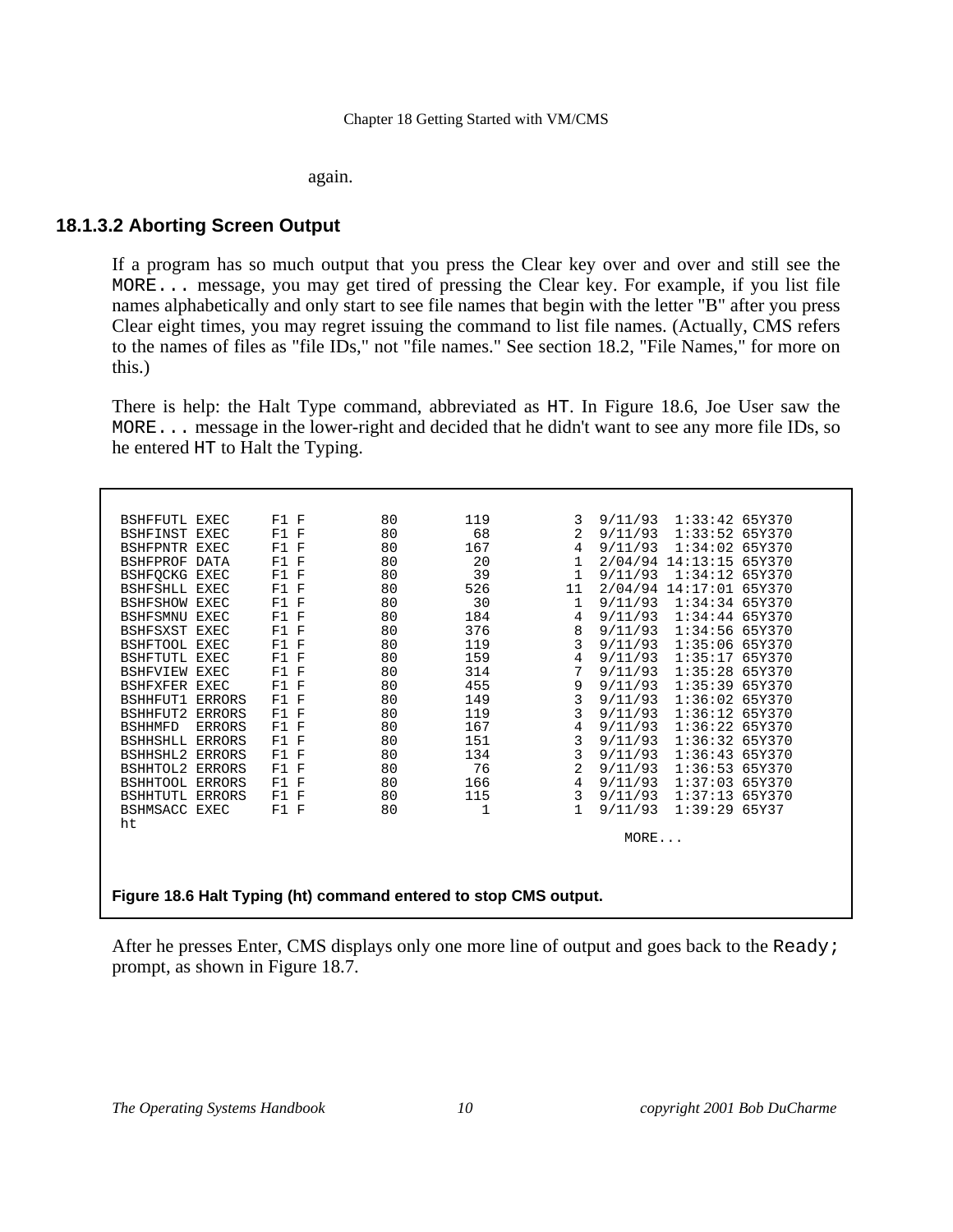| BSHMSACC HLP F1 F<br>ht<br>Ready; T=0.07/0.36 18:09:37 | 80 | 11 | 1 9/11/93 1:38:23 65Y370 |  |
|--------------------------------------------------------|----|----|--------------------------|--|
|                                                        |    |    |                          |  |
|                                                        |    |    |                          |  |
|                                                        |    |    |                          |  |
|                                                        |    |    | RUNNING                  |  |
| Figure 18.7 Result of Halt Typing command.             |    |    |                          |  |

Remember, this not only works for the command that lists file IDs, but for any command that has you pressing the Clear key too often when you look at command output.

### **This is the Nineties. Why Do I Need a Card Puncher or a Punch Card Reader?**

The "virtual computer" created for you as a part of the VM system includes a virtual card reader and a virtual card puncher. Why would anyone want even a software simulation of such archaic pieces of hardware? Before sending files from one user (or computer) to another was as simple as it is today, you sent someone a file by issuing a command to the computer to create a punch card version of the file in the recipient's card reader. In other words, you "punched" it to him. He then "read" the stack of cards by entering the command that told the card reader to read each card in that stack and turn it into a line of a disk file.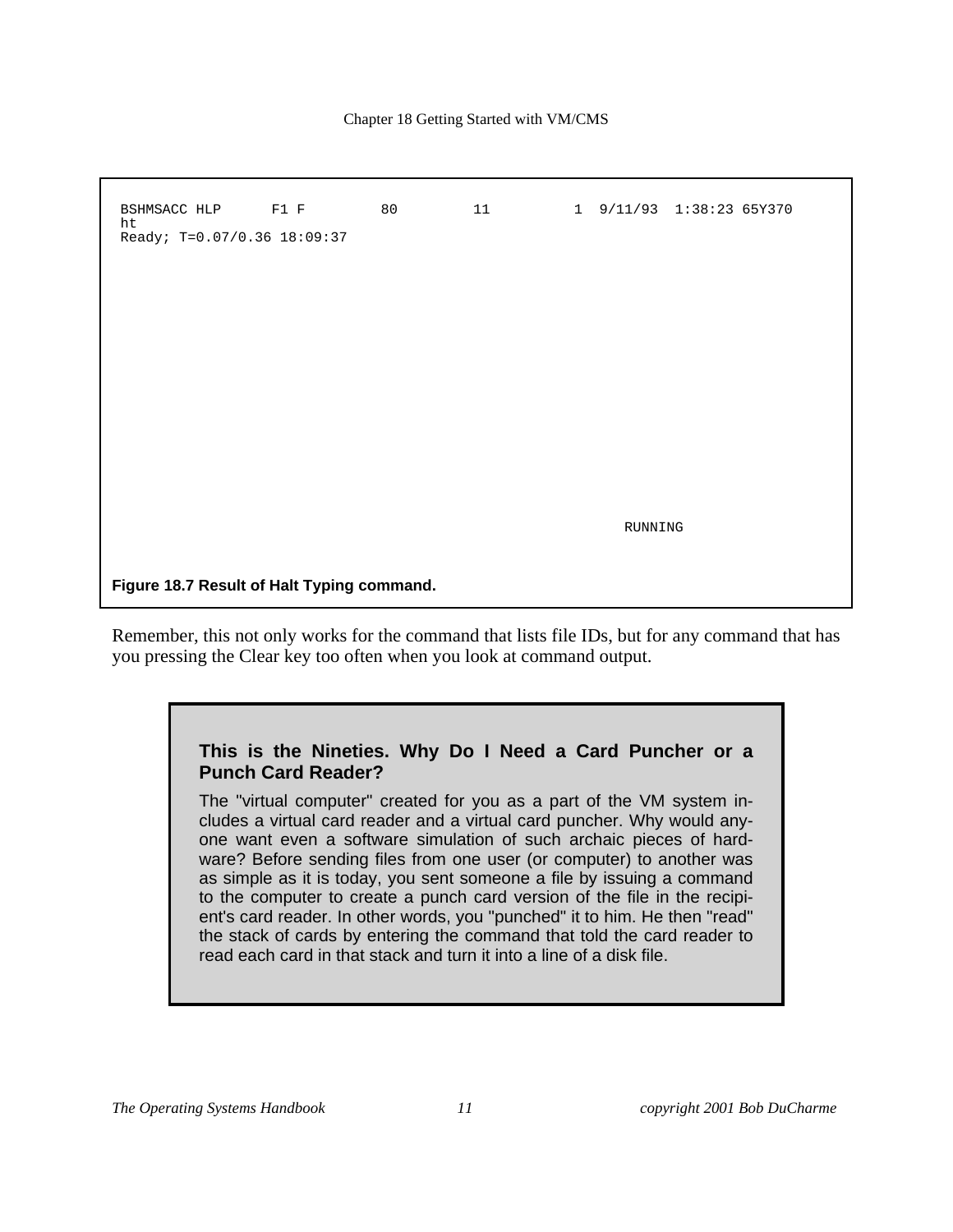One of VM's original advantages was its ability to let people emulate these processes in software, so that physical card punchers and readers became much less necessary. Now that these machines are virtually obsolete, the terminology is still with us. In fact, you may still see references to "cards" now and then on your screen. Instead of referring to those rectangular pieces of paper, your computer is referring to an 80-character unit of information—the amount that a single card used to store.

#### **18.1.3.3 Case Sensitivity**

CMS is not case-sensitive. Your commands have the same effect whether you enter them in upper or lower case. The same applies to file IDs: when you create or refer to a file, whether you write out its name in upper or lower case, CMS translates it to upper case.

### **18.1.4 Finishing Your CMS Session**

Logging off is simple. Just type

LOGOFF

at the Ready prompt. This one command ends both your CMS session and the CP session underlying it. You also get a short report on the statistics of your finished session:

CONNECT= 00:02:30 VIRTCPU= 000:01.22 TOTCPU= 000:01.52 LOGOFF AT 09:20:42 EST MONDAY 011/06/94

CONNECT shows how long you were connected to the system, and the other figures show various aspects of the Central Processing Unit time that you used.

## **18.2 File Names**

In CMS, we don't refer to a file's name as a "filename." It has three parts, and the first by itself is known as a "filename." Some IBM literature refers to the combination of the three parts as a "file label"; other IBM literature refers to a file's full name as the "fileid," with the last two letters pronounced out loud, as if it had been written "file ID." The three parts have the following purposes: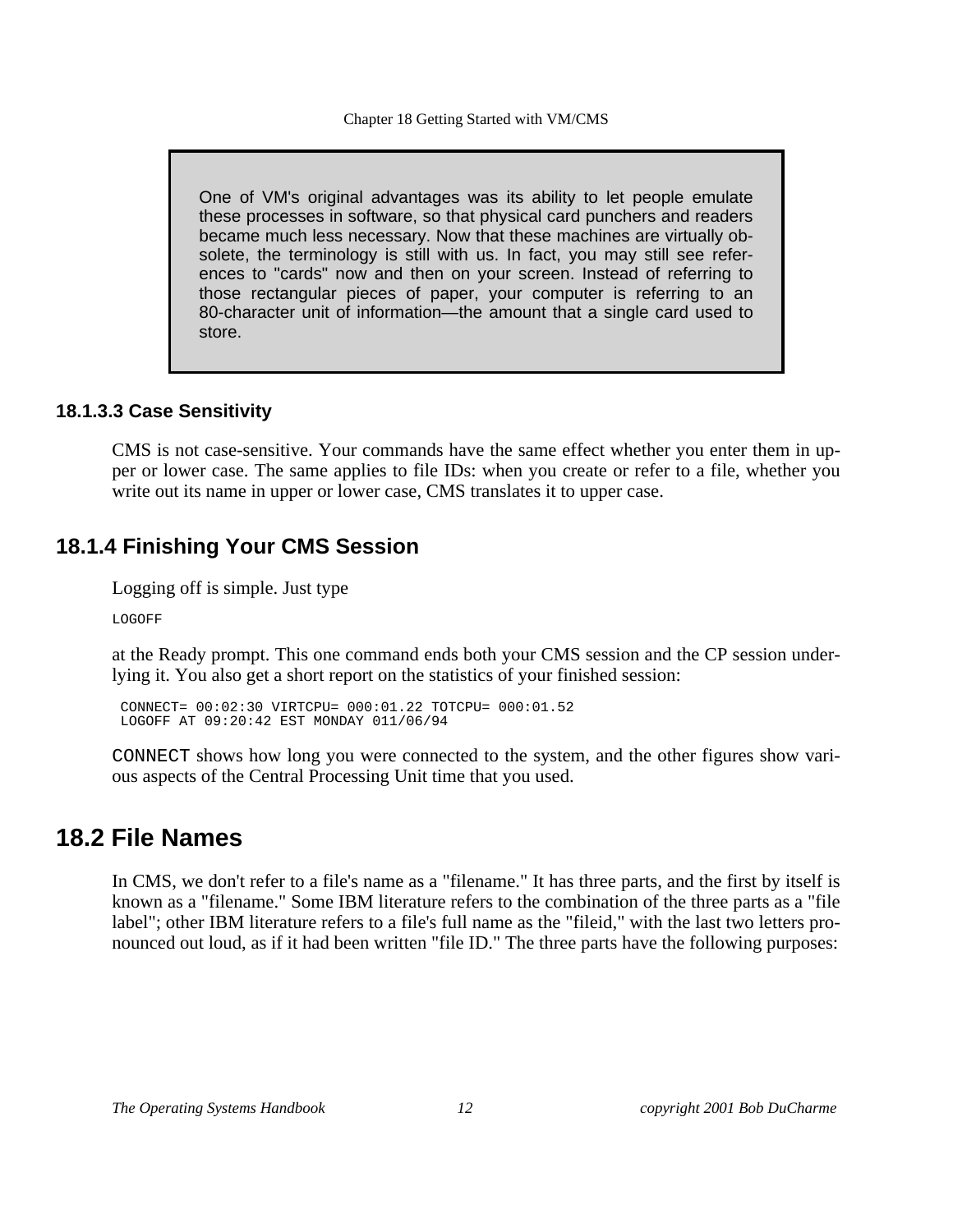| filename | If you compare the filename and filetype to a person's first and last<br>name, then the filename is the first name. While a series of files with |
|----------|--------------------------------------------------------------------------------------------------------------------------------------------------|
|          | the same filetype are all in the same family, different filenames distin-                                                                        |
|          | guish each from the other. The filename can have from one to eight                                                                               |
|          | characters and can include letters of the alphabet, numeric digits, and                                                                          |
|          | the characters $\omega$ , #, \$, +, -, :, and $\Delta$ . As suggested in section 1.5, "Gen-                                                      |
|          | eral Advice," stick with letters, numbers, and the underscore character                                                                          |
|          | $\Box$ to stay out of trouble.                                                                                                                   |
|          |                                                                                                                                                  |

- filetype This shows what family the file belongs to. For example, a filetype of EXEC shows that the file is a CMS command file (in section 21.2, "Command Files," we'll see how to write these); a filetype of XEDIT shows that the file is a series of commands used by the CMS text editor XEDIT as a macro; a filetype of COBOL shows that the file contains source code written in the COBOL programming language. The filetype can have from one to eight characters, and can contain the same characters that a filename can.
- filemode This identifies the minidisk where the file is stored. As you'll see in section 18.3, "How Files Are Organized," CMS stores files on disks named after letters of the alphabet, with your own personal disk named A. (Disks A, B, and C may actually be on the same physical disk. To make things easier to organize, disks are divided into sections with each named as if it were a separate disk.) If you omit the filemode when you refer to a file, CMS usually assumes that you're talking about a file with a filemode of A.

When you list file labels, you may see a numeric digit from 0 to 6 after the filemode letter. Different numbers represent different purposes and access rights that users have over the file. The most common digit is 1, the default for files that you create. Files created on your minidisk by the system usually have a 0, which prevents other users from looking at the file, even when they have access to your minidisk. Files that several users may want to share often have a 2 as their filemode digit. (Section 19.2, "Sharing Files between Users," explains how one user can gain access to another's minidisk.)

Here are some typical file labels:

| MAY BUDG SCRIPT | A 1            |
|-----------------|----------------|
| NOTEBOOK ALL    | ΑO             |
| MAINMENU EXEC   | B <sub>2</sub> |
| 120794CR MEMO   | A <sub>1</sub> |

### **18.2.1 Wildcards**

The use of wildcards gives you a fair amount of flexibility with listfile, the command used

*The Operating Systems Handbook 13 copyright 2001 Bob DuCharme*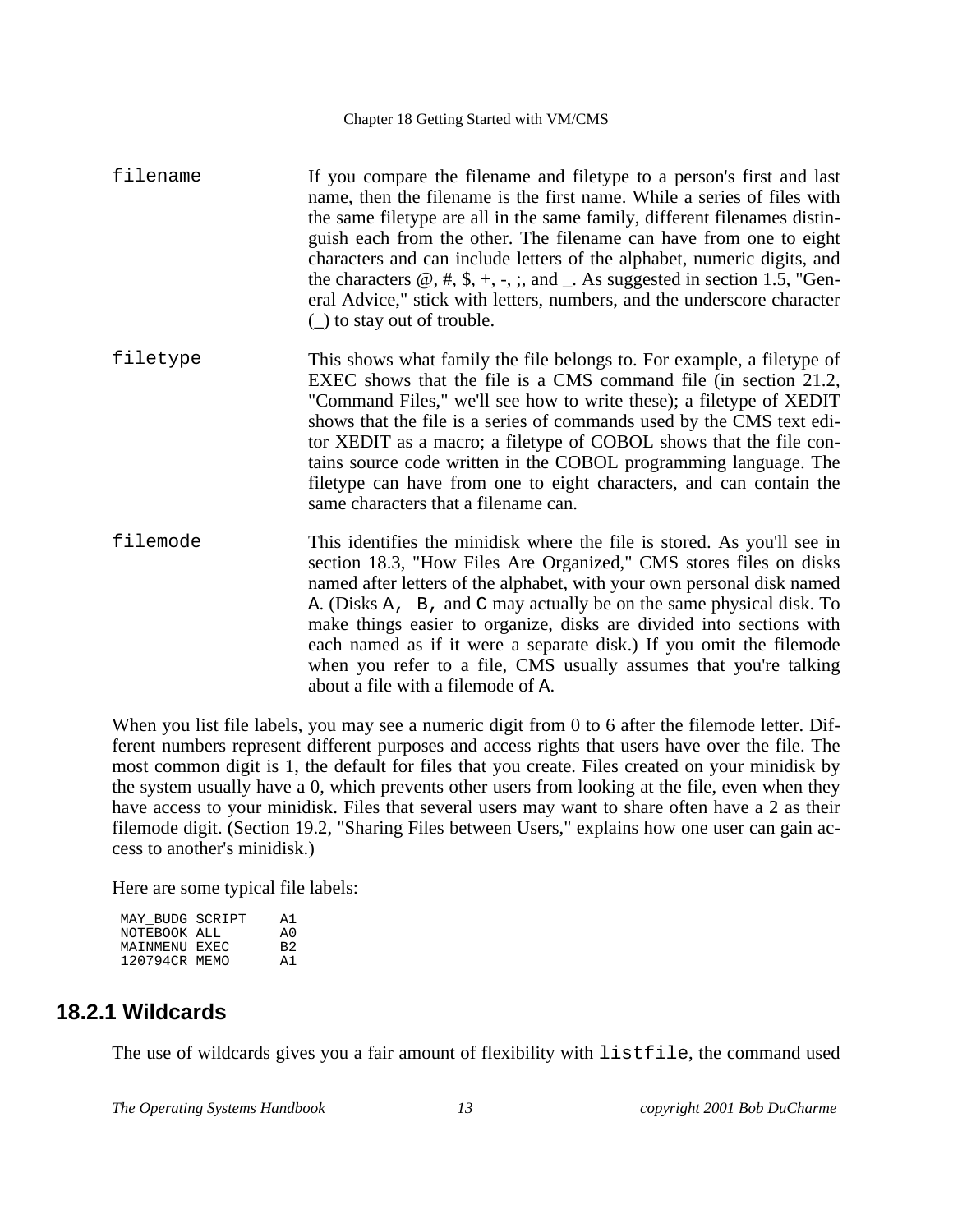#### Chapter 18 Getting Started with VM/CMS

to list file IDs, but very little with other commands. The two wildcard characters are the asterisk, which represents multiple characters, and the percent sign, which represents individual characters.

In the examples used to explain these characters, assume that your A minidisk has the these files on it:

| 111494JJ | MEMO        | Α1 |
|----------|-------------|----|
| 112894BD | <b>MEMO</b> | A1 |
| 120794CR | <b>MEMO</b> | A1 |
| 121794BD | MEMO        | Α1 |
| 121794CR | MEMO        | A1 |
| 122094JJ | <b>MEMO</b> | Α1 |
| LINKUTIL | <b>EXEC</b> | Α1 |
| MAY BUD  | SCRIPT      | Α1 |
| JUN BUD  | SCRIPT      | A1 |
| NOTEBOOK | ALL         | A0 |
| PHONLIST | <b>TXT</b>  | Α1 |
| SUM RPT  | EXEC        | A1 |
| SUM RPT  | HLP         | Α1 |
|          |             |    |

#### **18.2.1.1 The Asterisk**

In many commands that operate on files, you can use the asterisk to substitute for the filename, filetype, or filemode. To use the LISTFILE command to list all files with a filename of SUM\_RPT, the command

LISTFILE SUM\_RPT \*

produces this output:

SUM\_RPT EXEC A1<br>SUM RPT HLP A1  $SUM$  $RPT$   $HLP$ 

To list files with a filetype of EXEC, the command

LISTFILE \* EXEC

produces this output:

LINKUTIL EXEC A1<br>SUM RPT EXEC A1 SUM RPT EXEC

To list all the EXEC files on your minidisk and all the ones that you have access to, you could enter

LISTFILE \* EXEC \*

but be prepared to use the ht command described in section 18.1.3.2, "Aborting Screen Output." An EXEC is a CMS command file, and you will probably find a large number of them on other disks.

The ERASE command, which erases files, can also use the asterisk. Typing

ERASE \* EXEC

*The Operating Systems Handbook 14 copyright 2001 Bob DuCharme*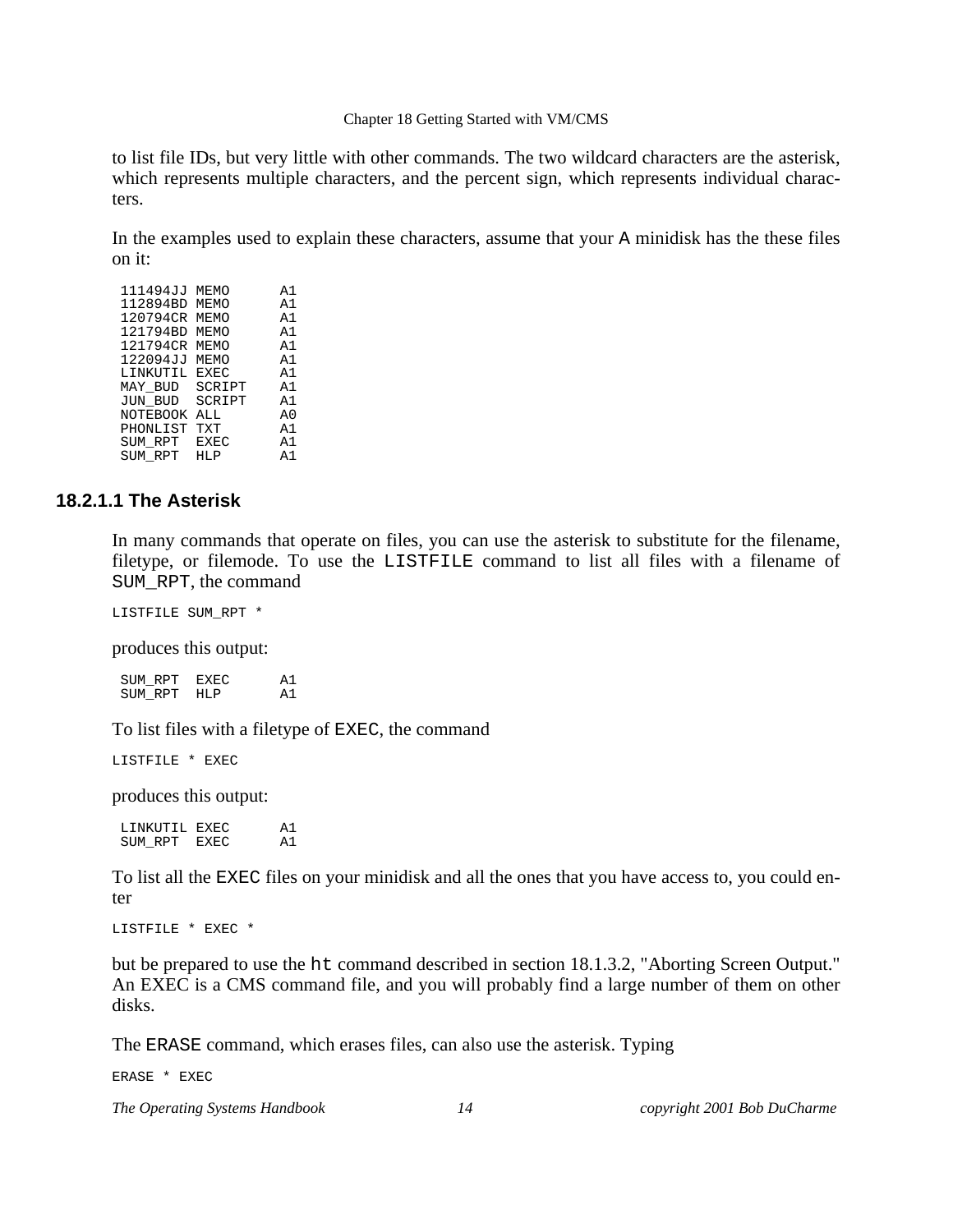#### Chapter 18 Getting Started with VM/CMS

would erase all of your EXEC files. Typing

ERASE \* EXEC \*

wouldn't erase all the EXEC files on all of the disks to which you have access; you shouldn't have privileges to alter or erase files on any minidisk besides your own A disk.

Used with the LISTFILE or COPY commands, you can use the asterisk in combination with other letters. Typing

LISTFILE 11\* MEMO

produces the following output:

111494JJ MEMO A1<br>112894BD MEMO A1 112894BD MEMO

The asterisk doesn't need to go at the end of the filename or filetype in the command. For example, you could type

LISTFILE \*BD MEMO

and get this output:

112894BD MEMO A1<br>121794BD MEMO A1 121794BD MEMO A1

#### **18.2.1.2 The Percent Sign**

You can use the percent sign with some commands to represent a single character. Use multiple percent signs to represent several letters. For example, using three percent signs to represent three letters in this command

LISTFILE SUM\_RPT %%%

produces this output:

SUM\_RPT HLP A1

while doing this with 4 percent signs,

LISTFILE SUM\_RPT %%%%

has the following output:

SUM\_RPT EXEC A1

## **18.3 How Files Are Organized**

In keeping with the VM philosophy of giving you a simulation of your own computer all to your-

*The Operating Systems Handbook 15 copyright 2001 Bob DuCharme*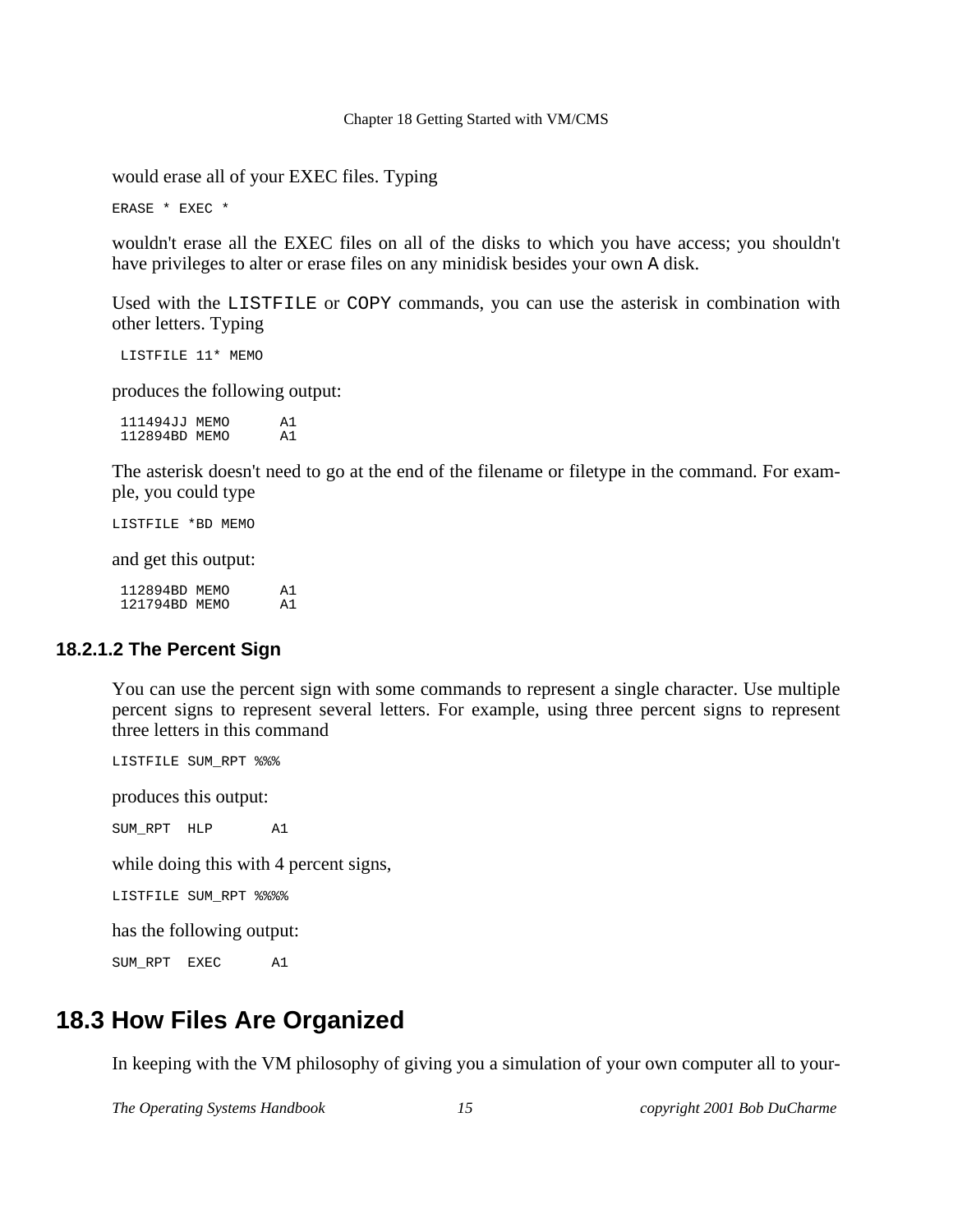self, VM also gives you a simulation of your own disk on which to store your files. Wow! Big stuff, right? Well, it was in 1964.

The mainframe you use may have many hard disks, but in practice it's easier to think of them as one big one divided into multiple minidisks. The minidisk is the basic division of hard disk space; it is analogous to the concept of a volume, directory, or folder on other systems. (Unlike directories or folders, however, you cannot divide up a minidisk into smaller minidisks.)

CMS assigns a letter to each minidisk to make it possible to distinguish a file on one minidisk from a file with the same filename and filetype on another minidisk. The filemode letter represents the minidisk on which a file is stored. (See section 18.2, "File Names," for more on naming files.) Everyone knows their personal minidisk as disk A. The files that comprise the CMS system programs are stored on the S and Y disks.

In section 19.2, "Sharing Files between Users," you'll see that commands are available to make your minidisk accessible to other users and to gain access to other users' minidisks. When you execute ACCESS, the second of the two commands necessary to use someone else's minidisk, part of the command's syntax specifies the letter that you plan to use as a filemode for files on that minidisk. If the system lets you pick the letter yourself, the letters used to designate minidisks are clearly not hard and fast names. If you gain access to Mary Jones' personal disk and call it disk M, she still treats it as her A disk. The next day, you might use the same commands to access her minidisk but choose the letter G to represent it; you'll still be using the same files.

## **18.3.1 Free Space on Your Disk**

When you execute the command QUERY DISK, CMS tells you information about the various minidisks to which you currently have access. In addition to your own A disk and the S and Y disks, your system may have other letters assigned to the minidisks that store application software. The output from the QUERY DISK might look like this:

|                                 |  |  |              |             |     | LABEL VDEV M STAT CYL TYPE BLKSIZE FILES BLKS USED-(%) BLKS LEFT BLK TOTAL |      |       |
|---------------------------------|--|--|--------------|-------------|-----|----------------------------------------------------------------------------|------|-------|
| DSK191 191 A R/W                |  |  |              | 2 3390 4096 | 110 | $202 - 56$                                                                 | 158  | 360   |
| $65Y-XA$ 19F F R/O              |  |  | 32 3380 4096 |             | 727 | 3915-82                                                                    | 885  | 4800  |
| MNT190 190 S R/O 70 3380 4096   |  |  |              |             | 279 | 6547–62                                                                    | 3953 | 10500 |
| CMSLIB 19E Y/S R/O 45 3380 4096 |  |  |              |             | 670 | 6163-91                                                                    | 587  | 6750  |

The most important columns of information right now are the M column, which shows the letters assigned to the available minidisks, and the BLKS USED-(%) column. Actually, only the first line of the BLKS USED-(%) column is important, because it applies to your own A minidisk. The second number tells how full it is. In the above illustration, A is 56% full. If this figure exceeds 90%, it's time to either make room on your A disk by erasing some files or to lobby with your system administrator for more space—that is, for a bigger chunk of hard disk space to be allocated as your A disk. (To help your bargaining position, sometimes they're willing to grant you extra space for only a limited time—for example, if a big project means that you'll only need more space until you can get rid of the files needed for the project.)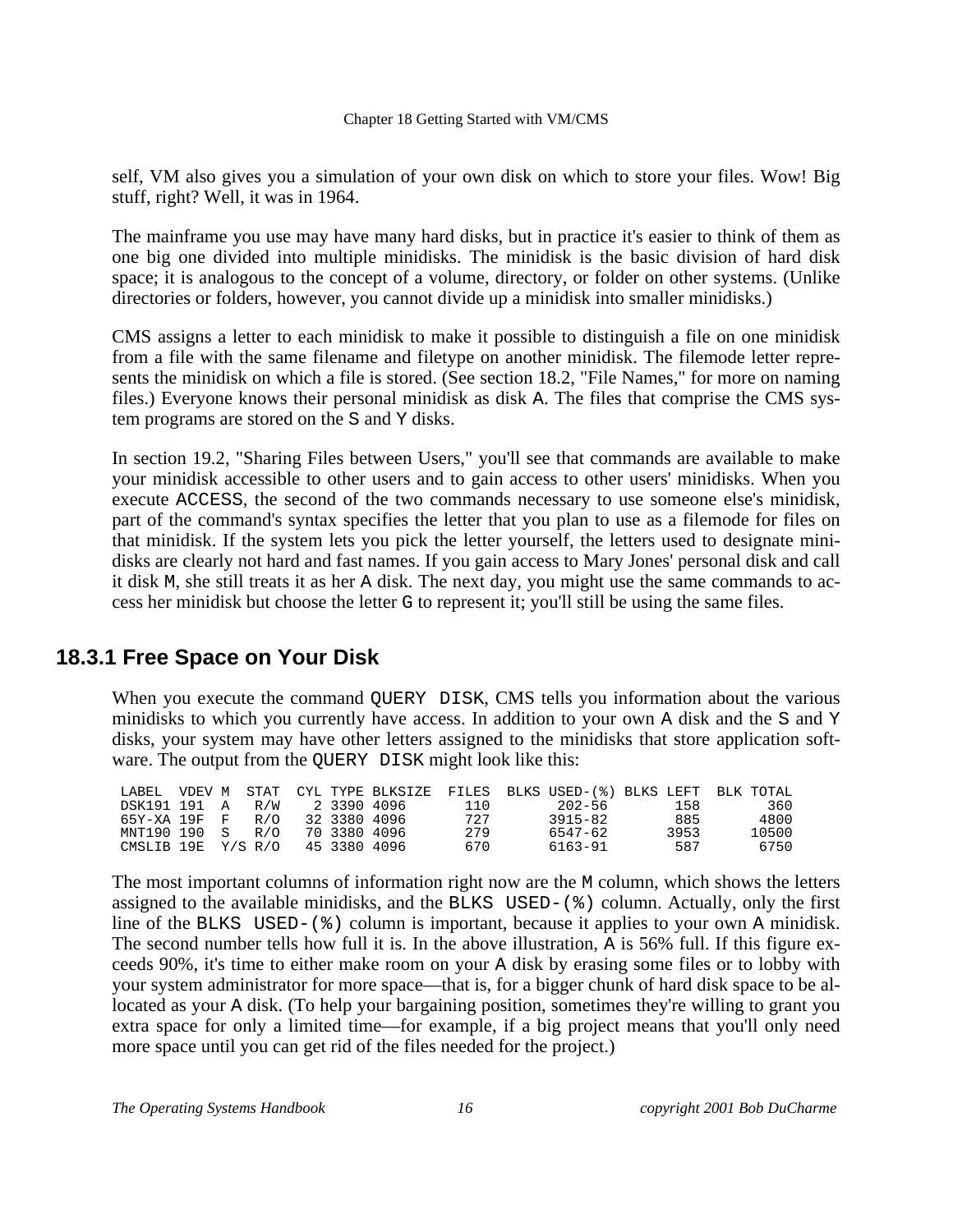## **18.4 Available On-line Help**

CMS has extensive on-line help, accessible from either menus or the command line. With either, you will find two types of help: brief and detailed.

Brief help rarely exceeds half a screen in length. It shows the syntax of a command and one or two examples. For example, Figure 18.8 shows the brief help for the LISTFILE command. It's quite brief—the upper-right, where it says "line 1 of 10," shows that the 10 lines that you see (counting the four blank lines) are all that it has. It shows the format, or syntax of the command, and one example of its use. Although the format shows where to put the options to the command (after a left parenthesis following the command name), it doesn't tell you what the options are.

```
 COMMANDS LISTFILE Brief Help Information line 1 of 10
 The LISTFILE command lists the names of files on any disk or SFS
directory you access.
FORMAT: Listfile (options
EXAMPLE: If you need to see a listing, then enter:
                        listf
 PF1= All 2= Top 3= Quit 4= Return 5= Clocate 6= ?
  PF7= Backward 8= Forward 9= PFkeys 10= 11= Related 12= Cursor
DMSHEL241I Press PF11 to get related information.
 ====> Macro-read 1 File
Figure 18.8 Brief help for LISTFILE command.
```
Note the use of upper and lower case to show the essential part of the command. All you really need to type is the upper case part. For the LISTFILE command, only the "L" is really necessary (making some CMS commands even terser than UNIX commands!). If you just type the letter "L" at the command line,

 $\overline{1}$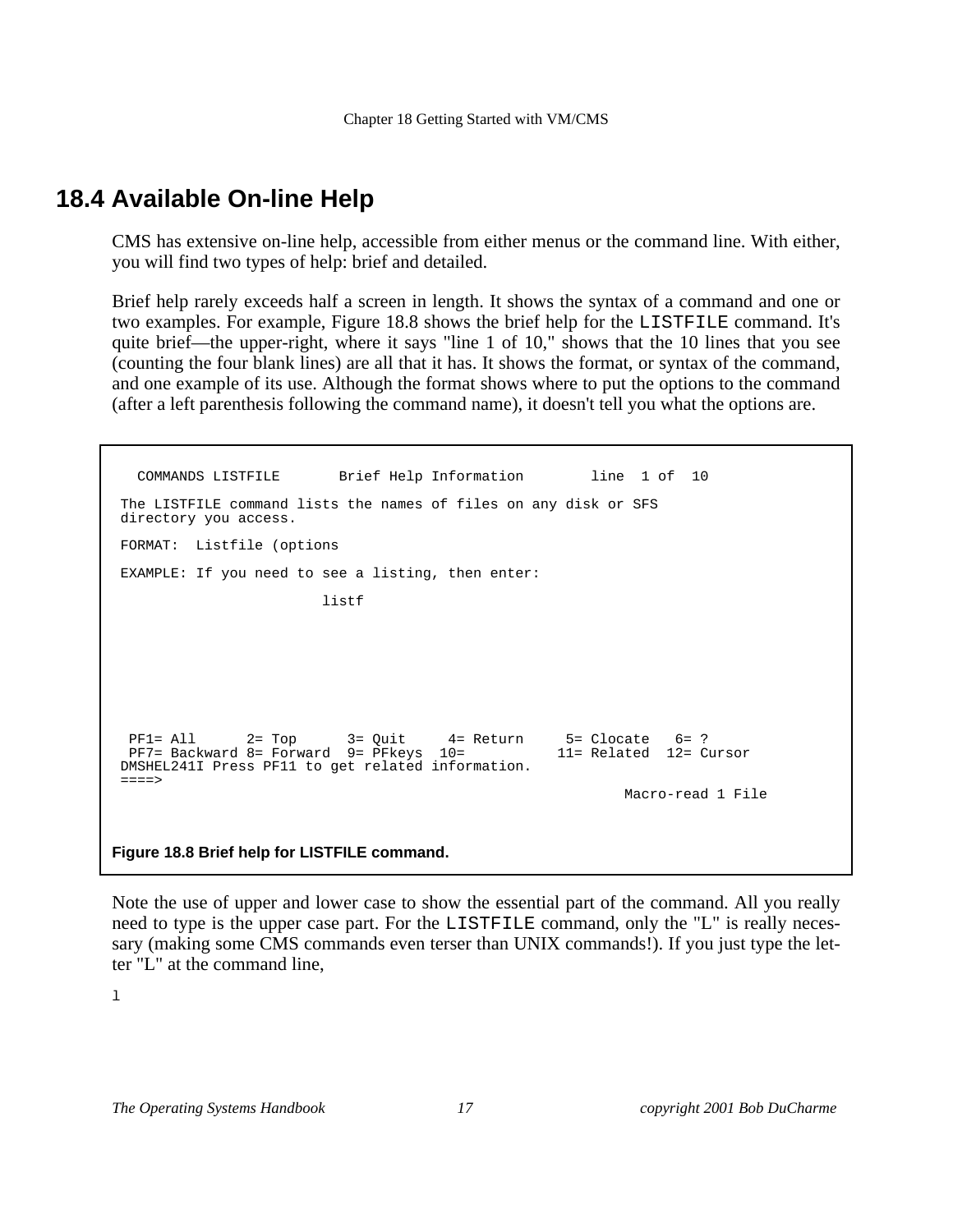#### Chapter 18 Getting Started with VM/CMS

this has the same effect has typing

listfile

by itself. Of course, you can put any options after the 1 that you can put after the fully spelledout LISTFILE command.

Some commands require more than the first letter; for example, the format part of the help screen for the COPYFILE command shows it as COPYfile; this means that you must use at least the first four letters of the word.

While viewing a brief help screen, press PF1 for "All" to display the complete, detailed help about this command. Figure 18.9 shows how the beginning of this help might look for the LISTFILE command.

 COMMANDS LISTFILE All Help Information line 1 of 610 (c) Copyright IBM Corporation 1990 LISTFILE Use the LISTFILE command to obtain specified information about: \* CMS files residing on accessed minidisks files and subdirectories in Shared File System (SFS) directories. Format +-----------------------------------------------------------------------------+ | | + + + + + + | | Listfile | |fn |ft |fm | | | ( (options...()) ) | | | | \* | \* | \* | | | | | | + + + + + + | PF1= Brief 2= Top 3= Quit 4= Return 5= Clocate 6= ?<br>PF7= Backward 8= Forward 9= PFkeys 10= 11= Related 12= Cursor PF7= Backward 8= Forward 9= PFkeys 10=  $====>$ **Figure 18.9 Beginning of detailed help for the LISTFILE command.**

The "line 1 of 610" shows that this is only the tip of the iceberg. If you wish, you can page down and page down and read more help about the LISTFILE command than you'll ever need.

## **18.4.1 Help Function Keys**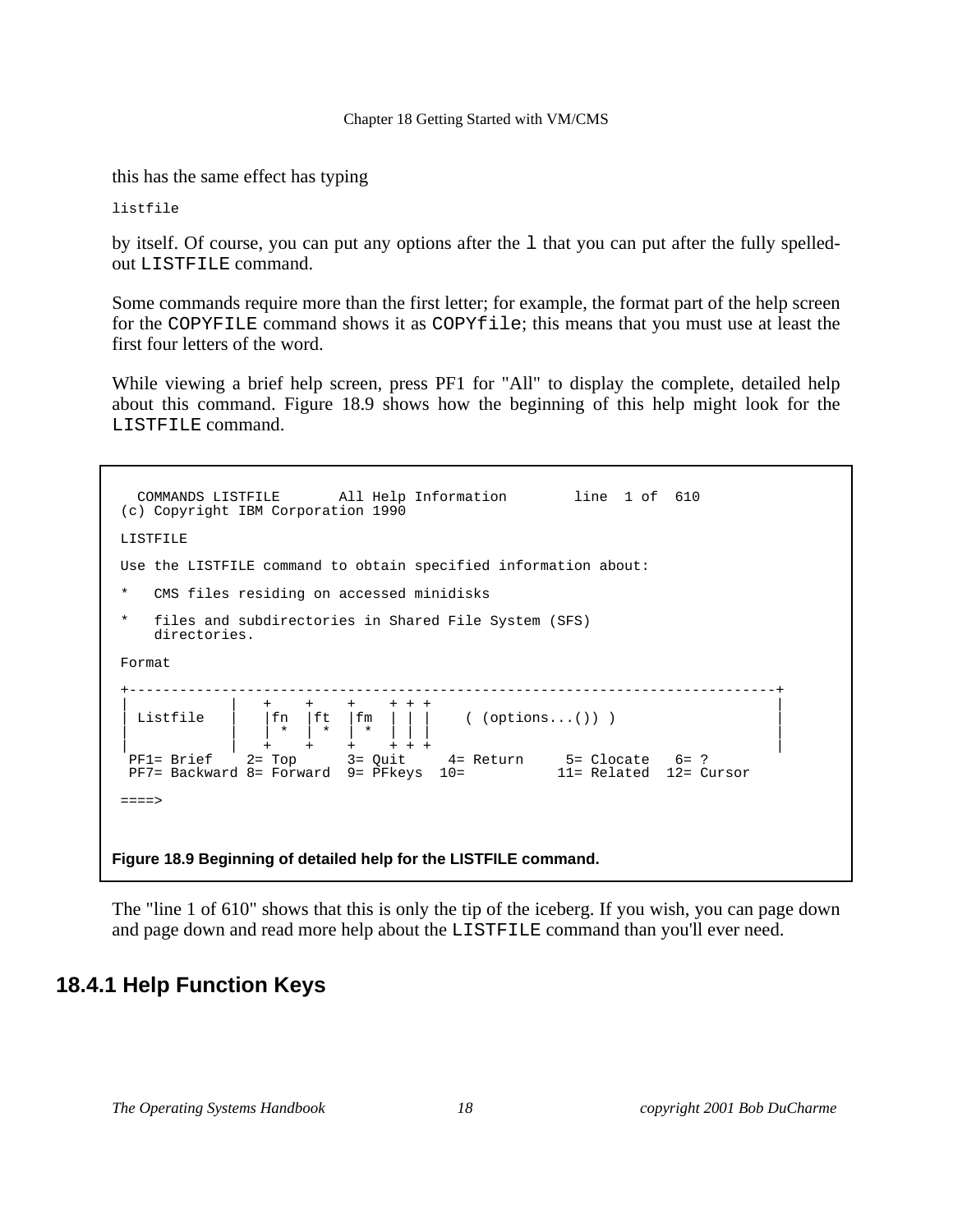On either the brief or detailed help screens, the following are the important function keys:

| PF1             | Help or All or Brief: On a help menu screen, PF1 is the Help key,<br>which has the same effect as the Enter key: when you move your cur-<br>sor to a choice on the menu and press it, CMS displays help informa-<br>tion about the chosen menu item.                                                                         |
|-----------------|------------------------------------------------------------------------------------------------------------------------------------------------------------------------------------------------------------------------------------------------------------------------------------------------------------------------------|
|                 | On a screen that displays help about a particular command, PF1 gives<br>you the All (that is, detailed) help screen instead of the Brief help<br>screen. When viewing a Detailed help screen, PF1 gives you the<br>Brief help.                                                                                               |
| PF <sub>2</sub> | <i>Top</i> : If you used PF8 to page through a few screens of help informa-<br>tion, PF2 returns you to the top.                                                                                                                                                                                                             |
| PF3             | <i>Quit:</i> Quit the current help screen. When using help menus, you may<br>go from one screen to another as you narrow your search for the infor-<br>mation that you need. The Quit key returns you to the previous screen<br>that you were viewing. Repeatedly pressing it brings you back to the<br>$CMS$ Ready; prompt. |
| PF <sub>4</sub> | <i>Return:</i> Return directly back to the Ready; prompt, no matter how<br>many levels of help you went through to get to the current screen.                                                                                                                                                                                |
| PF7             | <i>Backward</i> : Page up, or view help text above the currently displayed<br>text.                                                                                                                                                                                                                                          |
| PF8             | Forward: Page down, or view help text below the currently displayed<br>text.                                                                                                                                                                                                                                                 |
| <b>PF11</b>     | <i>Related:</i> Display a menu of related help topics to choose from.                                                                                                                                                                                                                                                        |
| <b>PF12</b>     | <i>Cursor</i> : If the cursor is on the menu part of a help menu, put it at the<br>command line; if it's at the command line, put it at its previous posi-<br>tion on the screen.                                                                                                                                            |

## **18.4.2 Help Menus**

Type the word HELP by itself at the CMS Ready; prompt to start up the Help program. The first screen you see, shown in Figure 18.10, is its main menu.

HELP TASKS Task Help Information line 1 of 25 (c) Copyright IBM Corporation 1990

*The Operating Systems Handbook 19 copyright 2001 Bob DuCharme*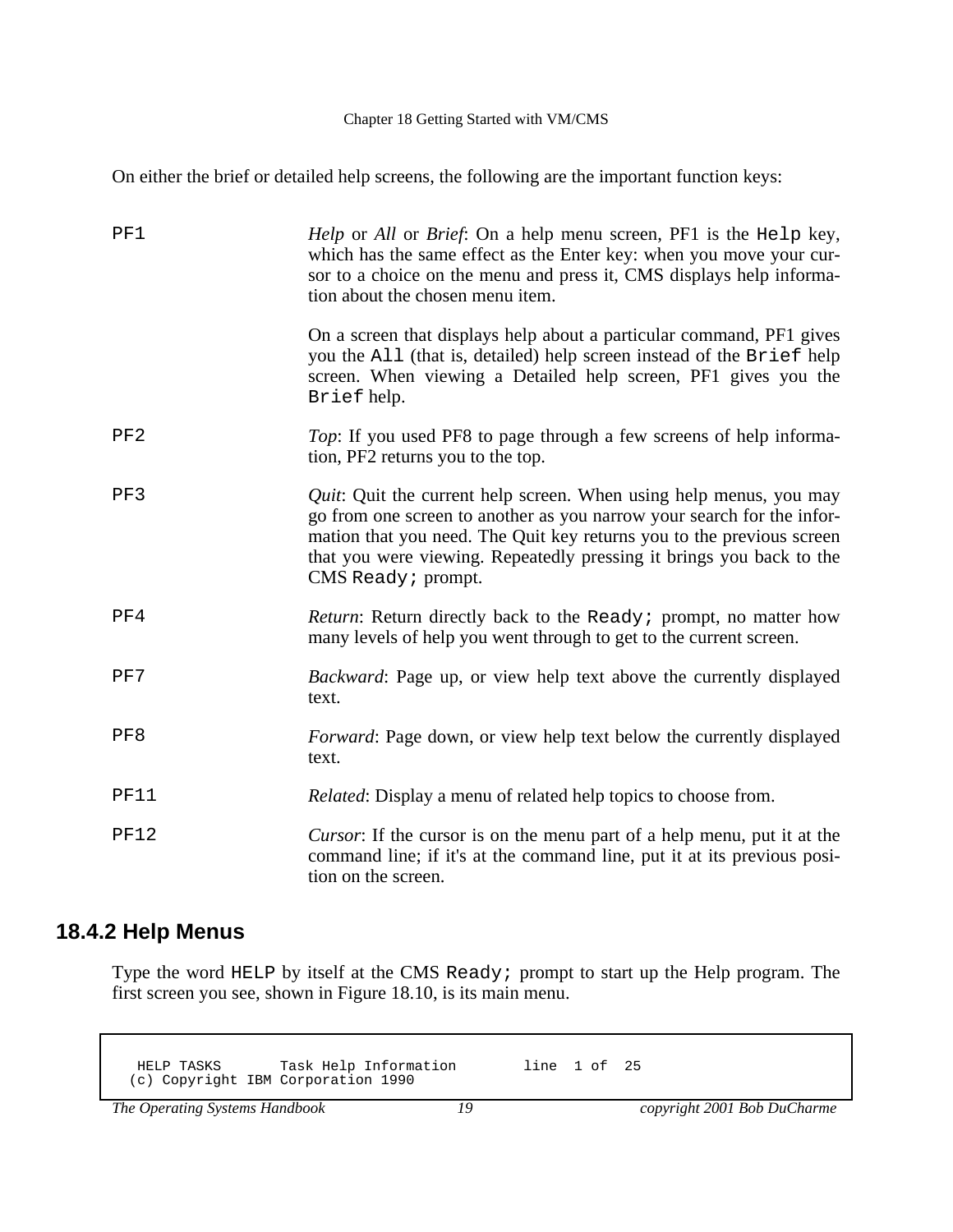```
 Move the cursor to the task that you want, then press the ENTER key
  or the PF1 key.
  TASKS - Help if you don't know VM/ESA commands.
 Good choice for beginners<br>MENUS - List the HELP component M
 MENUS - List the HELP component MENUs<br>HELP - Explain some ways for using H
             - Explain some ways for using HELP
 COMMANDS - List VM/ESA commands that you can use<br>CMS - Show only CMS commands
 CMS - Show only CMS commands<br>
CP - Show only CP commands
 CP - Show only CP commands<br>OPTIONS - Show options for the
           - Show options for the QUERY and SET
 commands of both CMS and CP<br>SUBCMDS - List VM/ESA subcommands that
           - List VM/ESA subcommands that you can
                use, such as XEDIT
 STATEMTS - Show statements for REXX, EXEC2, and EXEC<br>PF1= Help 2= Top 3= Quit 4= Return 5= Clocate
PF1= Help 2= Top 3= Quit 4= Return 5= Clocate 6= ?
 PF7= Backward 8= Forward 9= PFkeys 10= 11= 12= Cursor
===> Macro-read 1 File
```

```
Figure 18.10 First page of main CMS help menu.
```
STATEMTS is not the last choice on this menu; press PF8 to page forward, and you see more of the menu, as shown in Figure 18.11.

```
HELP TASKS Task Help Information line 9 of 25<br>MENUS - List the HELP component MENUs
           - List the HELP component MENUs
HELP - Explain some ways for using HELP
 COMMANDS - List VM/ESA commands that you can use
CMS - Show only CMS commands
CP - Show only CP commands
 OPTIONS - Show options for the QUERY and SET
commands of both CMS and CP<br>SUBCMDS - List VM/ESA subcommands tha
          - List VM/ESA subcommands that you can
              use, such as XEDIT
 STATEMTS - Show statements for REXX, EXEC2, and EXEC
ROUTINES - Show callable routines<br>MACROS - Show Assembler Languag
           - Show Assembler Language Macros for
             CMS, APPC/VM, and IUCV
 MESSAGES - Explain how to get help for messages
OTHER - Show commands for other products,
 PRODUCTS such as RSCS and SQLDS
 LIBRARY - Describe the VM/ESA library
* * * End of File * * *
                             3= Quit 4= Return 5= Clocate 6= ?<br>
9= PFkeys 10= 11= 12= Cursor
PF7= Backward 8= Forward 9= PFkeys 10=
====>
```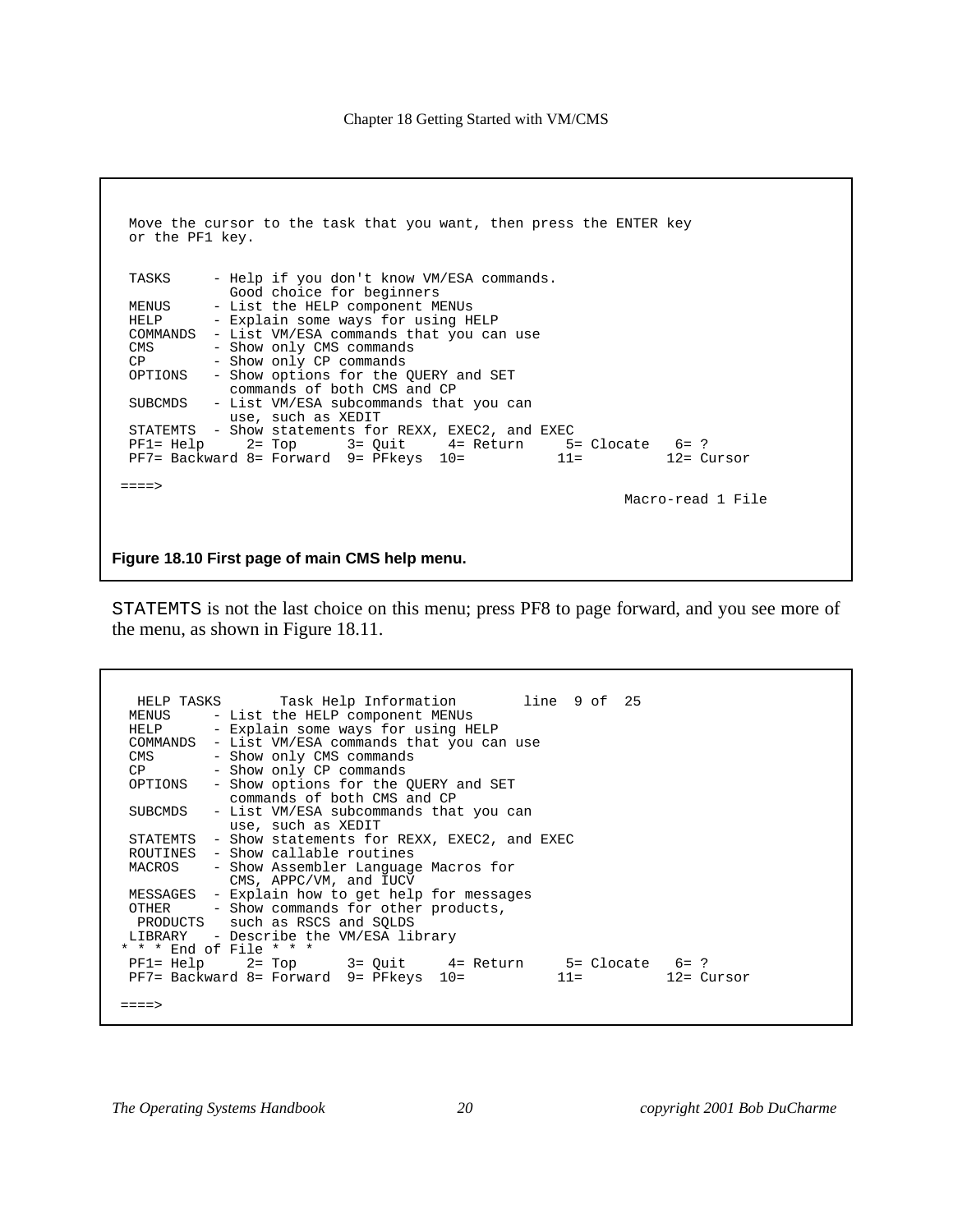Macro-read 1 File

#### **Figure 18.11 Second page of main CMS help menu.**

That's everything for this particular menu. The first clue about its total number of choices was the first screen's upper-right hand corner, which said line 1 of 25. This meant that the top of your screen had the first of a total of 25 lines in this help file. (The second clue is the line at the bottom of the second screen that says  $* * *$  End of File  $* * *$ .) Other help files are longer; the PF8 key lets you go through them a page at a time.

Press PF7 to go back to the first screen. Note that part of the description for the TASKS menu choice says "Good choice for beginners." That sounds good; move your cursor to any position on that line and press either Enter or PF1. CMS displays the TASK HELP menu, shown in Figure 18.12.

 TASK TASK Task Help Information line 1 of 23 (c) Copyright IBM Corporation 1990 Each VM/ESA task below leads to a more detailed list of tasks for you to choose from. Move the cursor to the task that you want, then press the ENTER key or the PF1 key. Create or change (edit) files Manage files (copy, rename, erase, etc.) Work with windows in fullscreen CMS Work with virtual screens in CMS Scroll data in a window Communicate with other users Use the CMS Shared File System (SFS) Debug programs and EXECs Develop programs and EXECs PF1= Help 2= Top 3= Quit 4= Return 5= Clocate 6= ? PF7= Backward 8= Forward 9= PFkeys 10= 11= 12= Cursor  $====>$  Macro-read 2 Files **Figure 18.12 First screen of "Task Help" menu.**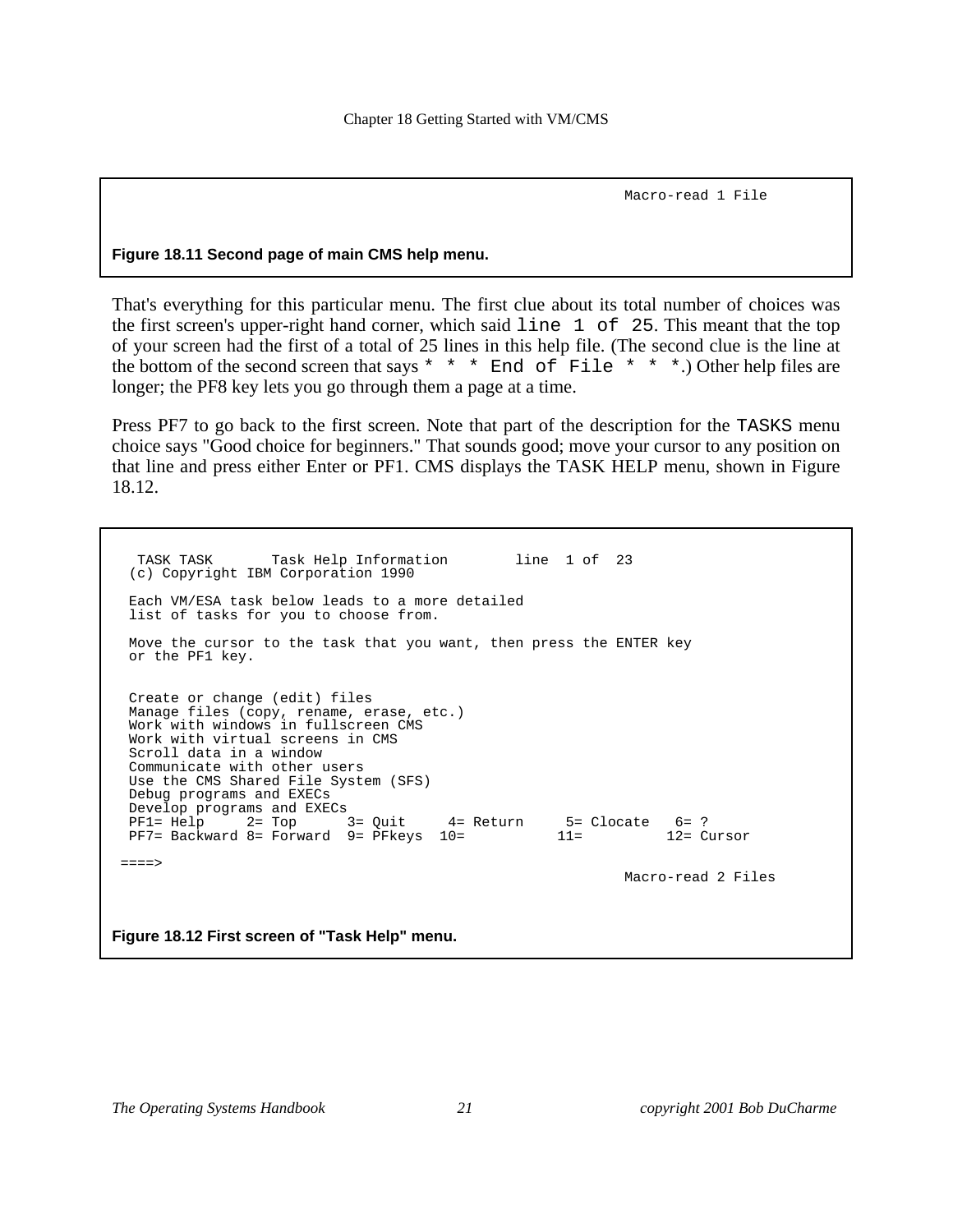This is great, because on most computers, if you want help with a command, you must remember the command's name to ask for help with it. In CMS, this help screen helps you find the information you need even when you don't know the command's name. (Forgetting the command names is difficult—one of the nice things about CMS is the sensible choice of command names: ERASE to erase a file, COPY to copy a file, RENAME to rename a file, LIST to list their names, and so forth.)

Of the choices on this screen, Manage files covers the most basic ways to manipulate files; if you move your cursor there and press Enter or PF1, CMS displays the screen shown in Figure 18.13.

 MANAGE TASK Task Help Information line 1 of 18 (c) Copyright IBM Corporation 1990 PURPOSE: To help you manage your files. Move the cursor to the task that you want, then press the ENTER key or the PF1 key. List files and associated information List the files on a minidisk (names only) Print files Make copies of files Rename files Compare files Discard or Erase files Send files to other users Work with files sent by other users Specify patterns in file identifiers  $PF1= He1\overline{p}$  2= Top 3= Quit 4= Return 5= Clocate 6= ?<br>PF7= Backward 8= Forward 9= PFkeys 10= 11= 12= Cursor  $PF7=$  Backward 8=  $Forward$  9=  $PFkeys$  10= 11=  $=$  $=$  $=$  $>$ Macro-read 3 Files

**Figure 18.13 Beginning of "Manage Files" help menu.**

If you pick List files on a minidisk, the help system displays Brief help explaining the command that lists file IDs, as shown in Figure 18.14.

 CMS LISTFILE Brief Help Information line 1 of 10 The LISTFILE command lists the names of files on any disk or SFS directory you access.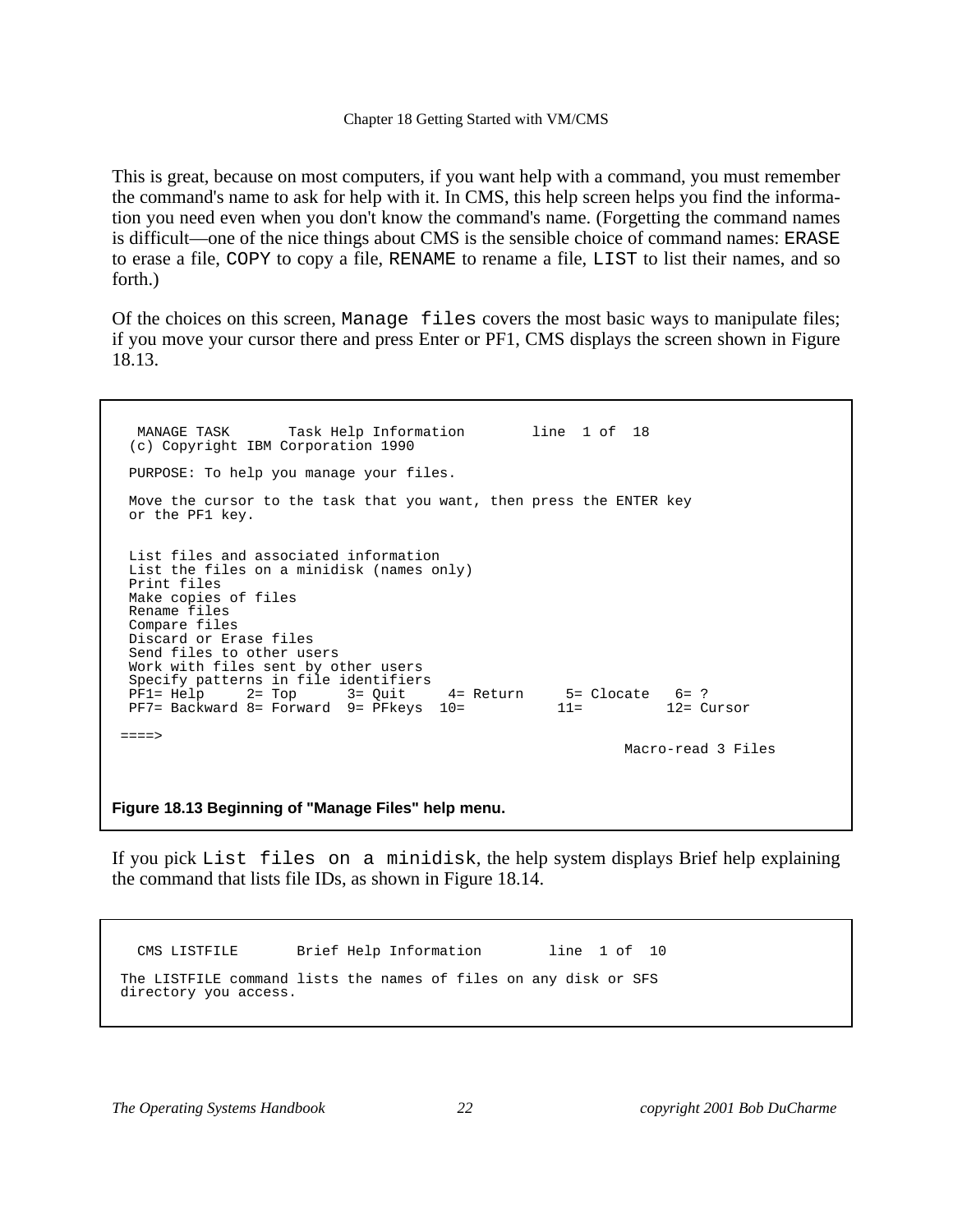Chapter 18 Getting Started with VM/CMS

```
FORMAT: Listfile (options
 EXAMPLE: If you need to see a listing, then enter:
                        listf
 PF1= All 2= Top 3= Quit 4= Return 5= Clocate 6= ?
  PF7= Backward 8= Forward 9= PFkeys 10= 11= Related 12= Cursor
DMSHEL241I Press PF11 to get related information.
 ====> Macro-read 4 Files
Figure 18.14 Brief help for "List files on a minidisk."
```
Section 18.4.3, "Command-Line Help," shows a quicker way to find help about a particular command.

### **18.4.3 Command-Line Help**

We saw earlier that typing HELP by itself at the command line brings up the help program's main menu. If you add the name of a command to the HELP command, it skips the menus and displays help information about that command. For example, if you type

HELP COPY

at the Ready; prompt, the help program jumps right to the screen shown in Figure 18.15.

```
 COMMANDS COPY Brief Help Information line 1 of 9
The COPYFILE command lets you copy and/or modify files located on
CMS minidisks or in an SFS directory.
FORMAT: COPYfile fname1 ftype1 fmode1 fname2 ftype2 fmode2
(options
EXAMPLE: To copy HISTORY SCRIPT H to HISTORY SCRIPT A, enter:
               copy history script h history script a
```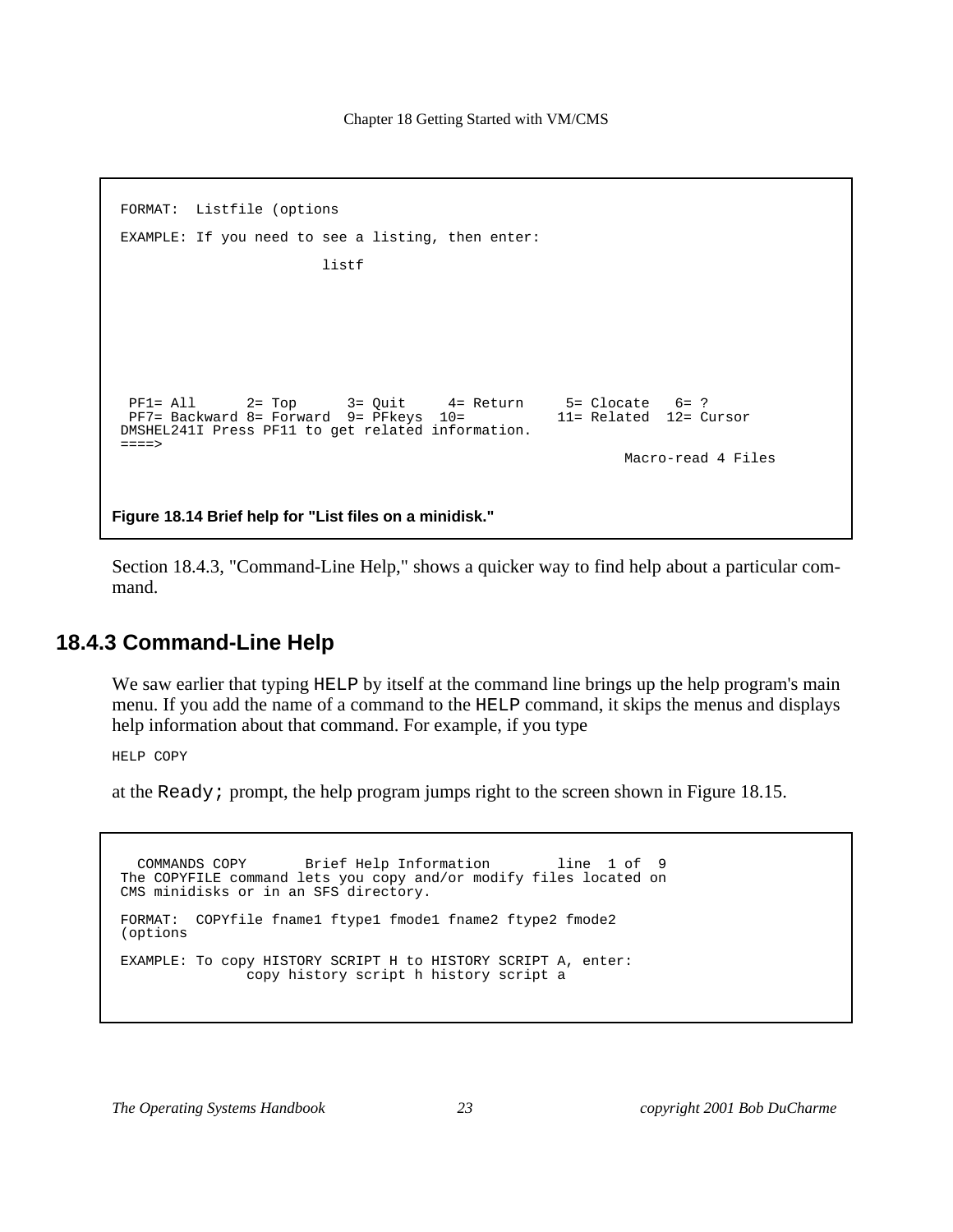```
PF1= All 2= Top 3= Quit 4= Return 5= Clocate 6= ?
  PF7= Backward 8= Forward 9= PFkeys 10= 11= Related 12= Cursor
DMSHEL241I Press PF11 to get related information.
==-=> Macro-read 1 File
Figure 18.15 Brief help for COPYFILE command.
```
This shows the brief version of help for the COPYFILE command. If you want to go directly from the Ready; prompt to the detailed help about a command, enter

HELP command (DETAIL

where command is the name of the command with which you need help.

If we can abbreviate LISTFILE to one letter and COPYFILE to four, maybe we don't need to completely spell out DETAIL. Let's use the HELP program to find out. Since we want to know about the syntax of the HELP command, enter HELP followed by the name of the command you're inquiring about:

HELP HELP

The HELP program displays the screen shown in Figure 18.16.

 COMMANDS HELP Brief Help Information line 1 of 10 The HELP command tells you how to use VM/ESA HELP. For introductory information on the VM/ESA HELP Facility itself, enter HELP SELF. FORMAT: Help component-name command-name (options EXAMPLE: You forgot how to use the ACCESS command. If you want to get help for that command, then enter: help cms access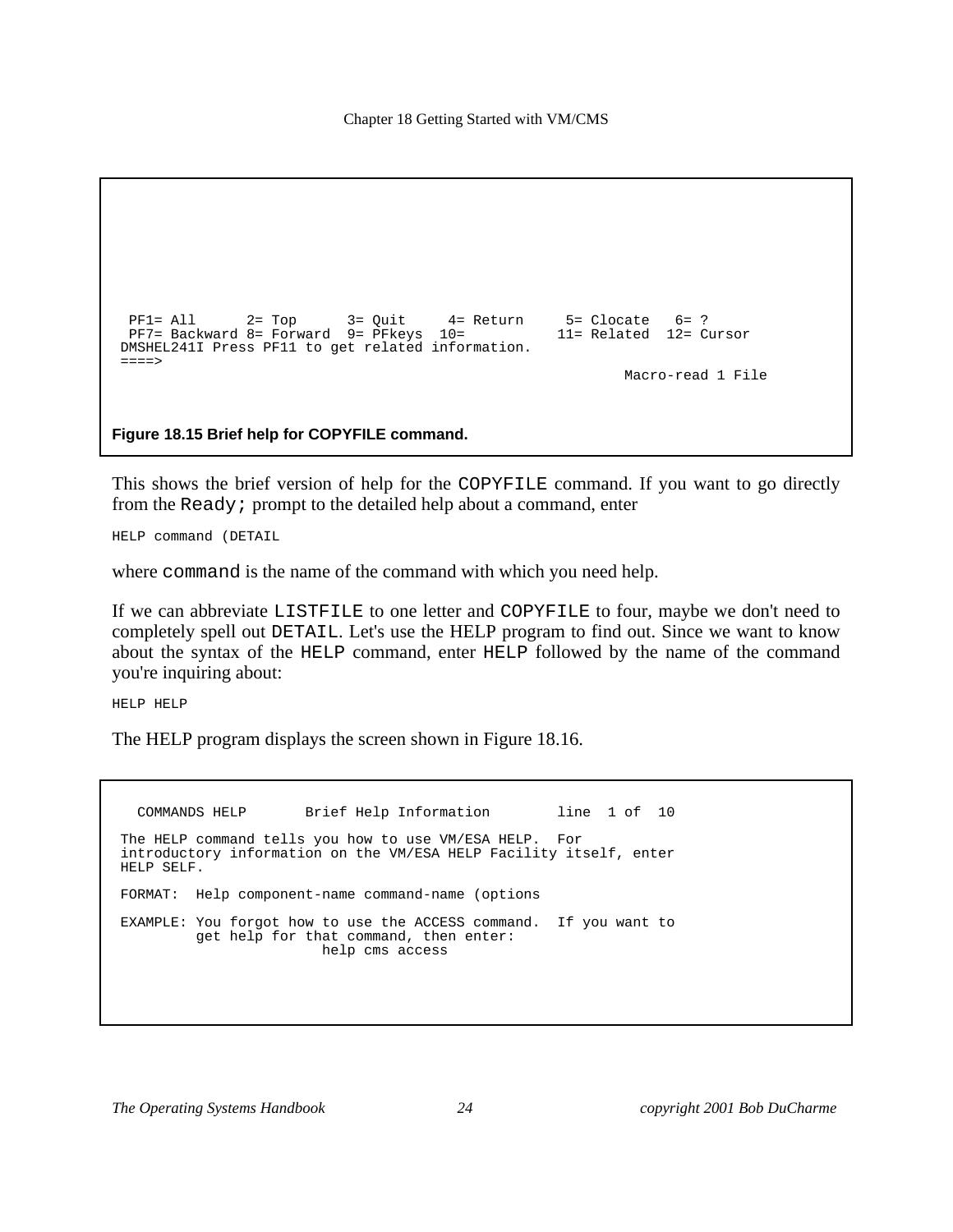```
PF1= All 2= Top 3= Quit 4= Return 5= Clocate 6= ?
  PF7= Backward 8= Forward 9= PFkeys 10= 11= 12= Cursor
====>
                                                   Macro-read 1 File
Figure 18.16 Brief help for HELP command.
```
It looks like the brief help is a little too brief to answer our question. Press PF1 to display the detailed help shown in Figure 18.17.

```
 COMMANDS HELP All Help Information line 1 of 678
(c) Copyright IBM Corporation 1990
HELP
Use the HELP command to display online information from the VM/ESA
HELP Facility. Online HELP provides information for both new and
experienced users.
   Tasks
        - End-user, application programmer, and administrator
* Commands
       For VM/ESA (ESA Feature): CMS, CP, AVS, TSAF, VMSES and
        dump viewing facility
    - For VM/ESA (370 Feature): CMS, CP370, AVS, TSAF, VMSES and
PF1= Brief 2= Top 3= Quit 4= Return 5= Clocate 6= ?
 PF7= Backward 8= Forward 9= PFkeys 10= 11= 12= Cursor
===> Macro-read 1 File
```
**Figure 18.17 Beginning of detailed help for the HELP command.**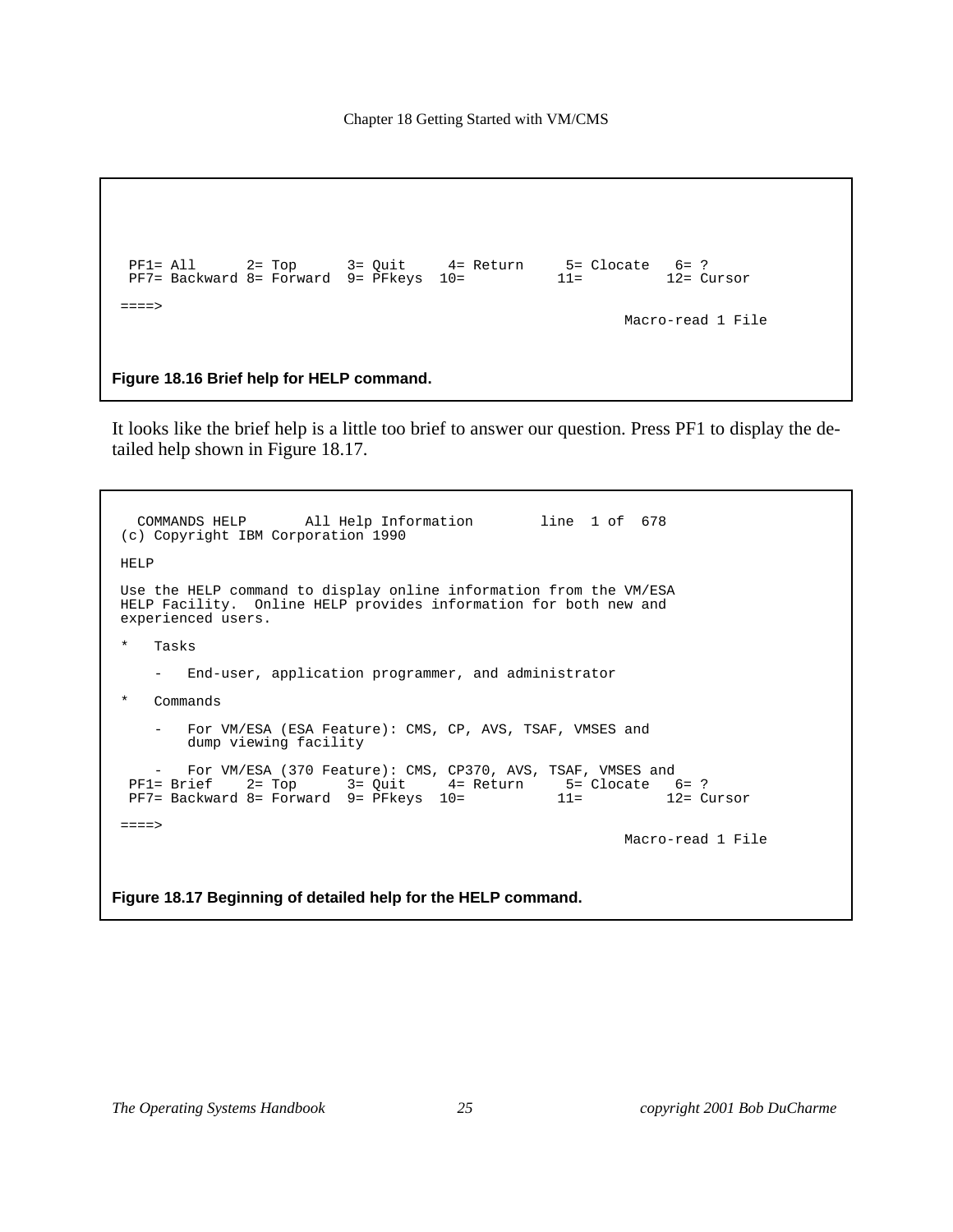There's nothing about the word DETAIL here, but the detailed help information about the HELP command is 678 lines long. You could press PF8 over and over to look for the information you need, but there's a better way: PF5, the Clocate key.

"Clocate" stands for "Column Locate." As you'll see in the section on XEDIT (the CMS text editor) the LOCATE command finds the line with a specified search target; the CLOCATE command finds the line and the column. In other words, it finds the line and puts the cursor right on the first letter of the word you're searching for.

The PF5 key makes it unnecessary to type out the actual command. Just type the word you're looking for on the help screen's command line,

detail

and press PF5. It doesn't matter whether you type your search target in upper or lower case; PF5 finds the next occurrence even if it's spelled "dEtAiL." Figure 18.18 shows what happens when the on-line help finds the target string: it moves that line to the top of your screen.

 COMMANDS HELP All Help Information line 60 of 678 2. DETAIL - complete information (including messages) 3. RELATED - information about similar commands. Format +-----------------------------------------------------------------------------+ | | + + | | Help | |TASKs | | | | |Help | | | | |taskname TASKs | + + | | | |menuname MENU | | ( (optionA) (optionB) (optionC)()) | | | | |component-name cmd-name | + + | | | + + | | | + + | | MESSAGE | message-id<br>| MSG | | |MSG | | | | + + | PF1= Brief 2= Top 3= Quit 4= Return 5= Clocate 6= ? PF7= Backward 8= Forward 9= PFkeys 10= 11= 12= Cursor  $====>$  Macro-read 1 File **Figure 18.18 Result of first search for the string "detail."**

It looks like it found the word "DETAIL," but not the information we want. The detailed help on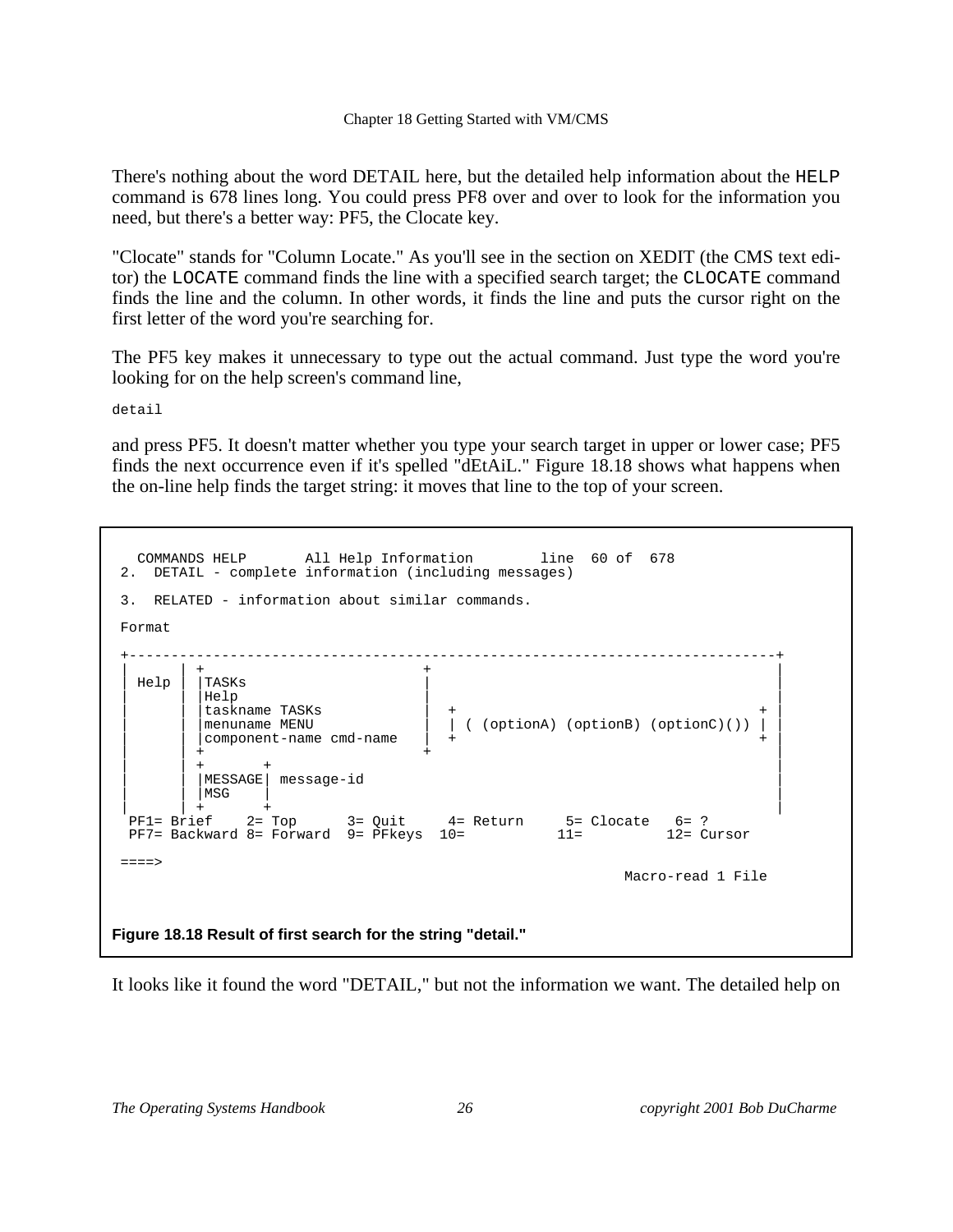the syntax of the HELP command seems to begin just below this screen, so the information about the use of the word "detail" can't be far off.

If you continue to press PF5 after finding a search target, it continues to search for more occurrences of the target. Press it a second time after you get the screen in Figure 18.18 and you'll see a screen similar to the one shown in Figure 18.19.

 COMMANDS HELP All Help Information line 80 of 678 | | |DETail | | | | |RELated| | | | + + | OptionB: (ALL) (DESCript) (FORMat) (PARMs) (OPTions) (NOTEs) (ERRors) | | + + + + | OptionC:  $|\text{SCreen}|\$  |TYPe (EXTend)<br>NOScreen | NOType  $|$  NOScreen $|$ | | + + + + | | | | +-----------------------------------------------------------------------------+ Operands Help, specified without any parameters, displays a task menu if you are using the VM/ESA HELP files. If you are using files other than the VM/ESA HELP files and if the HELP HELPMENU file has been created, then you will get the HELP HELPMENU file. PF1= Brief 2= Top 3= Quit 4= Return 5= Clocate 6= ? PF7= Backward 8= Forward 9= PFkeys 10= 11= 12= Cursor  $====>$  Macro-read 1 File **Figure 18.19 Result of second search for the word "detail."**

There it is: the word "DETail" as part of the detailed help on the HELP command's format. It looks like you only need the first three letters. In the future, to go directly to the detailed help about any command, you only need to type

HELP cmdname (DET

where cmdname is the name of the command you want to learn about. You'll find that many CMS programs, like the XEDIT text editor, have their own built-in help. While using a program, there are two easy ways to check whether it has its own help facility:

If the program has its own command line, type HELP there and press Enter.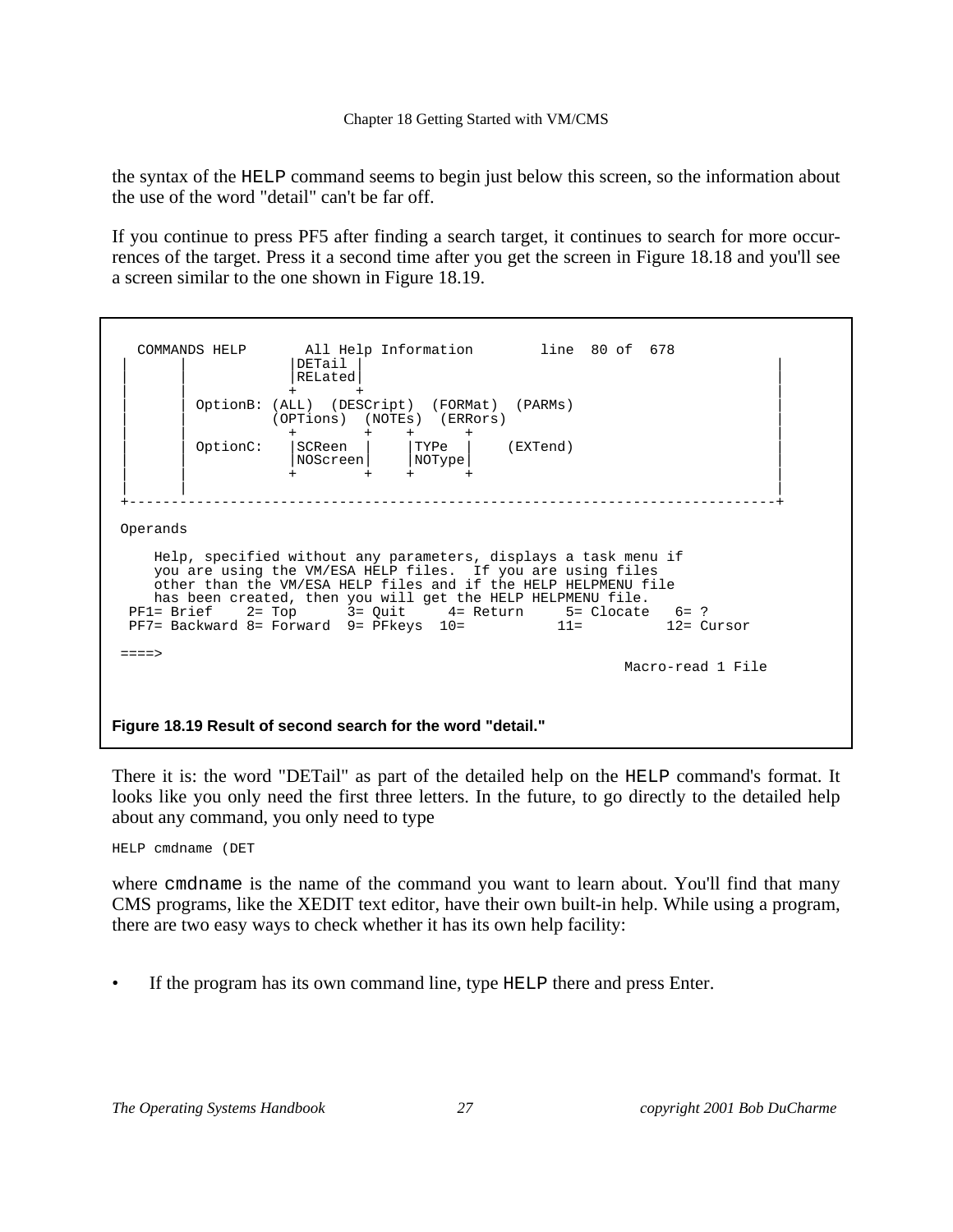• Press the PF1 key. CMS programs are pretty consistent about always using this as the Help key.

### **18.4.3.1 Command-Line Help and Error Messages**

When you get an error message in CMS, you usually get a cryptic code along with the brief description of what went wrong. Command-line help can use this code to get much more detailed help about the error. See section 19.1.2, "Common Error Messages," for more information.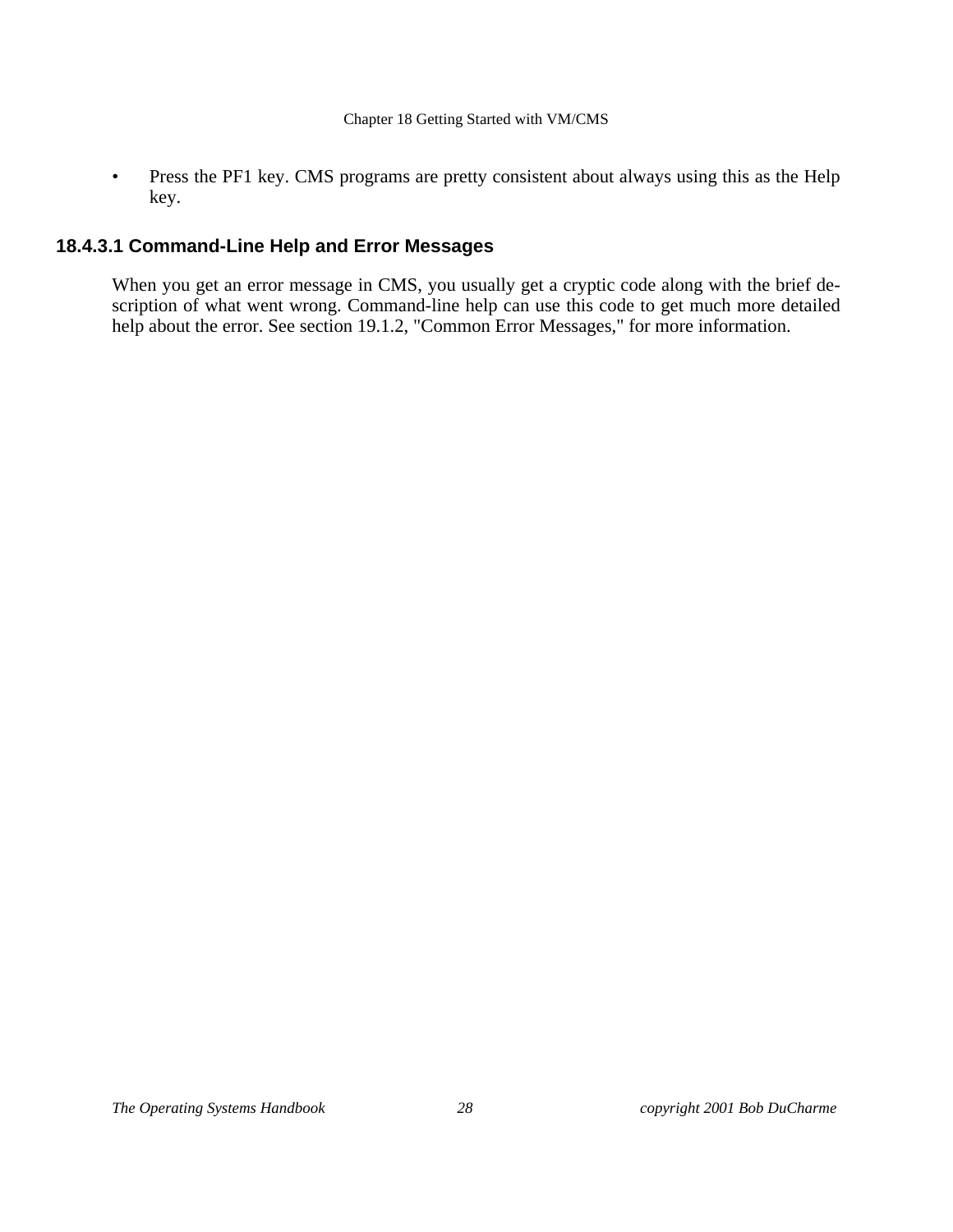## **Chapter 19 Using Files in VM/CMS**

## **19.1 The Five Most Important Commands**

The five most important commands in VM/CMS are:

| LISTFILE | lists file IDs.                 |
|----------|---------------------------------|
| TYPE     | displays the contents of files. |
| COPY     | copies files.                   |
| RENAME   | renames files.                  |
| ERASE    | deletes files.                  |

In addition to these commands, CMS has a program that many people use to perform all these functions and more. Section 21.4, "The FILELIST Program," introduces this program.

## **19.1.1 Command Options**

CMS uses a left parenthesis to indicate the beginning of special instructions about how a command should operate. A right parenthesis is optional, and has no effect. For example, the LISTFILE command lists file IDs by themselves with no other options, but adding the LABEL option indicates that the system should also list other information about the files:

LISTFILE (LABEL

When you use the on-line help in CMS, the brief version of help shows you where to put the options, but you need to view the detailed help about a command to learn the available options and the syntax for using them. See section 18.4, "Available On-line Help," for more about brief versus detailed help.

## **19.1.2 Common Error Messages**

When you type anything at the Ready; prompt, CMS looks for a program with that name and executes it. If you make a typing mistake, for example

HLEP COPY

when you meant to type HELP COPY, CMS tells you:

Unknown CP/CMS command

*The Operating Systems Handbook 29 copyright 2001 Bob DuCharme*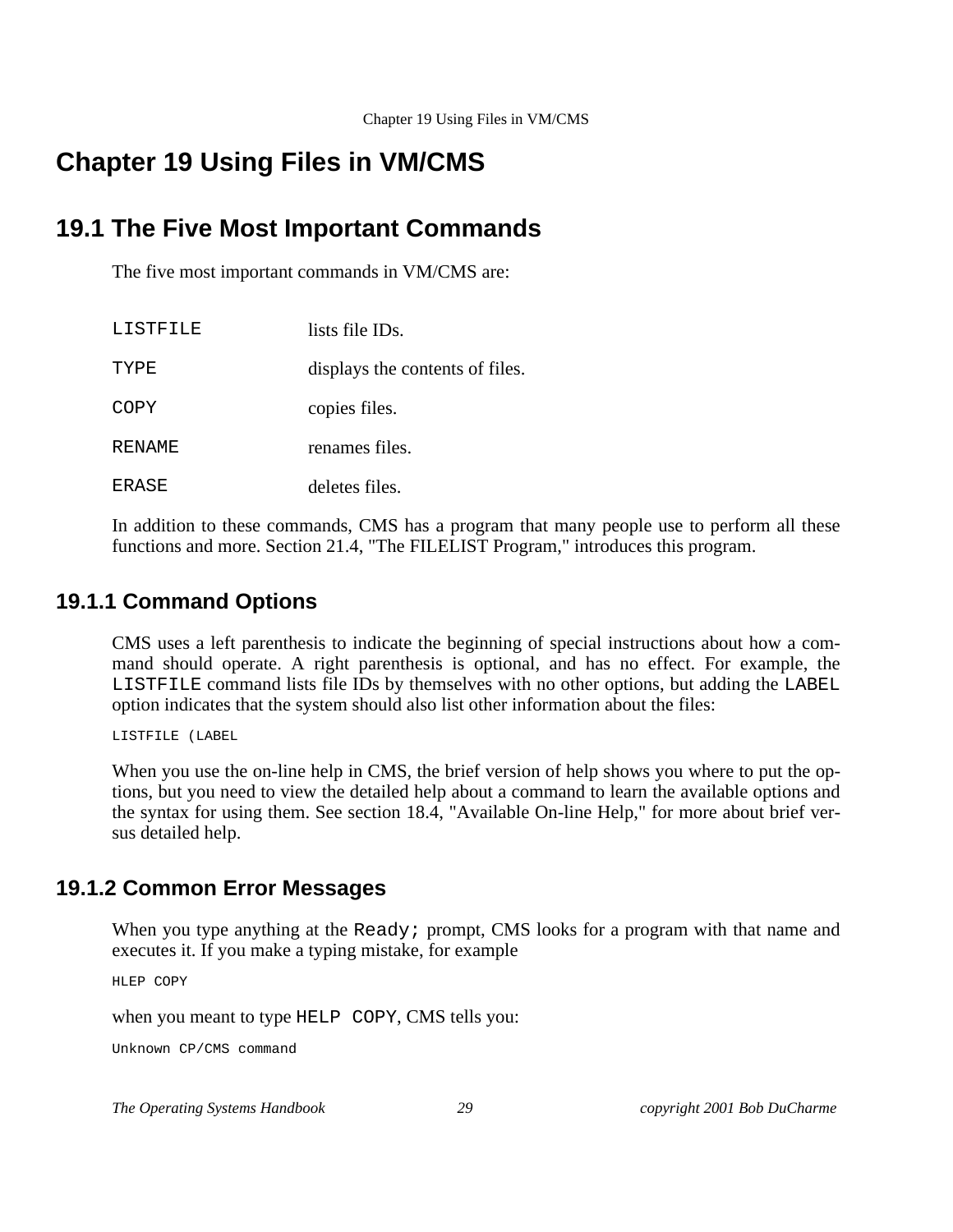#### Chapter 19 Using Files in VM/CMS

In other words, there is no CMS or CP command called HLEP.

Many commands expect some information after the command. For example, when you copy a file, you must indicate the file to copy and the name you want to give to the new copy. If you type the COPY command by itself without any filenames, the system responds with the message

DMSCPY042E No fileid(s) specified

The second part of this tells you the problem: you didn't specify any file ID with the command, which needed at least one. And remember: a complete file ID has three parts, and forgetting the third part is another common cause of error messages. For example, the command

copy profile exec

causes the system to respond with this message:

DMSCPY054E Incomplete fileid specified

The letters and numbers at the beginning of these error messages look pretty ugly, but they actually provide the key to some of the best error messages you will find in any operating system. Using the HELP program with one of these codes as a parameter tells you much more about your error. For example, entering

HELP DMSCPY054E

at the Ready; prompt displays the screen shown in Figure 19.1.

```
 MSG DMSCPY054E All Help Information line 1 of 14
(c) Copyright IBM Corporation 1990
054E Incomplete <fileid|execid> specified
Explanation: You must specify the file name and file type or execname
and exectype in order for the command to be executed. In addition,
for some commands you must specify the file mode.
System Action: RC=24.
Execution of the command is terminated. The system status remains the
same.
User Response: Check the description of the command, correct the
command line, and reissue the command.
* * * End of File * * *
PF1= 2= Top 3= Quit 4= Return 5= Clocate 6= ?
 PF7= Backward 8= Forward 9= PFkeys 10= 11= 12= Cursor
====> Macro-read 1 File
```
*The Operating Systems Handbook 30 copyright 2001 Bob DuCharme*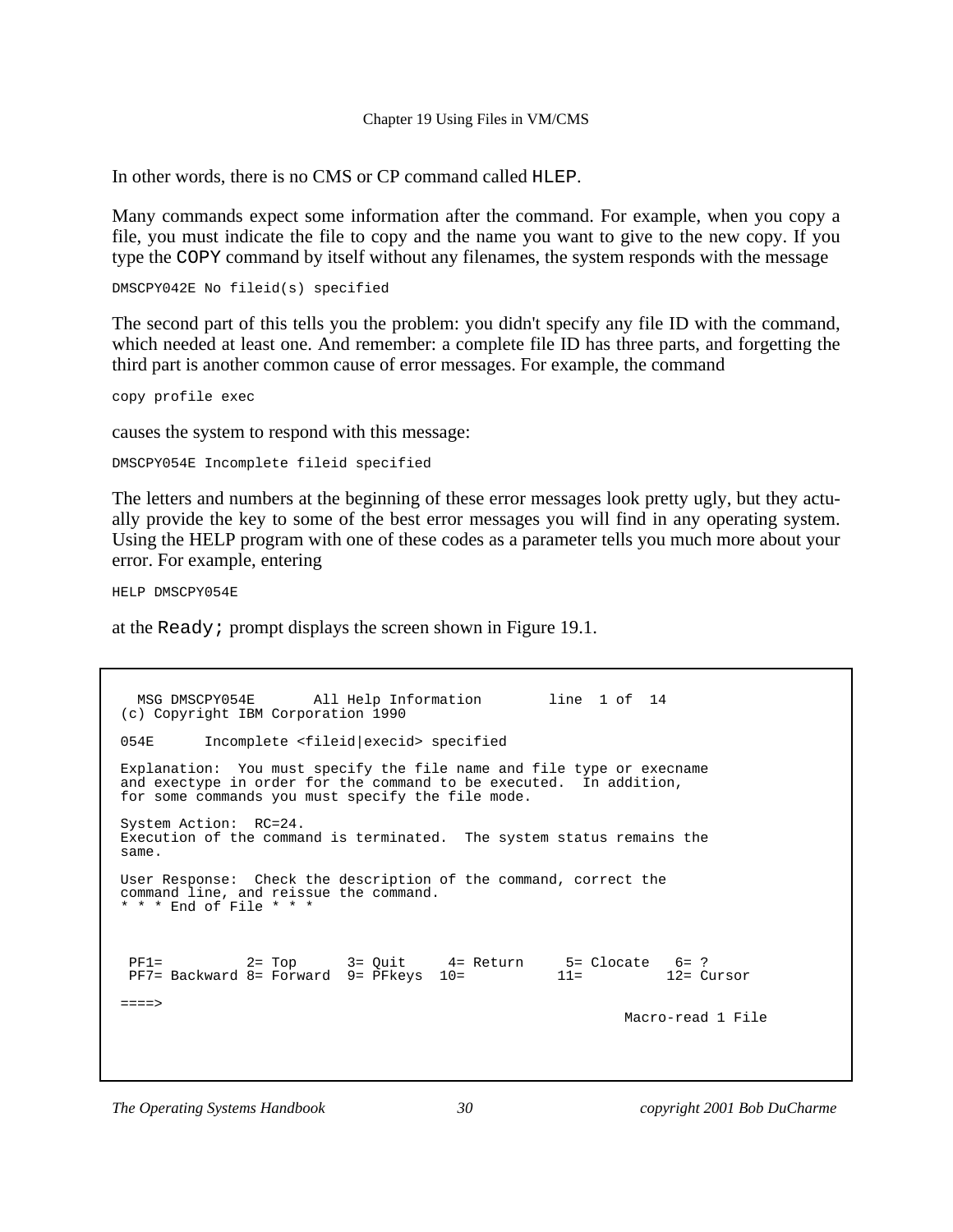#### **Figure 19.1 Help description of the DMSCPY054E error code.**

The crucial parts of this are the Explanation, which explains the problem in complete sentences, and the User Response, which tells how to correct the problem.

This is a normal help screen. All of its function keys perform identically to their descriptions in section 18.4.1, "Help Function Keys."

Another popular cause of error messages is instructions that tell the system to perform an action on a nonexistent file. For example, let's say you want to copy a file called TEMPLATE TXT and call the copy MAY\_BUD TXT, but you make a typo and enter the following command:

COPY TEMPALTE TXT A MAY\_BUD TXT A

The CMS system responds with

DMSCPY002E INPUT file TEMPALTE TXT A not found

which means "The COPY program can't find the input file that you named." Again, you can use its error code to learn more if you wish.

Remember, the COPY command is just used as an example here. Similar mistakes with many different commands elicit similar error messages. For a more detailed explanation of the use of the COPY command, see section 19.1.5, "Copying Files."

### **19.1.3 Listing File Names**

The full name of the command to list file IDs is LISTFILE. Used by itself without any parameters, it gives you the names of all the files on your own minidisk (the A disk).

Many users abbreviate the LISTFILE command as LISTF or LIST. Its help screen shows that you can abbreviate it down to one character: the "L."

In Figure 19.2, the user types LISTFILE and presses Enter; CMS then responds with the first screenful of names.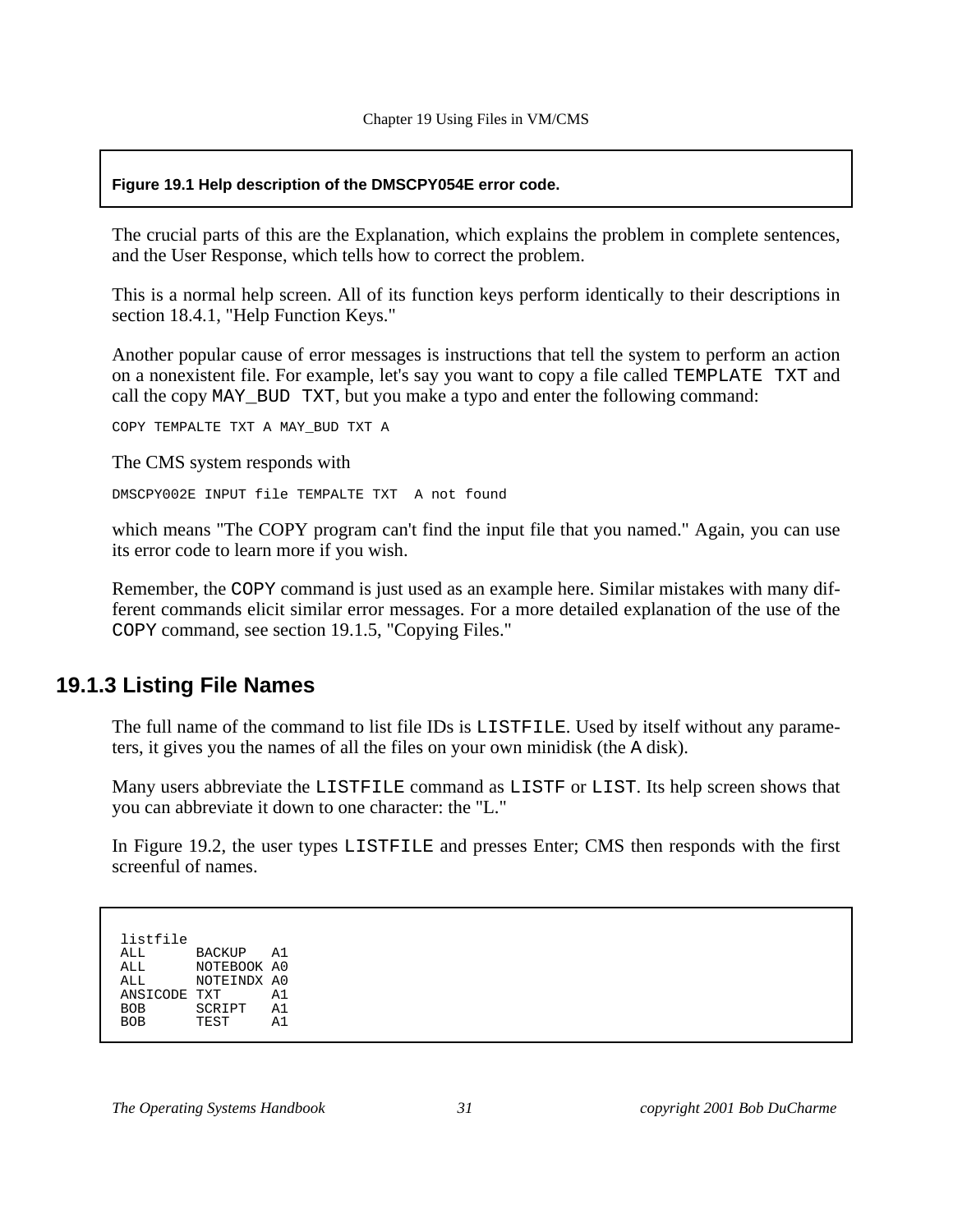| <b>BOB</b>    | TEST1       | A1             |
|---------------|-------------|----------------|
| <b>BUZZ</b>   | <b>EXEC</b> | A <sub>2</sub> |
| C_ATTACH      | EXEC        | A1             |
| <b>CLOOP</b>  | C           | A1             |
| <b>CLOOP</b>  | TEXT        | A1             |
| CMDLIST       | <b>TXT</b>  | A <sub>0</sub> |
| CMS           | <b>EXEC</b> | A1             |
| <b>CMS</b>    | <b>TXT</b>  | A1             |
| COMBINE       | XEDIT       | A1             |
| DIR           | <b>EXEC</b> | A1             |
| DOWNLOAD EXEC |             | A1             |
| EMPLOYEE DATA |             | A1             |
| EMPLOYEE      | INDEX       | A1             |
| GRAPH         | DATA        | A1             |
| GRAPH         | <b>EXEC</b> | A1             |
|               |             |                |
|               |             |                |
|               |             |                |
|               |             |                |

### **Figure 19.2 Using the listfile command.**

As you can see, there could be more file IDs than will fit on your screen, so you would need to press the Clear key to continue viewing them (or wait 60 seconds between each screenful). Don't forget the HT command described in section 18.1.3.2, "Aborting Screen Output"; it can be handy here.

As explained in section 18.2.1, "Wildcards," the LISTFILE (and FILELIST) commands give you the most flexibility of any of the commands that allow the use of wildcards. (For more information on FILELIST, see section 21.4, "The FILELIST Program.") To list only the files with a filetype of EXEC, use the asterisk to mean "any filename." For example, when you enter

L \* EXEC

CMS displays output similar to this:

| EXEC             | A 2 |
|------------------|-----|
| C ATTACH<br>EXEC | Α1  |
| EXEC             | Α1  |
| EXEC             | Α1  |
| CRITBETA<br>EXEC | A1  |
| EXEC             | A1  |
| EXEC             | Α1  |
| EMPATTCH<br>EXEC | A 1 |
| EXEC             | A1  |
| EXEC             | Α1  |
| EXEC             | A1  |
| EXEC             | Α1  |
| EXEC             | A1  |
| <b>EXEC</b>      | A1  |
| EXEC             | Α1  |
|                  |     |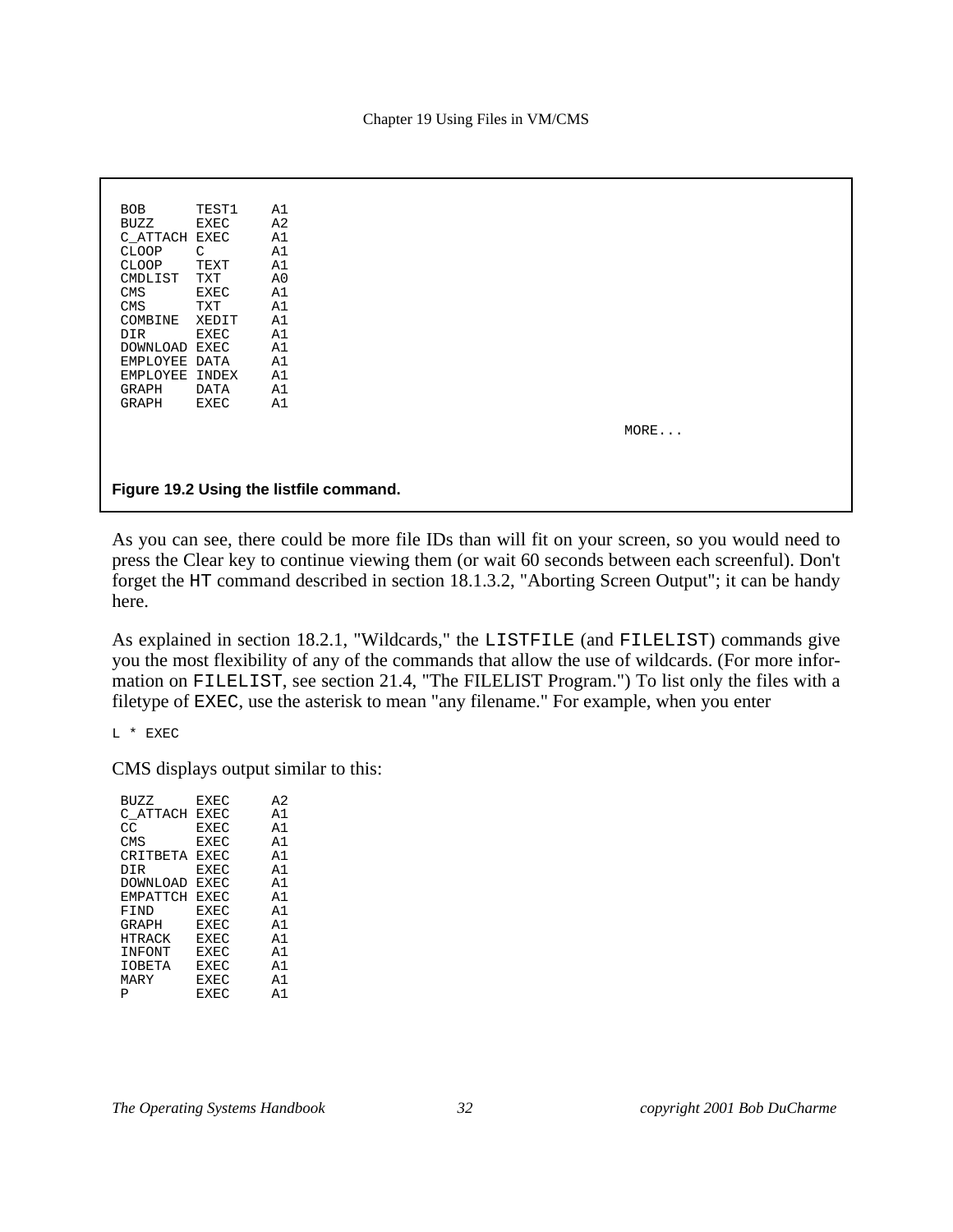| PROFILE       | EXEC        | A1  |
|---------------|-------------|-----|
| <b>SERVER</b> | EXEC        | A 1 |
| STAFF         | <b>EXEC</b> | A1  |
| TEST1         | <b>EXEC</b> | A1  |
| TEST4         | <b>EXEC</b> | Α1  |
| TUTOR         | <b>EXEC</b> | A1  |

Although the default filemode of listed files is A, using the asterisk to denote a filemode with the LISTFILE command tells the system to list file IDs on any minidisk that match the filename and filetype given. For example, to list all the SCRIPT files (text files with IBM formatting codes) on any minidisk that are accessible to your user ID, enter the following:

L \* SCRIPT \*

This command means "list the IDs of files with any filename, a filetype of SCRIPT, and any filemode." The output looks like this:

DOCCHAP1 SCRIPT A1 DOCCHAP2 SCRIPT DOCCHAP3 SCRIPT A1 DOCCHAP4 SCRIPT A1<br>DOCCHAP5 SCRIPT A1 DOCCHAP5 SCRIPT A1 DOCCHAP6 SCRIPT A1 DOCCHAP7 SCRIPT A1<br>GCC024 SCRIPT Y2 GCC024 SCRIPT Y2 GCC025 SCRIPT Y2 GCC029 SCRIPT Y2<br>GCC311 SCRIPT Y2 GCC311 SCRIPT Y2<br>GCC312 SCRIPT Y2 SCRIPT

If someone tells you that your system has a report menu program that you start up by typing RPTMENU, you could check out the program's filetype and minidisk location by typing this:

L RPTMENU \* \*

If the output was something along the lines of

RPTMENU EXEC Y2 RPTMENU HELPCMS Y2

then you would know that the RPTMENU program was an EXEC file (a CMS command file) that you can probably look at with the TYPE command or the XEDIT text editor now that you know the file's full name. (You'll learn how to write your own EXECs in section 21.2, "Command Files.") The other file listed probably stores HELP information that RPTMENU EXEC uses if someone presses PF1 while using the RPTMENU program.

### **19.1.3.1 Listing More than File Names**

The LABEL option specifies that you want to see much more than the files' names. Enter

LISTFILE \* EXEC (LABEL

and CMS displays a screen similar to this:

*The Operating Systems Handbook 33 copyright 2001 Bob DuCharme*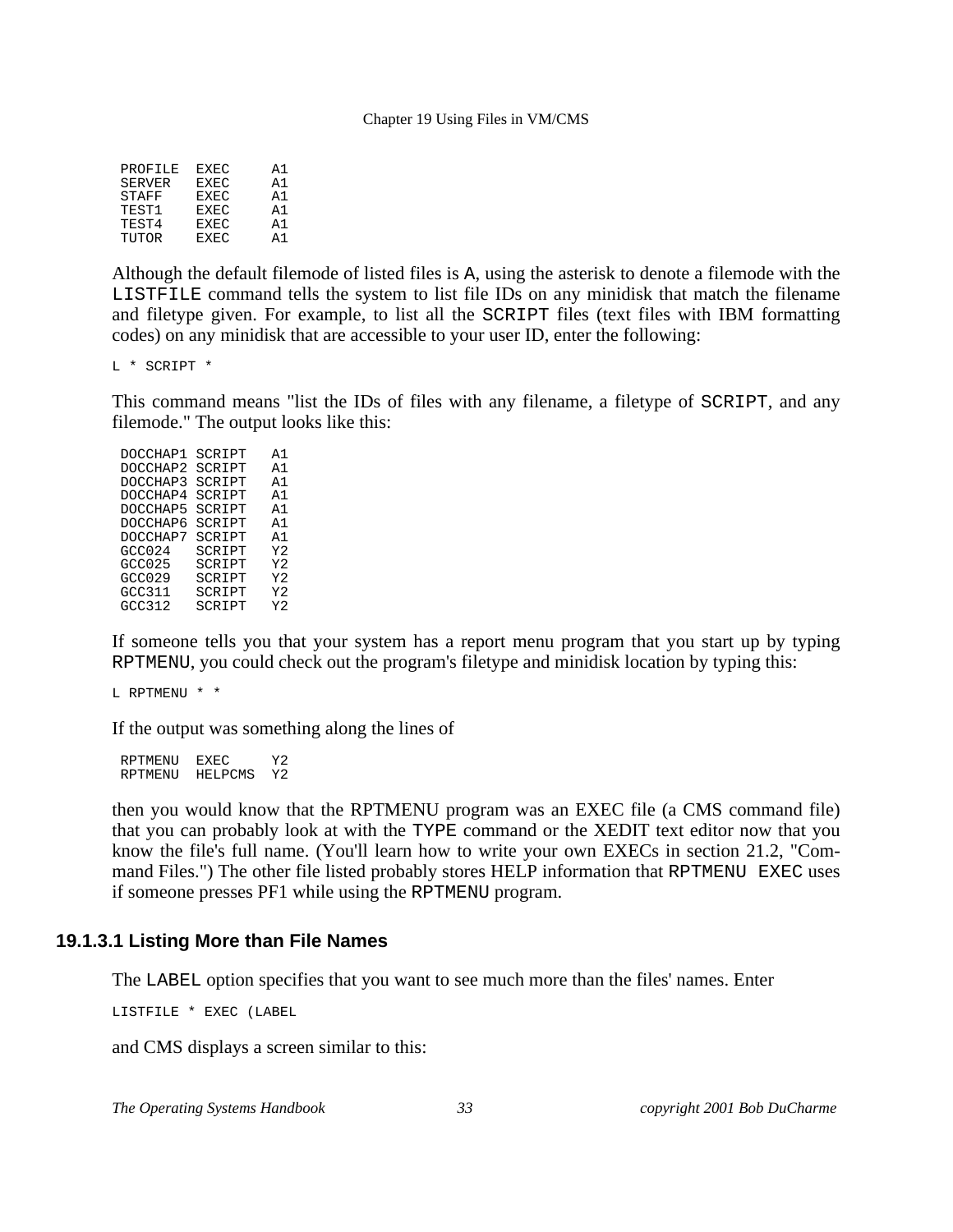| FILENAME      | FILETYPE                      | FM   | FORMAT LRECL |    | <b>RECS</b> | <b>BLOCKS</b> | DATE                       | TIME                    | LABEL |
|---------------|-------------------------------|------|--------------|----|-------------|---------------|----------------------------|-------------------------|-------|
| BUZZ          | EXEC                          | A2 V |              | 70 | 36          |               |                            | 8/17/92 17:54:44 DSK191 |       |
| C ATTACH      | EXEC                          | A1 F |              | 80 | 2           |               |                            | 1/30/92 16:48:41 DSK191 |       |
| CRITBETA      | EXEC                          | A1 V |              | 19 | 4           |               |                            | 1/21/94 11:23:18 DSK191 |       |
| DIR           | <b>EXEC</b>                   | A1 V |              | 24 |             |               |                            | 1/29/92 16:27:20 DSK191 |       |
| DOWNLOAD      | <b>EXEC</b>                   | A1 V |              | 73 | 31          |               |                            | 2/02/92 11:01:21 DSK191 |       |
| HTRACK        | <b>EXEC</b>                   | A1 V |              | 24 |             |               |                            | 7/27/92 13:17:05 DSK191 |       |
| INFONT        | <b>EXEC</b>                   | A1 V |              | 19 |             |               | 1 12/10/92 13:30:28 DSK191 |                         |       |
| <b>IOBETA</b> | <b>EXEC</b>                   | A1 V |              | 19 | 4           |               |                            | 1/07/94 12:34:47 DSK191 |       |
| MBAILEY       | <b>EXEC</b>                   | A1 V |              | 22 |             |               |                            | 1/30/92 16:49:02 DSK191 |       |
| PROFILE       | <b>EXEC</b>                   | A1 V |              | 29 | 8           |               |                            | 1/18/94 12:47:00 DSK191 |       |
| TEST1         | <b>EXEC</b>                   | A1 V |              | 27 | 9           |               |                            | 2/02/92 10:53:40 DSK191 |       |
| TEST4         | <b>EXEC</b>                   | A1 V |              | 18 | 8           |               |                            | 8/21/92 16:20:19 DSK191 |       |
| <b>TUTOR</b>  | <b>EXEC</b>                   | A1 V |              | 7  |             |               |                            | 9/23/93 16:16:57 DSK191 |       |
|               | Ready; $T=0.01/0.01 10:18:00$ |      |              |    |             |               |                            |                         |       |

The screen shows the following information about the files:

| FILENAME      | The first part of a file ID's three parts. See section 18.2, "File Names,"<br>for more on this.                                                                                                                                                                                                                                                                                                                                                                                         |
|---------------|-----------------------------------------------------------------------------------------------------------------------------------------------------------------------------------------------------------------------------------------------------------------------------------------------------------------------------------------------------------------------------------------------------------------------------------------------------------------------------------------|
| FILETYPE      | The second of a file ID's three parts. The filetype shows the type of file<br>on that line.                                                                                                                                                                                                                                                                                                                                                                                             |
| FМ            | The filemode, or the third of a file ID's three parts. The filemode is the<br>letter that represents the minidisk where the file is located. Section<br>18.3, "How Files Are Organized," describes its role more fully.                                                                                                                                                                                                                                                                 |
| FORMAT        | A format (or "record format") of V means that a file's records have<br>variable length. "Records" here means "lines." The terms were once<br>fairly synonymous, but as the science of dealing with databases ad-<br>vanced, the term "record" took on a more specific meaning.) In other<br>words, the lines aren't all the same length. A format of F means that<br>they have fixed length. If any lines seem shorter than others, spaces are<br>inserted to make their lengths equal. |
| LRECL         | The Logical RECord Length (pronounced "ell-rekkul," with the accent<br>on the first syllable). For a Fixed format file, this shows each line's<br>length; otherwise, this shows the longest line's length.                                                                                                                                                                                                                                                                              |
| <b>RECS</b>   | The number of records, or lines.                                                                                                                                                                                                                                                                                                                                                                                                                                                        |
| <b>BLOCKS</b> | How many blocks, or units of hard disk space, the file takes up.                                                                                                                                                                                                                                                                                                                                                                                                                        |
| DATE          | The date the file was last modified.                                                                                                                                                                                                                                                                                                                                                                                                                                                    |
| TIME          | The time of day the file was last modified.                                                                                                                                                                                                                                                                                                                                                                                                                                             |
| LABEL         | A name used to identify the actual physical disk where the file is lo-                                                                                                                                                                                                                                                                                                                                                                                                                  |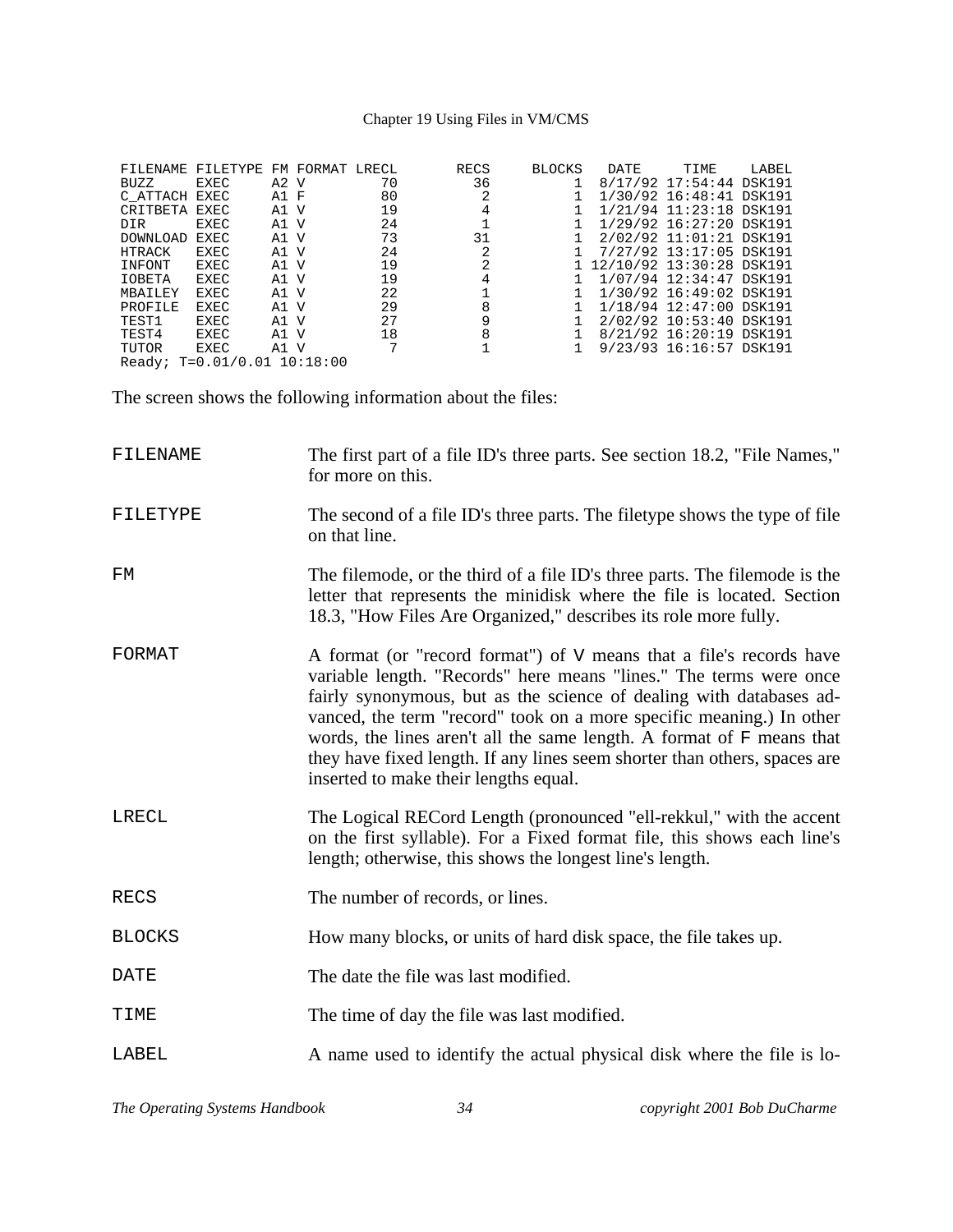cated (as opposed to the virtual disk, which is represented by the filemode).

The most important information that you ever need to know about a file (besides its name) is its size and when it was last modified. So RECS, DATE, and TIME are the most important columns here. You may need to worry about FORMAT and LRECL if an application program expects a file to have one format but it actually has another. We'll see in section 19.1.5, "Copying Files," that when you copy a file, you can specify the copy's FORMAT and LRECL and make a copy that doesn't cause you trouble if the original did not cooperate with the application that tried to use it.

Forget about BLOCKS and LABEL. Part of the point of RECS and filemodes are to keep you from worrying about these.

# **19.1.4 Displaying a Text File's Contents**

The command to type out a file's contents on the screen is simple: TYPE. For example, if you want to see what's in a file called PHONLIST TXT, type the following:

TYPE PHONLIST TXT

CMS displays the file's contents on your screen:

| Frank             | x5388        |
|-------------------|--------------|
| Kate              | x3325        |
| Jim               | x0543        |
| Kevin             | x5453        |
| Tastee Deli       | 874-5342     |
| Messenger Service | 878-0775     |
| Mary              | 878-3431     |
| Mary @ work       | $874 - 5363$ |
| Cinema 123        | $874 - 6543$ |
|                   |              |

If the file's contents take up more than one screen, you may end up pressing the Clear key repeatedly, so don't forget about the HT command described in section 18.1.3.2, "Aborting Screen Output." If you don't know how long a file is, you might want to check it out before displaying it with the TYPE command by using the LISTFILE command's LABEL option. For example, if you entered the command

LISTFILE PHONLIST TXT (LABEL

and CMS told you something like

|              | FILENAME FILETYPE FM FORMAT LRECL |  | RECS | BLOCKS DATE | TIME                      | LABEL |
|--------------|-----------------------------------|--|------|-------------|---------------------------|-------|
| PHONLIST TXT |                                   |  | 1046 |             | 1 8/17/92 17:54:44 DSK191 |       |

you would know that, with 1,046 lines, using the TYPE command with this file could keep you pressing that Clear key for a while. It's better to use the XEDIT text editor to look at such a file.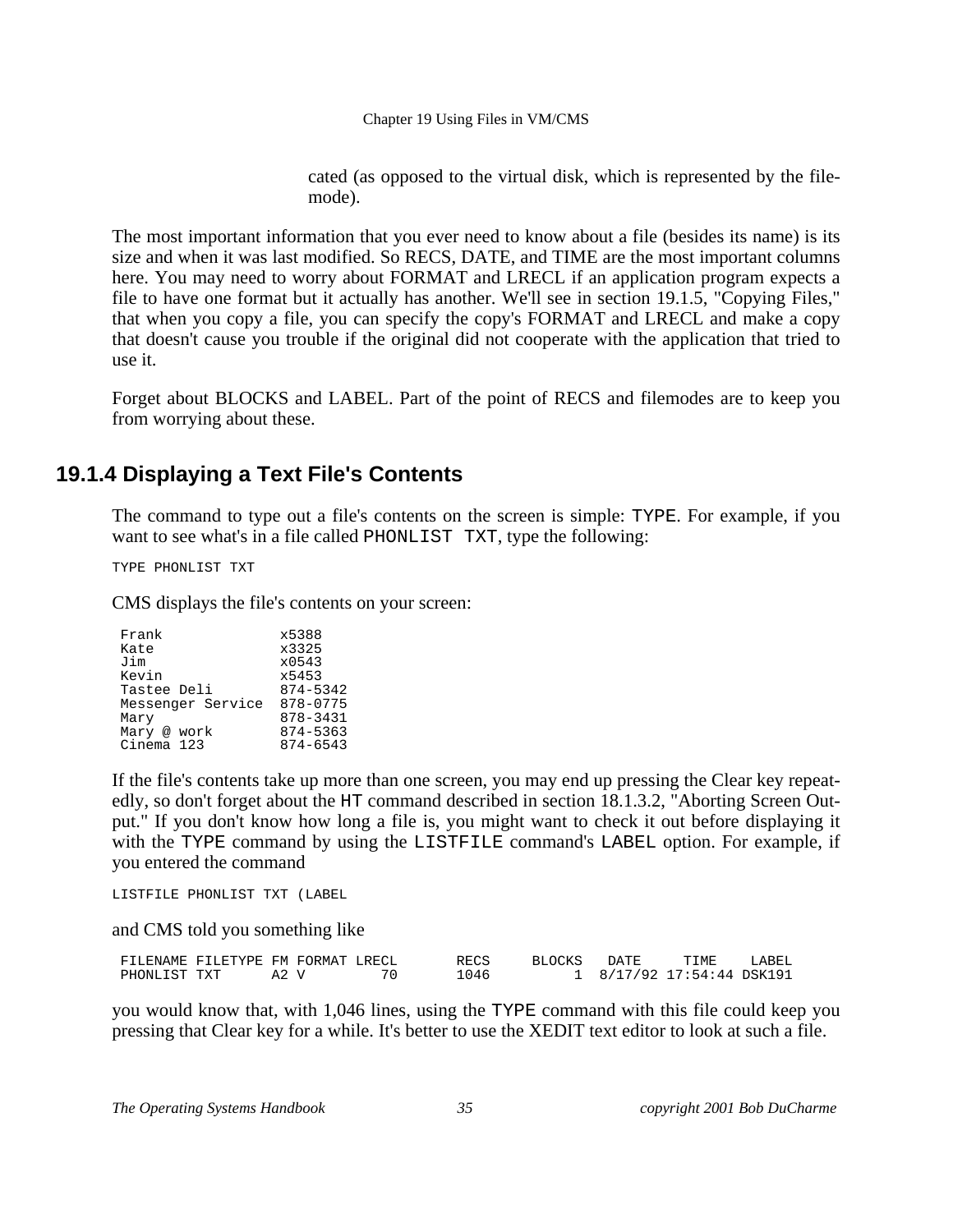## **19.1.5 Copying Files**

The command to copy a file is COPY. (The full name is actually COPYFILE, but you only need the first four letters.) You simply tell CMS the name of the file you want to copy and the name that you want to give to the copy. The only tough part to remember is that unlike many other CMS commands, you must include the filemode in both file IDs. It's easy to make this mistake, because so many CMS commands don't require you to specify the filemode for files that have a filemode of A.

Let's say you want to make a copy of the file PHONLIST TXT and call it PHONLIST BACKUP. This is the correct syntax:

COPY PHONLIST TXT A PHONLIST BACKUP A

If you entered

COPY PHONLIST TXT PHONLIST BACKUP

CMS would tell you:

DMSCPY054E Incomplete fileid specified

as if to tell you, "If you want to copy this file PHONLIST TXT P (it ignores any character after the first in a filemode, unless it's a number designating the file's access rights), you need to give the copy a full three-part name, not just BACKUP." If you try to make a copy with the same name as an existing file, CMS displays the following error message:

DMSCPY024E File PHONLIST BACKUP A1 already exists; specify REPLACE option

If you look at the detailed help for COPY, you will see that REPLACE is one of its many possible options. (Don't forget the left parenthesis before you add an option.) If included, it means "Make a copy of file1 and call it file2, even if a file named 'file2' already exists." Section 19.1.5.1, "Changing a File's Format," describes other options for the COPY command.

Using the equal sign can reduce the amount of typing necessary for the COPY command if any part of the copy's file ID is the same as that of the source file. For example, instead of typing

COPY SCHEDULE TXT A SCHEDULE BACKUP A

you could type

COPY SCHEDULE TXT A = BACKUP =

and the copy would have the same filename and filemode as the original.

You can use the asterisk as a wildcard in the COPY command, but not in combination with other letters. It must be used to represent an entire filename, filetype, or filemode. For example, to make copies of all your files that have a filetype of TXT so that all the copies have a filetype of

*The Operating Systems Handbook 36 copyright 2001 Bob DuCharme*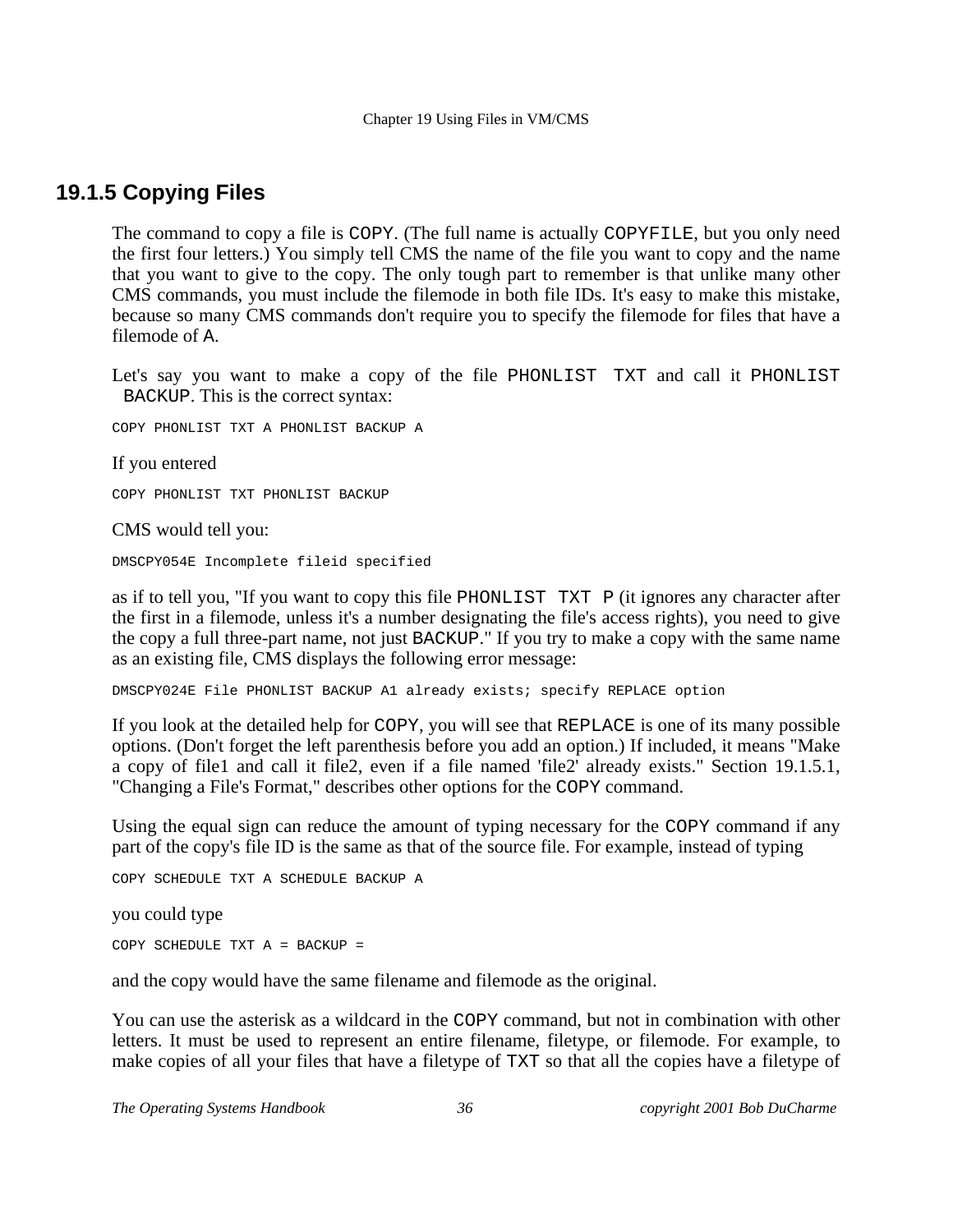BACKUP, you could type this:

 $COPY * TXT A = BACKUP =$ 

### **19.1.5.1 Changing a File's Format**

Sometimes a file might not have the right record format for your needs. For example, if you use a telecommunications program like Kermit to copy a file from a PC to a VM/CMS system, the VM copy will probably have a variable record format (a V shows up as the FORMAT for that file when you list its name with the LABEL option). If this is a data file for use by some CMS application, the application might not read it, claiming that it's in the wrong format.

Instead of actually changing its format, it's better to make a copy of it with a different format. This is safer in case it takes more than one try, because you leave your original intact. To specify the copy's format, use the RECFM and LRECL options:

COPY fn1 ft1 fm1 fn2 ft2 fm2 (RECFM F LRECL xx

where fn1, ft1, and fm1 are the filename, filetype, and filemode of the file you're copying and fn2, ft2, and fm2 are the copy's filename, filetype, and filemode. xx is the length of the lines in the fixed format copy.

How do you determine what this number should be? 80 is always popular, being the number of characters that fit on one line of a character-based display screen (as well as the number of characters that fit on the ancestor of one of these lines, a punch card). The value listed under LRECL for your source file provides another clue. This shows the length of the longest line. If you pick a smaller value for the record length of your fixed format copy, you will cut off the longer lines and lose data.

#### If you enter the command

COPY PHONLIST TXT A PHONTEST TXT A (RECFM F LRECL 80

and then type

LISTFILE PHON\* TXT (LABEL

to check on the results of your copy command, CMS displays something like this:

|              | FILENAME FILETYPE FM FORMAT LRECL |      |    | RECS | <b>BLOCKS</b> | <b>DATE</b>                | <b>TTME</b> | LABEL |
|--------------|-----------------------------------|------|----|------|---------------|----------------------------|-------------|-------|
| PHONLIST TXT |                                   | 21 V |    | 1046 |               | 1 10/11/92 15:36:15 DSK191 |             |       |
| PHONTEST TXT |                                   | A1 F | 80 | 1046 |               | 1 1/24/94 9:35:13 DSK191   |             |       |

The best clue for the LRECL value for your data file is found by looking at any other data files used by the application that rejected your file in the first place. They'll probably all have the same filetype, since they all serve the same purpose.

For example, say you've used the PC version of the UpRiteBase database program to create a data file called ADDRESS.UPR. You use Kermit to move it to the mainframe and rename it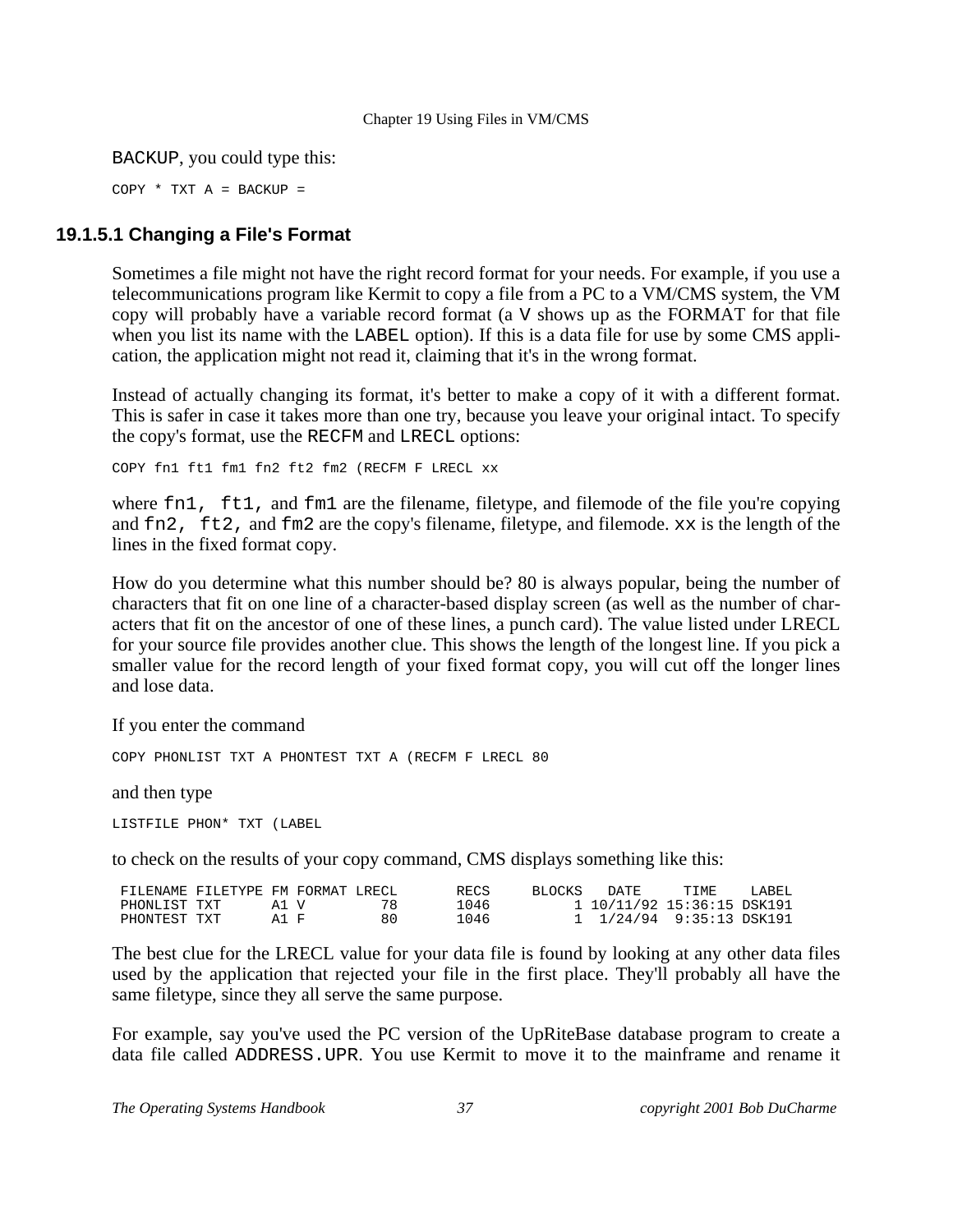ADDRESS UPRITE so that it has the same filetype as other data files used by the CMS version of UpRiteBase. The CMS version still doesn't accept it as a data file, so you enter the command

LIST \* UPRITE (LABEL

and CMS shows you the following:

| FILENAME FILETYPE FM FORMAT LRECL |      |      |     | RECS | BLOCKS | DATE.                      | TTME. | T.ARET. |
|-----------------------------------|------|------|-----|------|--------|----------------------------|-------|---------|
| ADDRESS UPRITE                    |      | Al V | 78  | 342  |        | 1 10/11/94 15:36:15 DSK191 |       |         |
| INVENTRY UPRITE                   | A1 F |      | 80  | 1046 |        | 1 10/10/94 9:35:13 DSK191  |       |         |
| EMPLOYEE UPRITE                   | A1 F |      | 80. | 214  |        | 1 9/24/94 12:34:42 DSK191  |       |         |

It looks like the other CMS UpRiteBase data files have a fixed format and an LRECL of 80, so you need to change ADDRESS UPRITE to have these attributes. You copy it with the following command:

COPY ADDRESS UPRITE A ADDRESS1 =  $=$  (RECFM F LRECL 80)

If the CMS version of UpRiteBase accepts ADDRESS1 UPRITE as a proper UpRiteBase data file, then you can erase ADDRESS UPRITE and rename ADDRESS1 UPRITE with that name.

Whatever you try, make sure that there are no problems with your copy being accepted by the program that will use it before you erase your original file and rename the copy to have the same name as the original. If your LRECL value shortens any lines, you should keep your original as a backup to check for the lost data.

Changing the format can work the other way, if you need to make a variable length copy of a fixed format file. Use the following syntax:

COPY fn1 ft1 fm1 fn2 ft2 fm2 (RECFM V

Note that the command includes no LRECL value. The system automatically figures it out. It's not hard to guess, if your original file had fixed format records: the length of those records will be the length of the lines in the copy.

### **19.1.6 Renaming Files**

The syntax for renaming a file is nearly identical to the syntax for copying a file:

RENAME oldfn oldft oldfm newfn newft newfm

where oldfn, oldft, and oldfm are the filename, filetype, and filemode of the file to rename and newfn, newft, and newfm are the three parts of the new file ID. Don't forget the filemodes.

Since you rarely change all three parts of a file's ID when renaming it, the equal sign mentioned in section 19.1.5, ("Copying Files") is handy when renaming files. For example, to rename the file PROPOSED SCHEDULE as APRIL SCHEDULE,

RENAME PROPOSED SCHEDULE A APRIL = =

*The Operating Systems Handbook 38 copyright 2001 Bob DuCharme*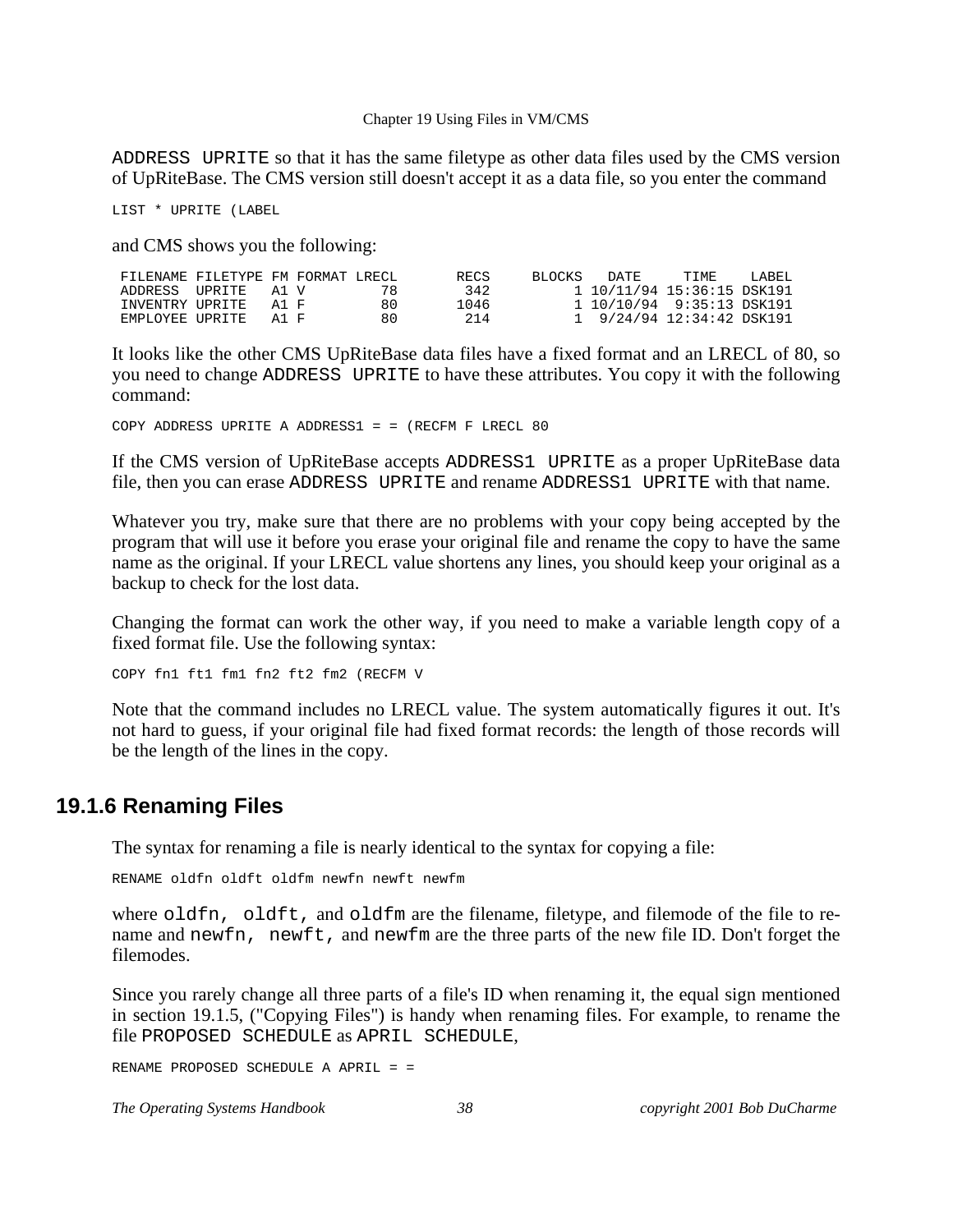requires less typing than

RENAME PROPOSED SCHEDULE A APRIL SCHEDULE A

You can also use the asterisk the same way that you use it when copying files. To rename all the files with a filetype of SCHEDULE so that they have a filetype of OLDSCHED, type:

RENAME \* SCHEDULE A = OLDSCHED =

## **19.1.7 Deleting Files**

It's better to remember this as "erasing" files instead of "deleting" them, because it makes it easier to remember the command:

ERASE filename filetype

If you leave off the filemode, CMS assumes that you mean a filemode of A. You may never need to specify the filemode when you erase a file, because you may never have permission to erase any files other than those on your own A minidisk.

You can use the asterisk with the ERASE command the same way you use it with the COPY or RENAME commands, but be careful. If you decide that you want to erase all the files that you don't need with the command

ERASE \* BACKUP

then you might want to use the same file ID specification with the LIST command first:

LIST \* BACKUP

This shows you the names of the files that fit this description, so you can be sure that you don't erase more files than you had planned.

# **19.2 Sharing Files between Users**

IBM mainframes have always made security a high priority. Poking around the hard disk to see what else is on the system is not nearly as easy as it is with UNIX or VMS. There is a way, however, to gain access to minidisks assigned to other user IDs. And remember, each user ID doesn't necessarily represent a user, because some programs get assigned their own user ID when they are installed onto the system. In order to run these programs, you need access to the disk where they are stored.

There are two steps to gaining access to another minidisk:

Telling CP about the disk to access with the LINK command.

*The Operating Systems Handbook 39 copyright 2001 Bob DuCharme*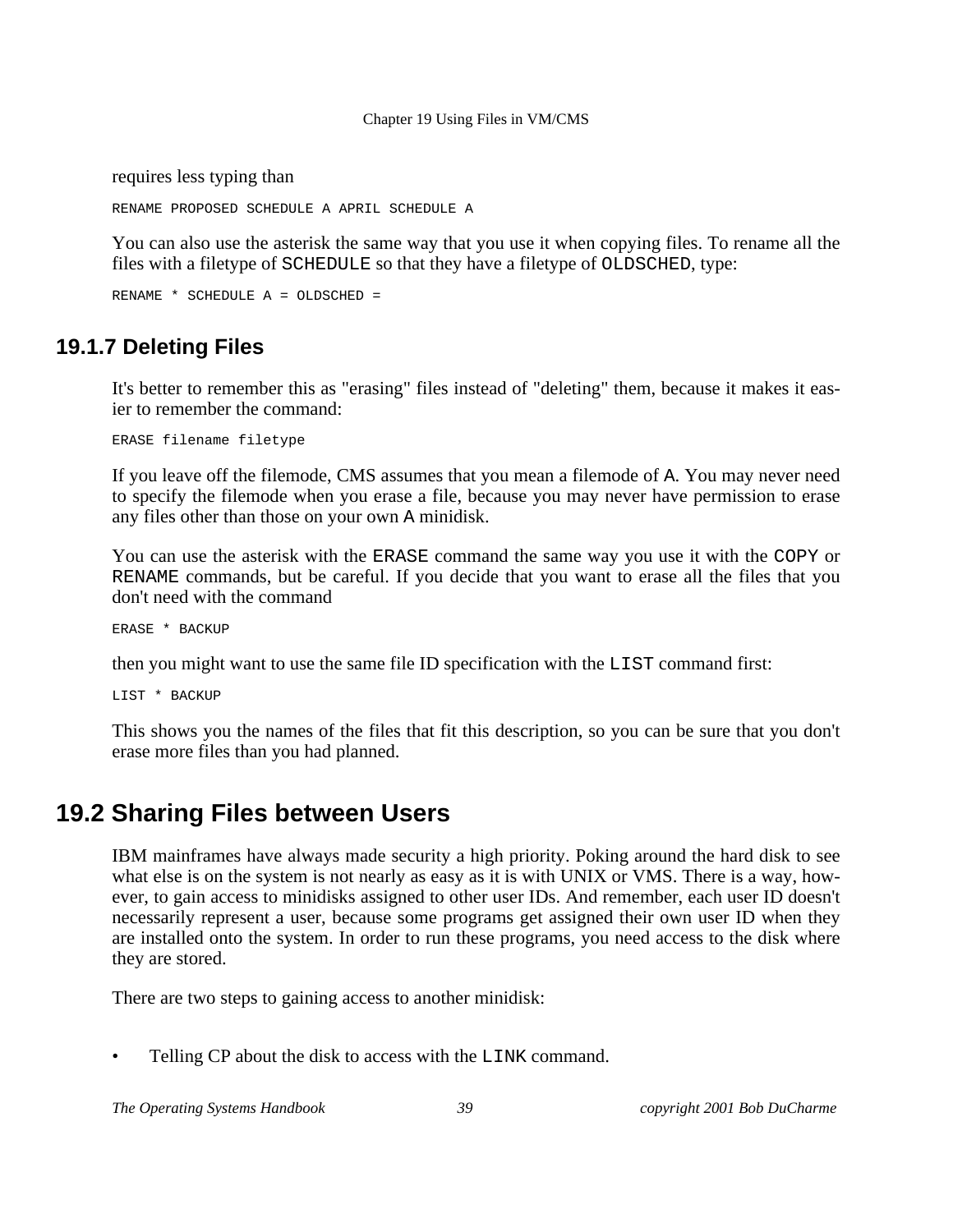• Telling CMS what to call this new minidisk with the ACCESS command.

The QUERY DISK command (first mentioned in section 18.3, "How Files Are Organized") gives you some good background information that is useful to check before you tell the LINK and ACCESS commands what they need to know. This was the output we saw before from the QUERY DISK command:

|                                 |  |  |              |     | LABEL VDEV M STAT CYL TYPE BLKSIZE FILES BLKS USED-(%) BLKS LEFT BLK TOTAL |      |       |
|---------------------------------|--|--|--------------|-----|----------------------------------------------------------------------------|------|-------|
| DSK191 191 A R/W 2 3390 4096    |  |  |              | 110 | $202 - 56$                                                                 | 158  | 360   |
| 65Y-XA 19F F R/O                |  |  | 32 3380 4096 | 727 | 3915-82                                                                    | 885  | 4800. |
| MNT190190S R/O                  |  |  | 70 3380 4096 | 279 | 6547–62                                                                    | 3953 | 10500 |
| CMSLIB 19E Y/S R/O 45 3380 4096 |  |  |              | 670 | 6163-91                                                                    | 587  | 6750  |

In addition to the M column that shows the letters assigned to the minidisks, note the VDEV column that shows the three-digit hexadecimal number that CMS uses to keep track of each disk. (Hexadecimal numbers have sixteen possible digits going from 0 through 9 and then A through F, so you occasionally see the first six letters of the alphabet showing up as a digit. The buzzword version of the term is "hex numbers," a variation whose voodoo numerology overtones make it one of the more evocative terms in computer science.) If someone wants to access your A disk, they need to know that your copy of CMS treats it as device number 191. Almost everyone's A disk has a device number of 191.

When you gain access to someone else's minidisk, you add it to your list of accessible minidisks, so you must assign it a letter and a device number. You can use any letter of the alphabet that's not already assigned to a minidisk in your list, and you can use just about any number that's not currently assigned to a minidisk. Let's say we need access to the minidisk of Mary Jones' MJONES user ID, and we're going to call it disk B and give it the device number 192.

First issue the LINK command. Use the following syntax:

LINK userid devnumber1 devnumber2 mode password

where:

| userid     | Is the user ID of the person whose minidisk you're going to link to.                                                                                                                                                                                                                                                                                       |
|------------|------------------------------------------------------------------------------------------------------------------------------------------------------------------------------------------------------------------------------------------------------------------------------------------------------------------------------------------------------------|
| devnumber1 | Is the virtual device number used by that ID for that disk. (In other<br>words, the number that the ID uses to keep track of which piece of<br>hardware it is.) A user's A disk is usually 191; if not, they have to tell<br>you. They can't expect you to guess it.                                                                                       |
| devnumber2 | Is the device number that your ID will use for the disk. You can pick<br>just about any number you like, as long as it doesn't show up in the<br>VDEV column when you enter the command QUERY DISK, because<br>those numbers show the ones that are already taken. The upper limit<br>on allowable numbers varies from system to system; keep it under 300 |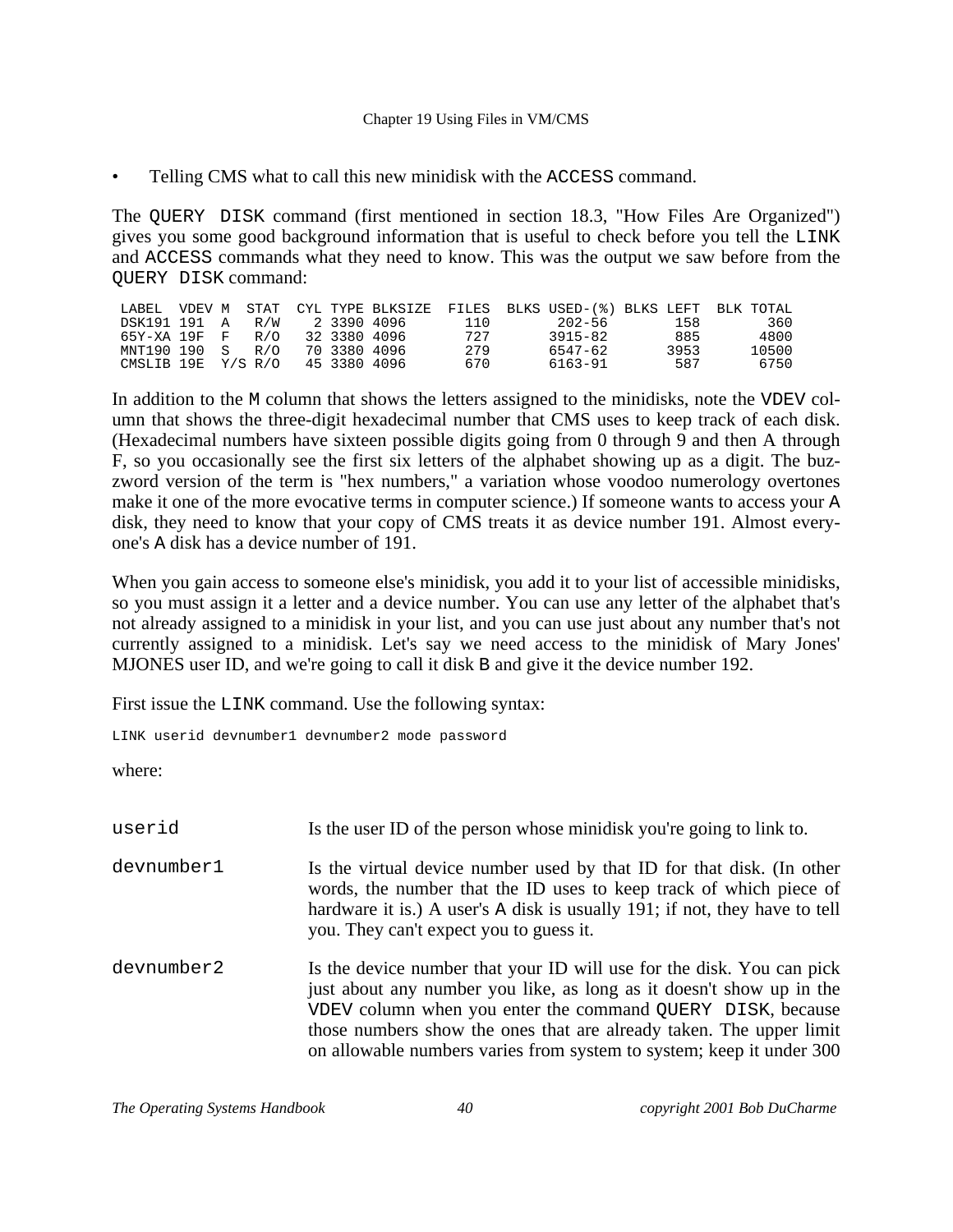and you'll be safe.

mode Shows whether you want read and/or write access to the disk, and whether it matters to you if someone else is currently using it. The safest value to put here is  $r$ , which means you want read access, and only if no one else is currently using the disk. A mode of  $rr$  means you want read access even if someone is currently using the disk. This means that you can read files currently in the process of being changed, which can lead to trouble.

password Is the password required to link to the disk. This is not the same as the password that the other user logs on with; they must have a specific password known as the "read password" for someone to link to their disk to read their files. Another password known as the "write password" is necessary if other users are going to link to their disk to change or add files. CMS has no direct command for setting this password; each installation buys a special program like DIRMAINT or VMSECURE. You start either of these programs by typing its name, and then a series of menus leads you through the necessary steps.

If you link to a disk with software that everyone's allowed to use, there might not even be a password. If you leave it out when you should have included it, the system will ask you for it.

Instead of having people use read and write passwords, the system administrator may assign a set of rules determining who can link to where to do what. People in the same group might get permission to link to each other's disks for read permission, but nothing else. If you try to link to a disk using a mode that a rule prevents you from using, CMS displays an error message telling you that a rule prevents you from making the requested link.

Just because you lack write access to a particular disk doesn't mean you lack read access; because write access leads to trouble more easily, system administrators often withhold this permission when they grant read access.

Now it's time to link to Mary's disk. The QUERY DISK command showed that no disk is using the number 192, and Mary said that her read password is READTHIS. So we enter this:

LINK MJONES 191 192 R READTHIS

If the system displays no error messages, it worked.

CP now knows that you can use Mary's disk, but you must still tell CMS. We do this with the ACCESS command, which has the following syntax:

ACCESS devnumber2 diskletter

where devnumber 2 is the same number you used when you issued the LINK command—the

*The Operating Systems Handbook 41 copyright 2001 Bob DuCharme*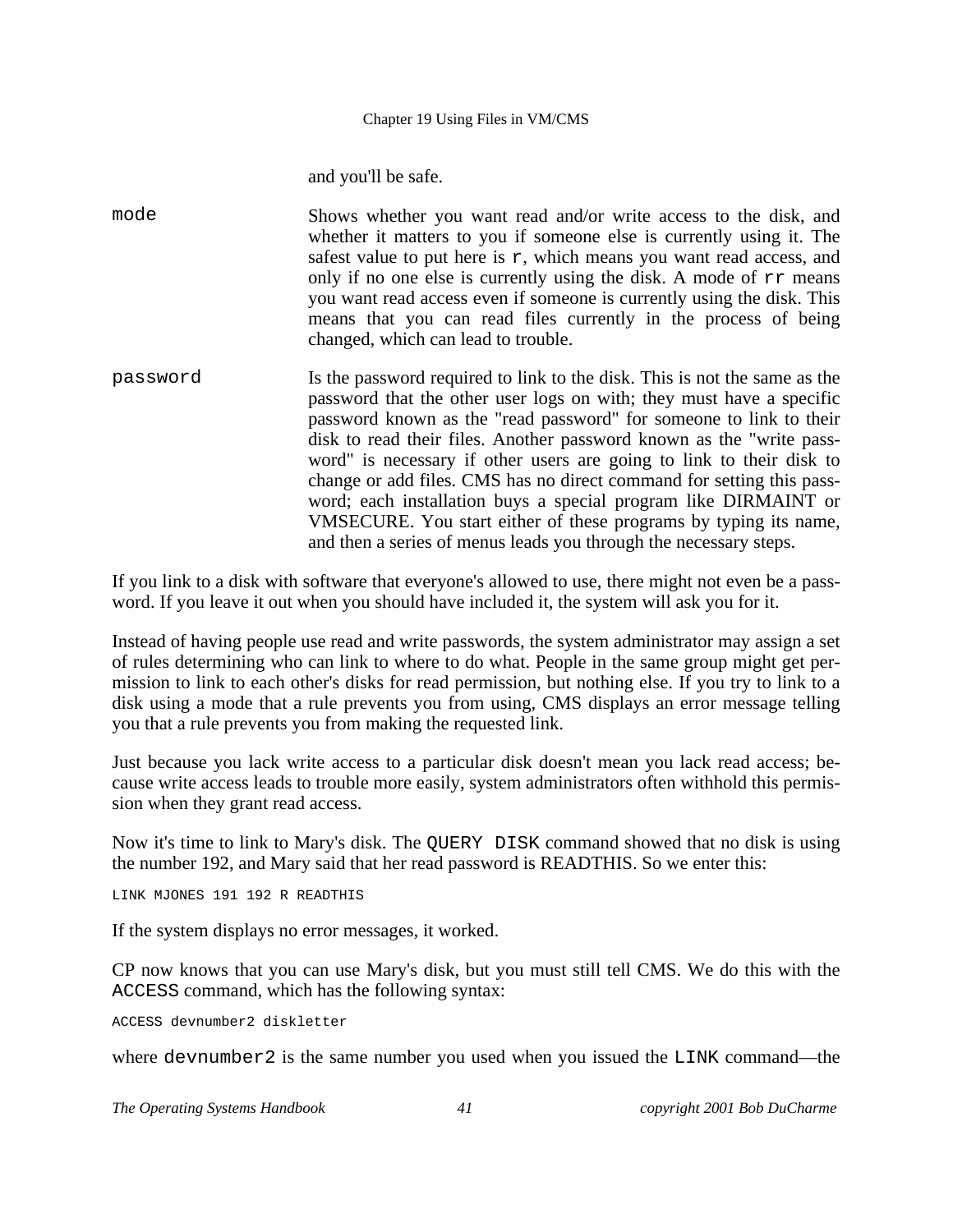number you said you would use to refer to this hardware device. The diskletter is the letter of the alphabet that you will use to refer to it in CMS commands. In other words, it's the filemode of any files that you will use from that disk. You can use any letter that didn't show up in the M column when you entered QUERY DISK, because those letters are taken. We now enter

ACCESS 192 B

and then another QUERY DISK to see what happened:

| LABEL                |  |     |              | VDEV M STAT CYL TYPE BLKSIZE |     | FILES BLKS USED-(%) BLKS LEFT BLK TOTAL |      |       |
|----------------------|--|-----|--------------|------------------------------|-----|-----------------------------------------|------|-------|
| DSK191 191 A         |  | R/W | 233904096    |                              | 110 | $202 - 56$                              | 158  | 360   |
| MKTJXS 192 B         |  | R/O | 45 3390 4096 |                              | 355 | 883-70                                  | 377  | 1260  |
| 65Y-XA 19F F         |  | R/O | 32 3380 4096 |                              | 727 | $3915 - 82$                             | 885  | 4800  |
| MNT190 190 S         |  | R/O | 70 3380 4096 |                              | 279 | 6547-62                                 | 3953 | 10500 |
| CMSLIB $19E$ Y/S R/O |  |     | 45 3380 4096 |                              | 670 | 6163-91                                 | 587  | 6750  |

And there it is, labeled "MKTJXS." The STAT column for the B disk says "R/O" to show that you have "Read Only" access.

## **19.2.1 Unlinking the Disk**

The system automatically unlinks these disks when you log off, but you may need to undo these two steps without logging off (for example, if your link prevents someone else from linking). You can unlink in two steps, but it can also be done in one with the following syntax:

RELEASE devnumber2 (DETACH

These terms each play the following roles:

| RELEASE    | Undoes the ACCESS command.                                                            |
|------------|---------------------------------------------------------------------------------------|
| devnumber2 | Is the device number you've been using to refer to the disk since you<br>accessed it. |
| (DETACH    | Shows that you want to detach as well as release the disk.                            |

You'll probably want to do a QUERY DISK again just to make sure that it worked correctly.

### **19.2.2 Other Ways to Link**

Because LINK and ACCESS are used together so often, many sites have an EXEC command file available that automates these two steps. It might be called something like ATTACH. (Don't be surprised if many users at that site aren't even aware that ATTACH—or whatever the EXEC is called—isn't even a real CMS command. This is the beauty of command files, that creating them is like adding a new command to an operating system.) Just ask if they use LINK and ACCESS to gain access to other disks, or if they use something else. If the terms LINK and ACCESS inspire a blank stare, you can be sure that a system administrator at that site has put together an

*The Operating Systems Handbook 42 copyright 2001 Bob DuCharme*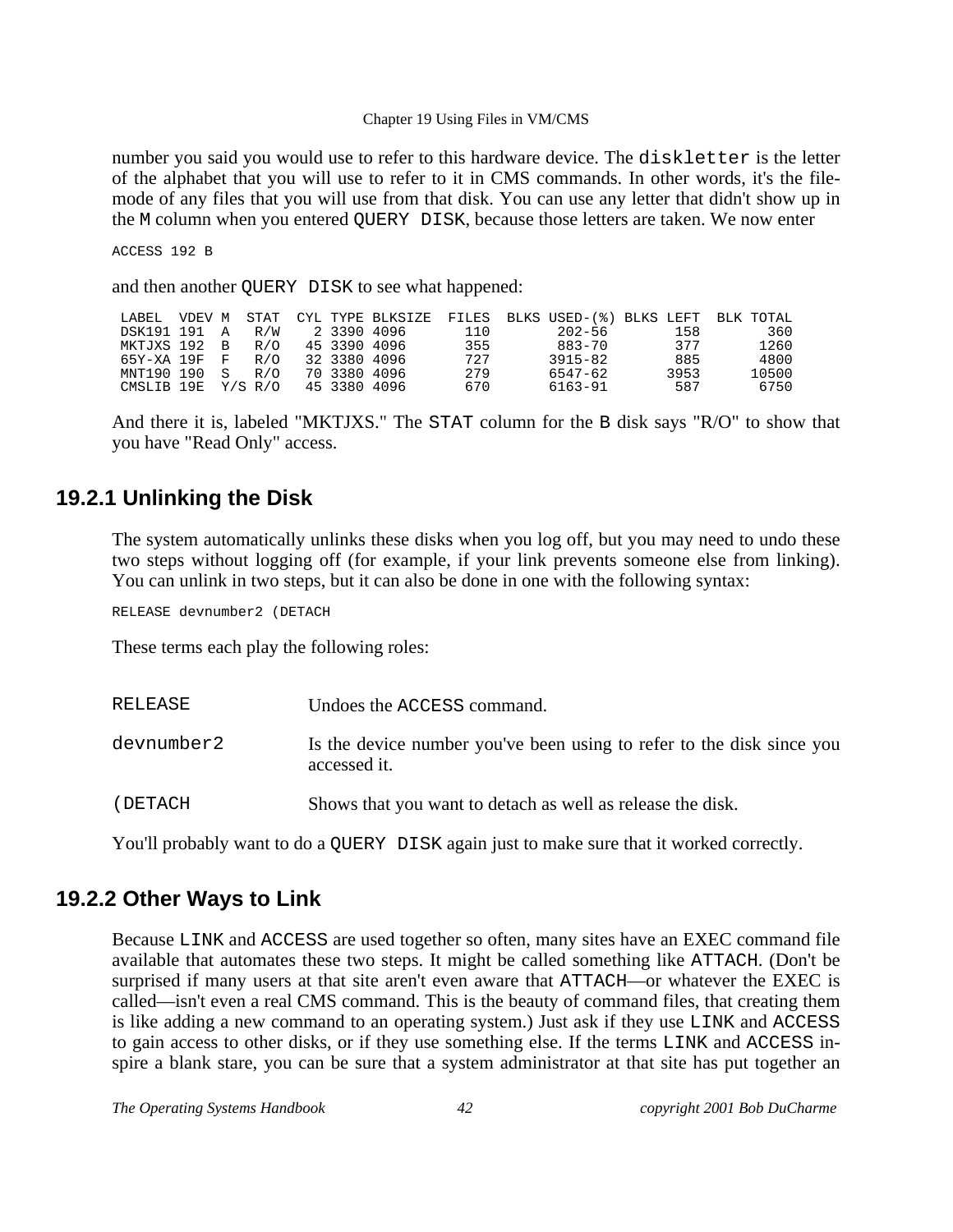EXEC for them to use. This won't prevent you from using LINK and ACCESS; in fact, the EXEC that they call will be using it.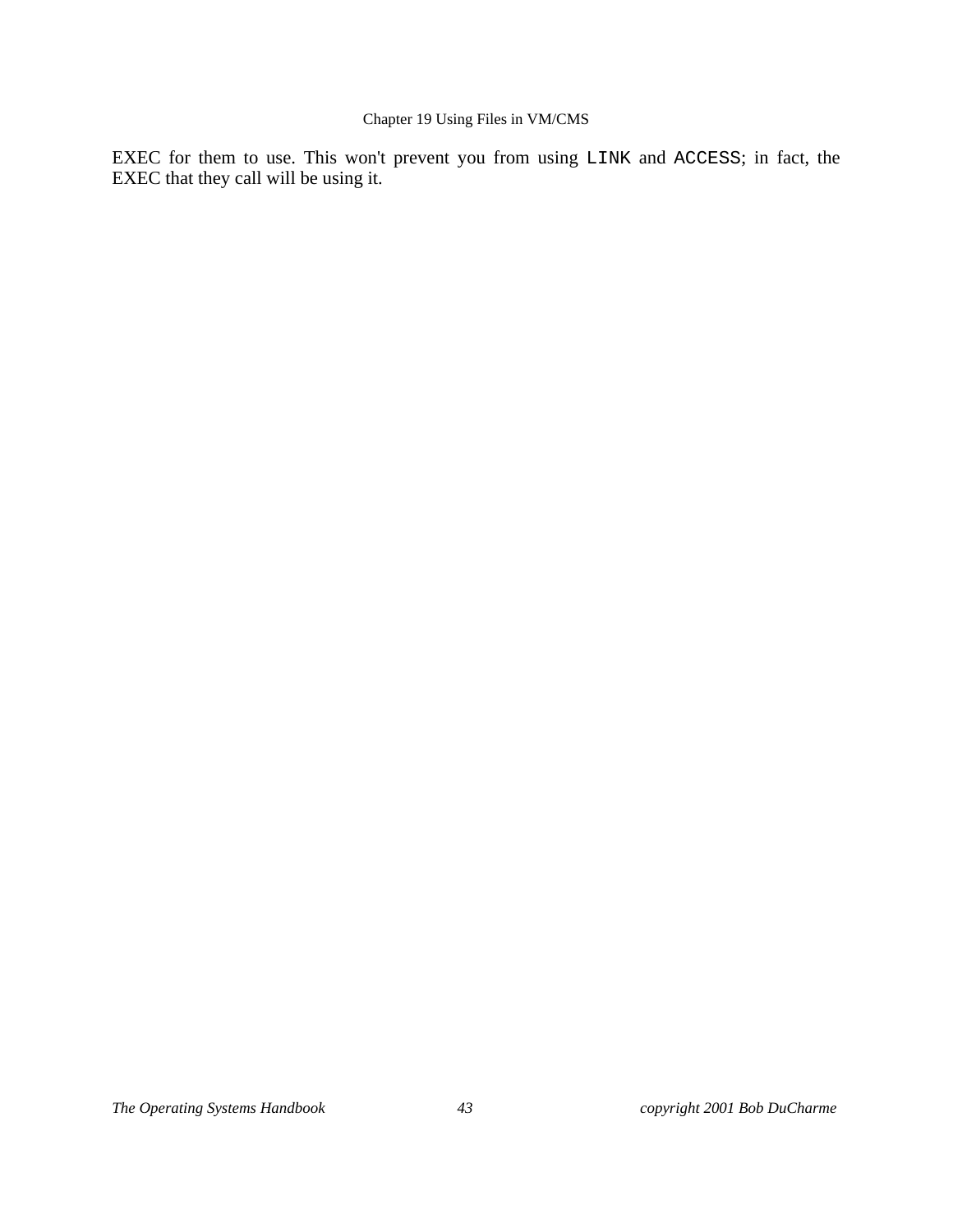XEDIT (pronounced "eks-edit") is a powerful text editor with plenty for the beginner and even more for the expert. It is popular enough that a DOS version called KEDIT has been developed for PCs. It features extensive on-line help, and you can easily create files called macros that are like command files for the text editor. When you tell XEDIT to execute a certain macro, it executes the series of commands in that file as if the file was a program.

# **20.1 Entering XEDIT**

To invoke XEDIT, you only need its first letter. Enter X followed by the name of the file you want to edit. If it exists, XEDIT displays its first eighteen lines on the screen. If the file doesn't exist, XEDIT creates an empty file with that name. For example, if you don't have a file named KUBLA KHAN and you enter

X KUBLA KHAN

XEDIT displays a screen similar to the one shown in Figure 20.1.

```
KUBLA KHAN \overline{A1} F 80 Trunc=80 Size=0 Line=0 Col=1 Alt=0
 ===== * * * Top of File * * *
 ==== * * * \text{End of File} * * *====>
                                                                   X E D I T 1 File
Figure 20.1 Opening XEDIT screen for a new file.
```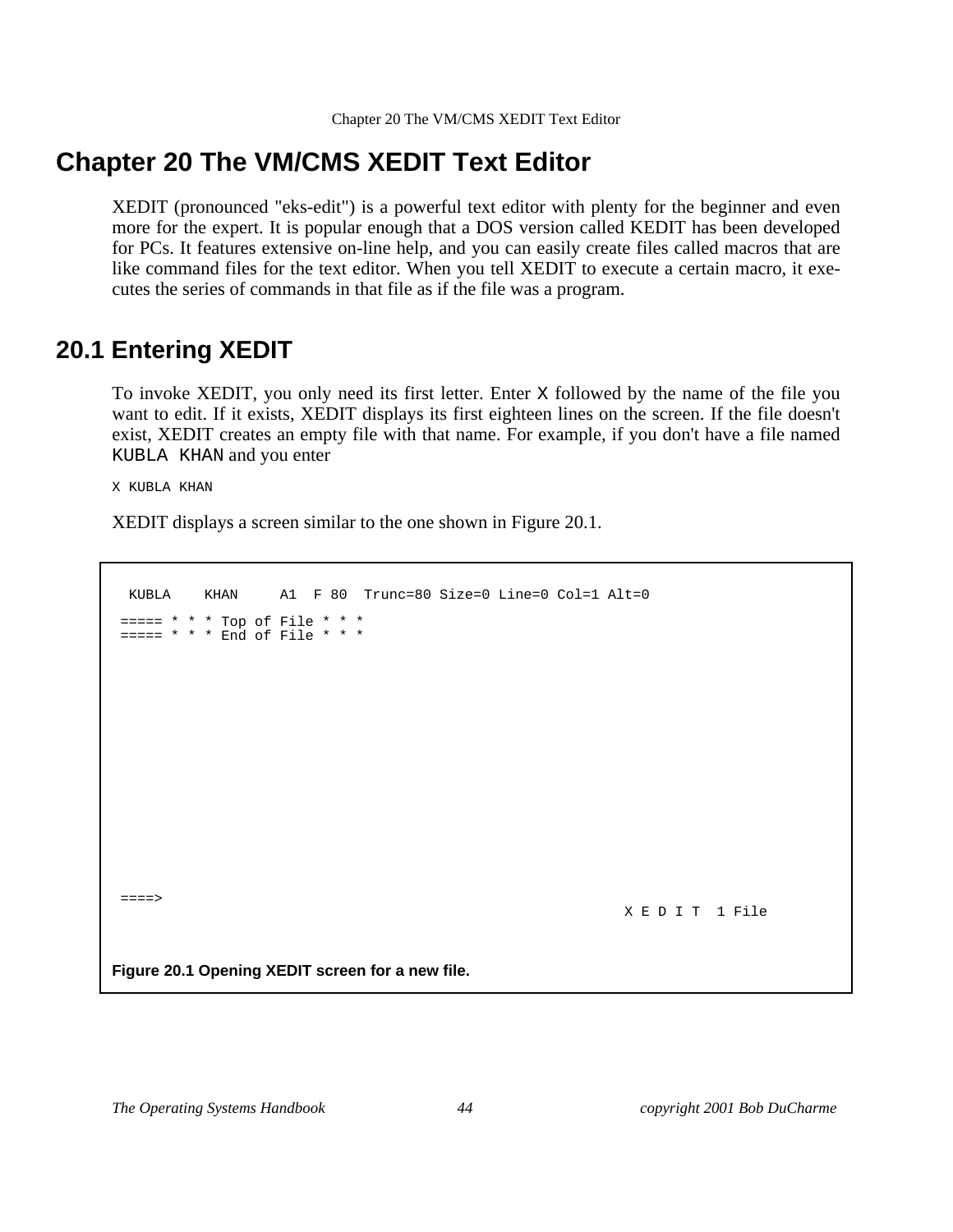Across the top line, XEDIT displays various details about the file (for more on these details, see section 19.1.3.1, "Listing More than File Names.")

| KUBLA              | The file's filename.                                                                                                           |
|--------------------|--------------------------------------------------------------------------------------------------------------------------------|
| KHAN               | The file's filetype.                                                                                                           |
| A1                 | The file's filemode.                                                                                                           |
| $\mathbf{F}% _{0}$ | The file's record format: either Fixed or Variable.                                                                            |
| 80                 | The length of these fixed-length records (lines of text).                                                                      |
| Trunc=80           | XEDIT truncates any characters after the 80th.                                                                                 |
| $Size = 0$         | The number of records in the file.                                                                                             |
| $Line = 0$         | The current line number.                                                                                                       |
| $Col=1$            | The column location of a string found using certain advanced com-<br>mands.                                                    |
| $\text{Alt}=0$     | The number of alterations since the last autosave. See section 20.2,<br>"Customizing Your XEDIT Environment" for more on this. |

The next two lines show the file's top and bottom. You enter data between these lines. To their left, the five equal signs show the prefix area, where you enter commands to insert, delete, copy, and move lines. At the bottom of the screen, the arrow  $(===>)$  shows the command-line, where you enter commands, and the message  $X \to D I T I$  File shows that XEDIT is currently editing 1 file. (It is capable of editing several at once.)

# **20.2 Customizing Your XEDIT Environment**

Your screen may look slightly different from this. For example, your command line might be at the top of the screen, your prefix area may show up as sequential numbers (00000, 00001, 00002, etc.). Your prefix area might not be there at all. You can control these details with the XEDIT SET command. For now, type in the following SET commands manually at the XEDIT command line; you'll see in section 20.7.2, "The Automatic Startup Macro," how to make them execute automatically whenever you start up XEDIT.

To move your cursor to the command line, just press your Enter key.

If you don't see a prefix area, enter

*The Operating Systems Handbook 45 copyright 2001 Bob DuCharme*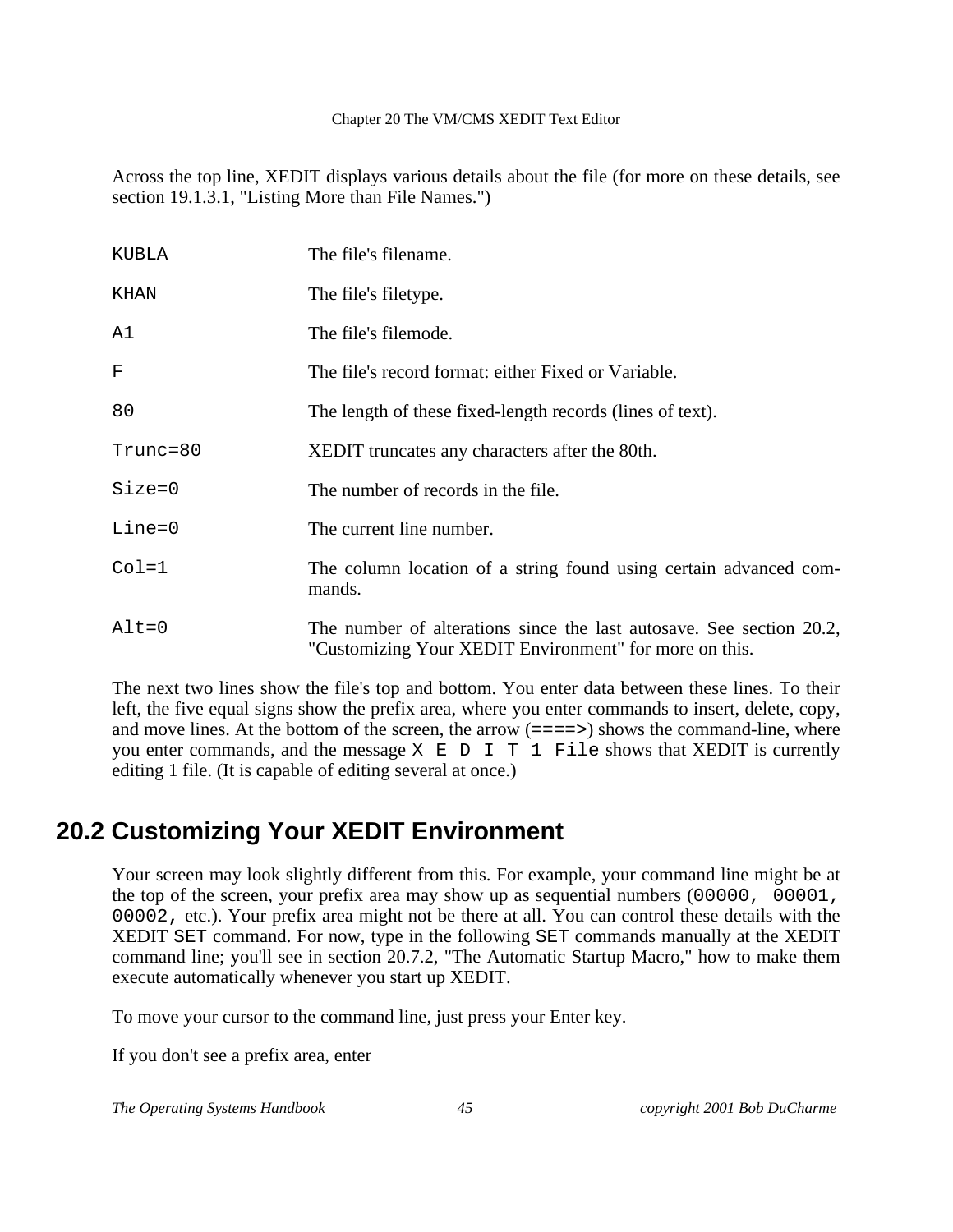#### SET PREFIX ON

at the command line and press Enter to display it. If the prefix area displays as numbers instead of equal signs, it won't affect the way you use it. SET NUMBER ON and SET NUMBER OFF control whether it displays as numbers.

Because old-fashioned terminals could only deal with upper case letters, sometimes XEDIT translates everything you type to upper case. This can be annoying when you type a paragraph, press Enter to move your cursor to the command line, and the whole paragraph gets translated to upper case. To tell XEDIT to preserve a mix of upper and lower case letters, enter

SET CASE MIXED

at the command line. When writing a program in a language like FORTRAN, which expects all upper case letters, entering the command

SET CASE UPPER

will translate every new line of text to all upper case letters each time you press Enter.

XEDIT has a great feature called "autosave." You can set it to periodically save your work in a backup file automatically. The backup frequency is determined by how often you press the Enter key. If you like, you can set it to back up your file every time you press Enter, but the extra second or two it takes to save can make this annoying. Setting it to back up your file every fifth time you press Enter is a good interval. Enter the command

SET AUTOSAVE 5

to do this. As you edit your file, the Alt= message at the top of your screen shows how many alterations since the last save. When it reaches 5, XEDIT displays a message similar to the following:

DMSXSU510I AUTOSAVED as 100005 AUTOSAVE A1

The number used for the filename may vary, but the filetype is always AUTOSAVE and the filemode is A1.

Note that it doesn't save your file with the same name that you originally gave it. This leaves you the option of aborting your changes if you like. If the system does crash or you lose your connection, you probably will have forgotten your autosaved file's filename, so you can enter

LISTFILE \* AUTOSAVE (LABEL

to see what autosave files you have and when they were created. Don't worry about these autosave files cluttering up your A disk—if your editing session goes without incident and you save your file or abort the session without interruption, the system automatically gets rid of any autosave files.

XEDIT has many other SET commands to customize your session. Section 20.7.1, "XEDIT On-

*The Operating Systems Handbook 46 copyright 2001 Bob DuCharme*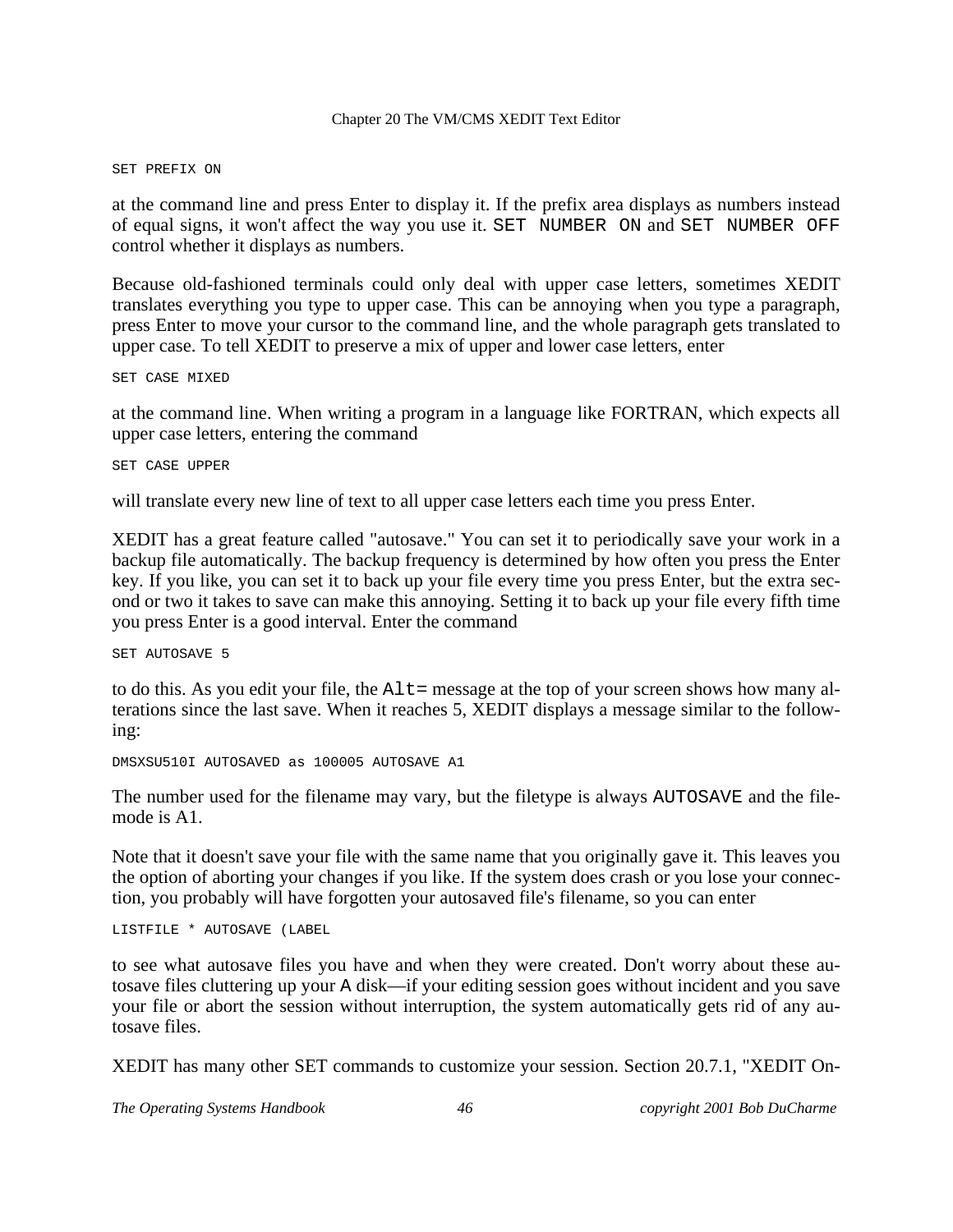line Help," tells how you can find out about more of them.

# **20.3 Prefix Commands**

In addition to command-line commands, many XEDIT operations are performed with prefix commands. You can add, delete, copy, and move lines by entering one- or two-character commands in the prefix area and pressing the Enter key. (MVS and AS/400 users who find that the screen looks similar to the ISPF or SEU editor screens will be familiar with line commands; prefix commands are those editors' counterpart to this.)

Prefix commands are not limited to the prefix area of the contents of your file; you can also enter them in the prefix area of the Top of File and End of File lines. (If you couldn't do this, it would be pretty tough to add your first blank line.)

You can enter a prefix command anywhere on the prefix. For example, if you enter 2d, the command to delete two lines, like this

 $2d ==$ 

or like this

 $==-2d$ 

it still works the same. Likewise, if you issue the SET NUMBER ON command so that your prefixes appear as numbers, it doesn't matter whether you enter the 2d as

2d001

or

0002d

although it can obviously lead to confusion if you enter prefix commands that use numbers (like 2d) on a prefix area that is displayed as numbers instead of as equal signs.

If you ever enter a prefix command and then realize, before you press Enter, that you didn't mean to enter that prefix command there, just type spaces over it. The next time you press Enter, XEDIT will put back whatever was there before you entered the prefix command—either equal signs or, if the prefix area took the form of numbers, the appropriate prefix numbers.

# **20.3.1 Adding New Lines**

Before you can type any text into your file, you must add some blank lines. To add one blank line, move your cursor to the prefix of the line that says  $* * * \text{Top of File} * * * \text{and}$ type the letter a anywhere on the prefix. Figure 20.2 shows where to enter the a.

*The Operating Systems Handbook 47 copyright 2001 Bob DuCharme*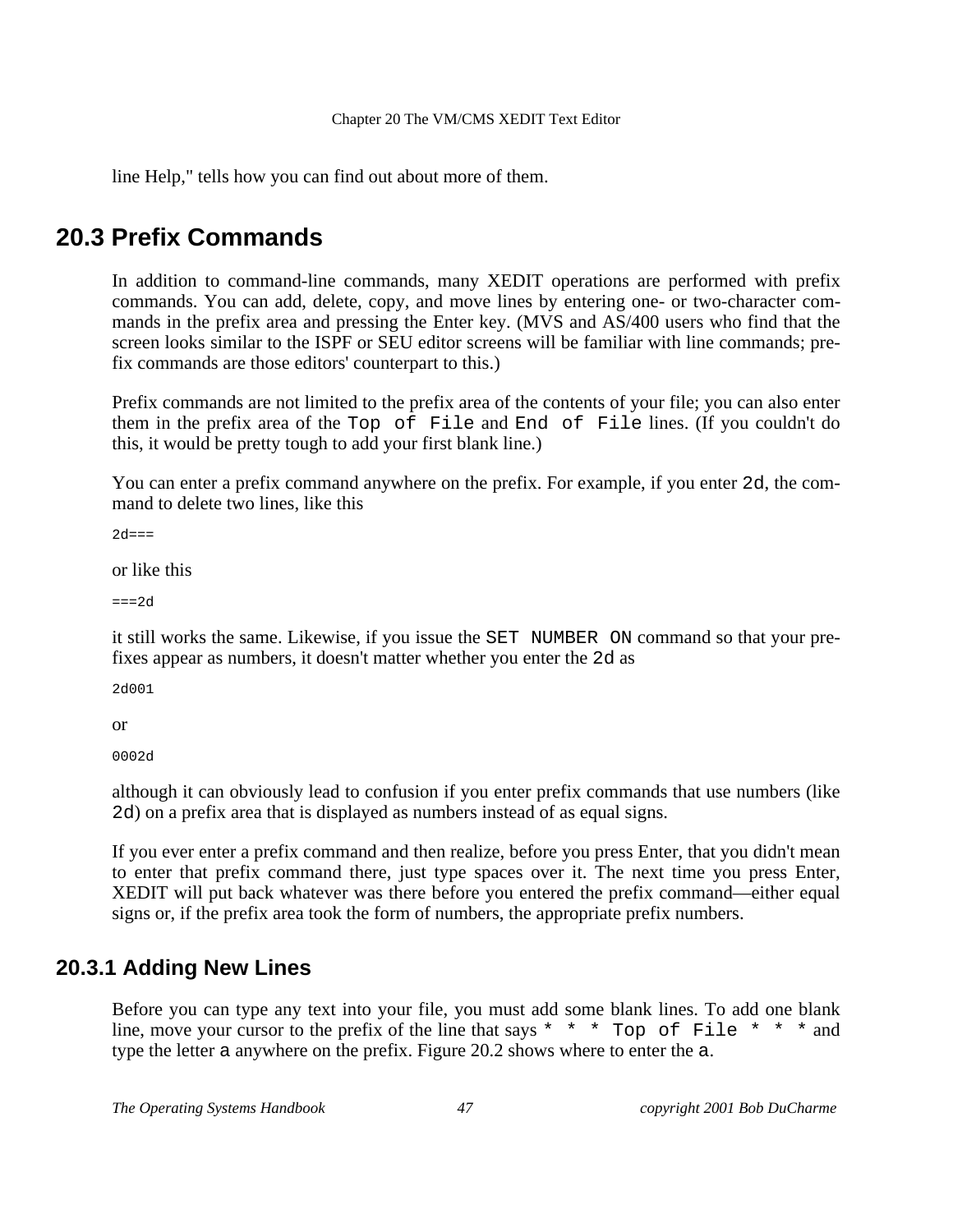```
 KUBLA KHAN A1 F 80 Trunc=80 Size=0 Line=0 Col=1 Alt=0
==a== * * * Top of File * * *
==== * * * \nEnd of File * * *
```
**Figure 20.2 Entering the a prefix command to add a new line in XEDIT.**

Press Enter, and XEDIT adds a new line below the one where you entered the prefix command, as shown in Figure 20.3.

```
 KUBLA KHAN A1 F 80 Trunc=80 Size=0 Line=0 Col=1 Alt=0
 ===== * * * Top of File * * *
 =====
 ==== * * * End of File * * *
Figure 20.3 Result of the a prefix command entered in Figure 20.2.
```
To add multiple lines, you don't need to do this over and over. Instead, most prefix commands let you put a number before or after them to say "perform this command this many times." If you enter

 $=-a7=$ 

or

 $=-7a=$ 

and then press Enter, XEDIT adds seven blank lines below the line where you entered the command.

# **20.3.2 Moving Your Cursor Around**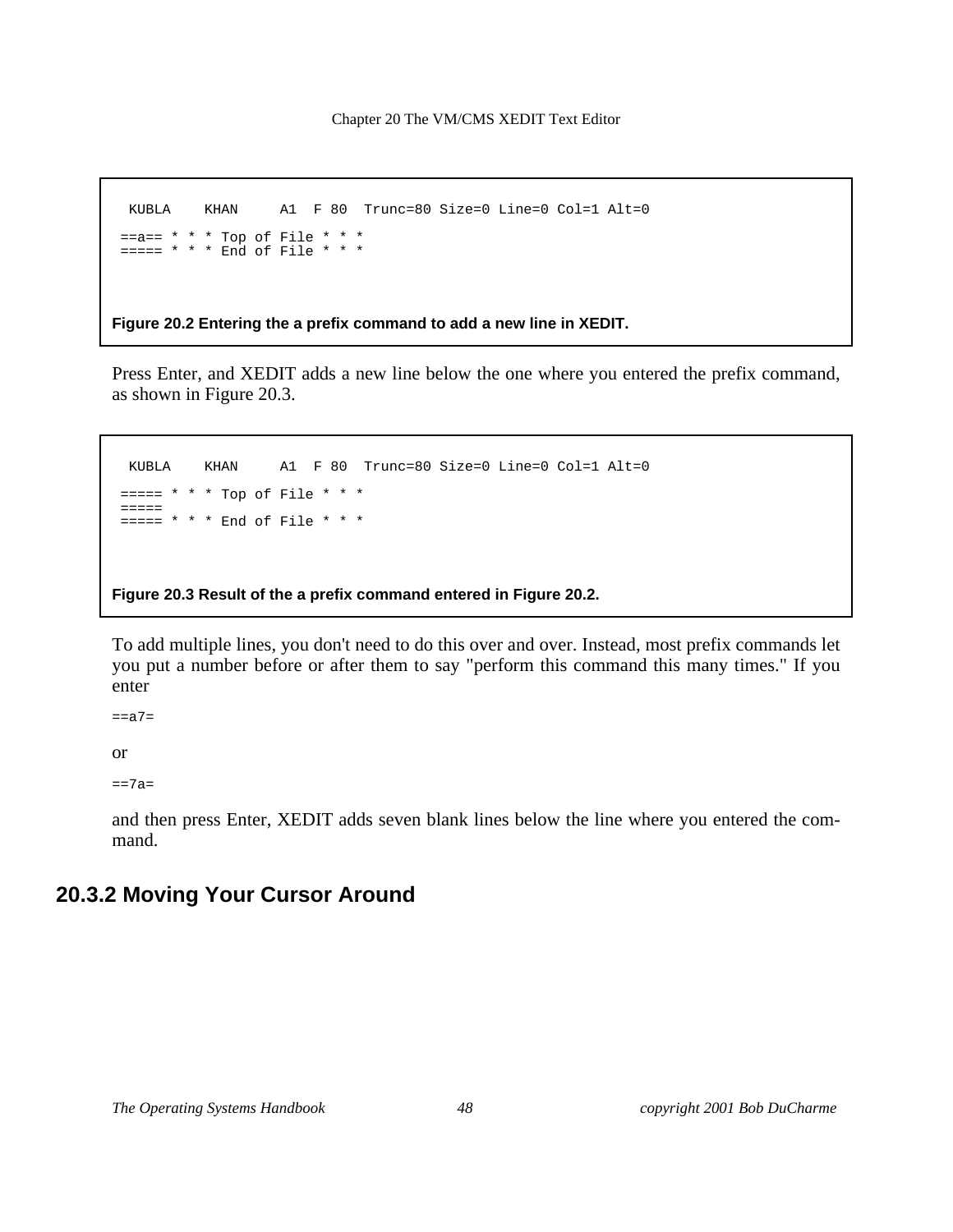Your up, down, left, and right cursor keys move the cursor in the direction in which they point.

The Tab key helps you move around more quickly. To move your cursor to the beginning of the previous line, use the Backtab key (if you're using a PC that is emulating a mainframe terminal, press the Shift key and the Tab key simultaneously). If your XEDIT prefix area is displayed and your cursor is on a line of text, Tab and Backtab will jump your cursor to the prefix area. If your cursor is on the prefix area, pressing either key jumps your cursor to the beginning of the appropriate line.

# **20.3.3 Inserting, Deleting, and Typing over Words and Characters**

To add text to blank lines, just move your cursor to the line and type. When you need to move your cursor back to the command line, press Enter; if XEDIT turns all your text into upper case, you'll need the SET CASED MIXED command described in section 20.2, "Customizing Your XEDIT Environment."

To delete an individual character, move your cursor there and press your Delete key. On a 3270 terminal, the delete key has a lower case "a" with a proofreader's symbol for deletion: a line through it that forms a loop. When emulating a 3270 terminal, your emulation software probably has your PC's Delete key doing this job.

To type over existing text, just move your cursor where you want the new text and type.

To insert text, move your cursor to the place where you want to insert it and press the Insert key. On a 3270 terminal, this key has the letter "a" with a carat symbol (^) over it. When you press it, a carat symbol should appear at the bottom of your screen to indicate that you are in insert mode. (When emulating a 3270, your cursor may change shape.) Text that you type in moves any text currently to the right of the cursor further to the right. If the last character gets moved to the column indicated by the TRUNC= value at the top of your screen, XEDIT beeps at you to indicate that you can't insert more characters on that line.

To return to overstrike mode while using a 3270 terminal, press the key marked "Reset." The carat symbol should disappear, and newly typed text takes the place of the characters at the cursor. (When your keyboard "locks up," or refuses to accept input, the Reset key is also useful for freeing up the keyboard.) On most PCs emulating a 3270, the Insert key does the job of the 3270 keyboard's Insert key and the Escape key serves as the Reset key. Check you emulation program's documentation to make sure.

# **20.3.4 Duplicating Lines**

Use the double quotation mark, sometimes called the "ditto" symbol (") to duplicate a line of text. Suppose you entered it next to the line "A stately pleasure-dome decree" as shown in Figure 20.4.

*The Operating Systems Handbook 49 copyright 2001 Bob DuCharme*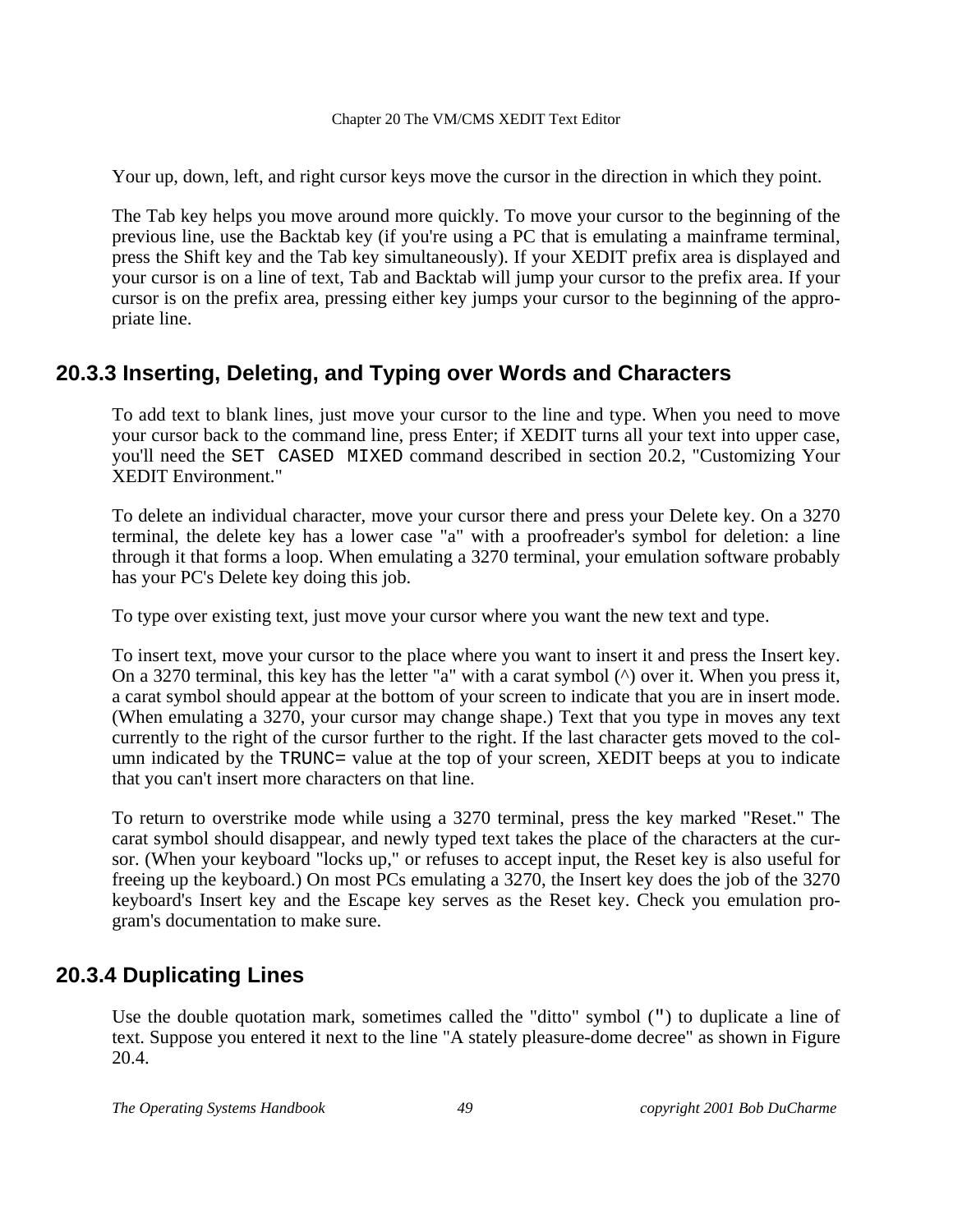```
 KUBLA KHAN A1 F 80 Trunc=80 Size=8 Line=0 Col=1 Alt=0
 ===== * * * Top of File * * *
===== In Xanadu did Kubla Khan
 ="=== A stately pleasure-dome decree
 ===== Where Alph, the sacred river, ran
===== Through caverns measureless to man
===== Down to a sunless sea.
 =====
 = = = =Figure 20.4 Entering the " prefix command for line duplication in XEDIT.
```
After pressing Enter, the line is duplicated; Figure 20.5 shows the result.

 KUBLA KHAN A1 F 80 Trunc=80 Size=8 Line=0 Col=1 Alt=0  $==== * * * * Top of File * * * *$ ===== In Xanadu did Kubla Khan ===== A stately pleasure-dome decree ===== A stately pleasure-dome decree ===== Where Alph, the sacred river, ran ===== Through caverns measureless to man ===== Down to a sunless sea.  $=$ 

**Figure 20.5 Result of the " prefix command entered in Figure 20.4.**

If you put a number immediately before or after the ditto symbol, XEDIT duplicates the line that many times. Figure 20.6 shows what would have happened if you had entered 5" instead of just " in Figure 20.4.

 KUBLA KHAN A1 F 80 Trunc=80 Size=8 Line=0 Col=1 Alt=0 ===== \* \* \* Top of File \* \* \* ===== In Xanadu did Kubla Khan ===== A stately pleasure-dome decree ===== A stately pleasure-dome decree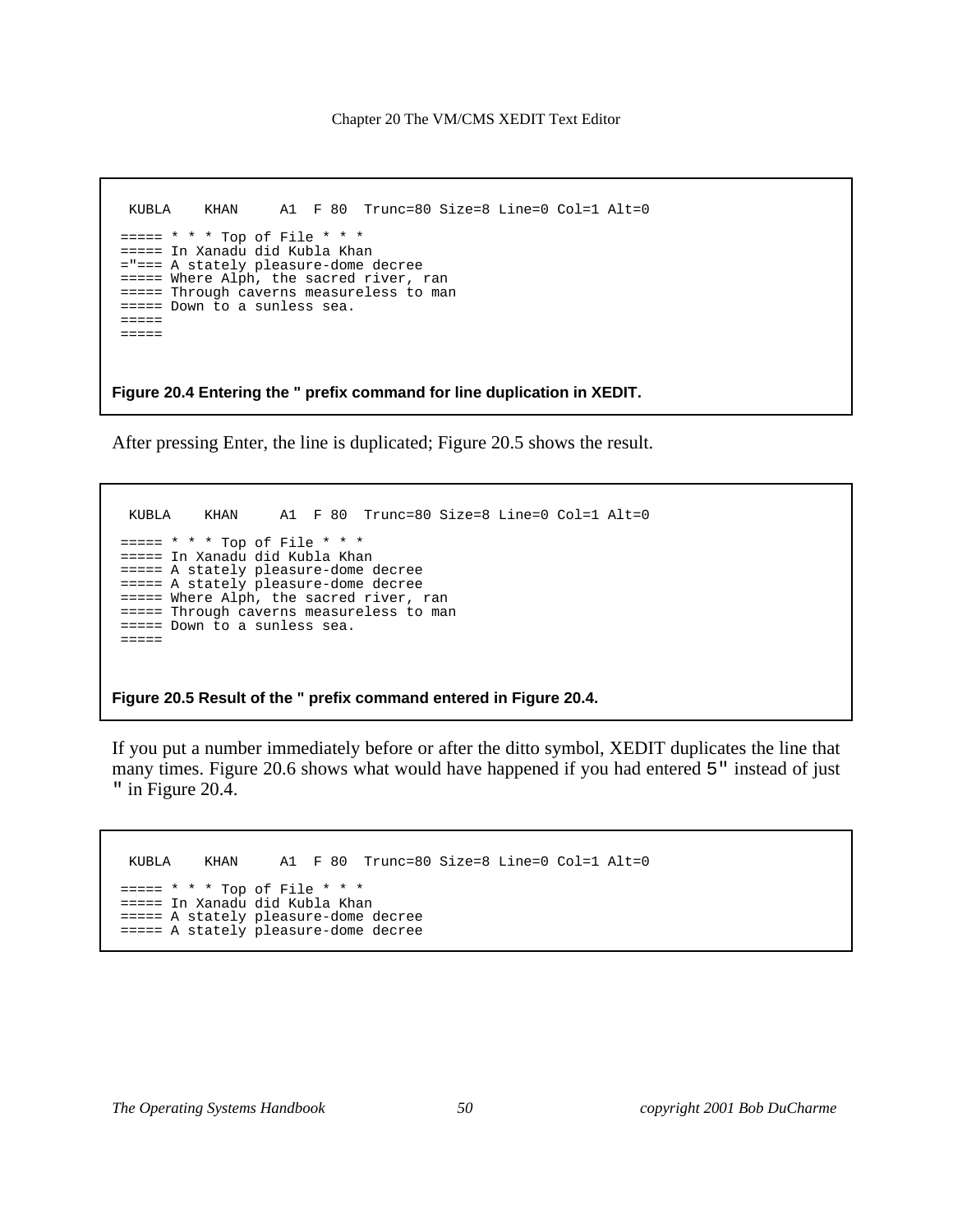```
===== A stately pleasure-dome decree
===== A stately pleasure-dome decree
===== A stately pleasure-dome decree
===== A stately pleasure-dome decree
===== Where Alph, the sacred river, ran
===== Through caverns measureless to man
===== Down to a sunless sea.
=====
```
**Figure 20.6 Result of using the 5" prefix command to duplicate a line five times.**

This command is handy when you need to type something repetitive. You just type it once, make as many copies as you need, and edit the copies.

## **20.3.5 Deleting Lines**

The letter d in a line's prefix deletes that line the next time you press Enter. A number immediately preceding or following it tells XEDIT to delete that many lines, starting with the line where the command is entered. In Figure 20.7, two lines are about to be deleted.

```
 KUBLA KHAN A1 F 80 Trunc=80 Size=8 Line=0 Col=1 Alt=0
==== * * * * Top of File * * * *===== In Xanadu did Kubla Khan
=2d== A stately pleasure-dome decree
===== Where Alph, the sacred river, ran
===== Through caverns measureless to man
===== Down to a sunless sea.
=====
=====
```
**Figure 20.7 Entering the 2d prefix command to delete two lines in XEDIT.**

After you press Enter, they're gone. Figure 20.8 shows the result.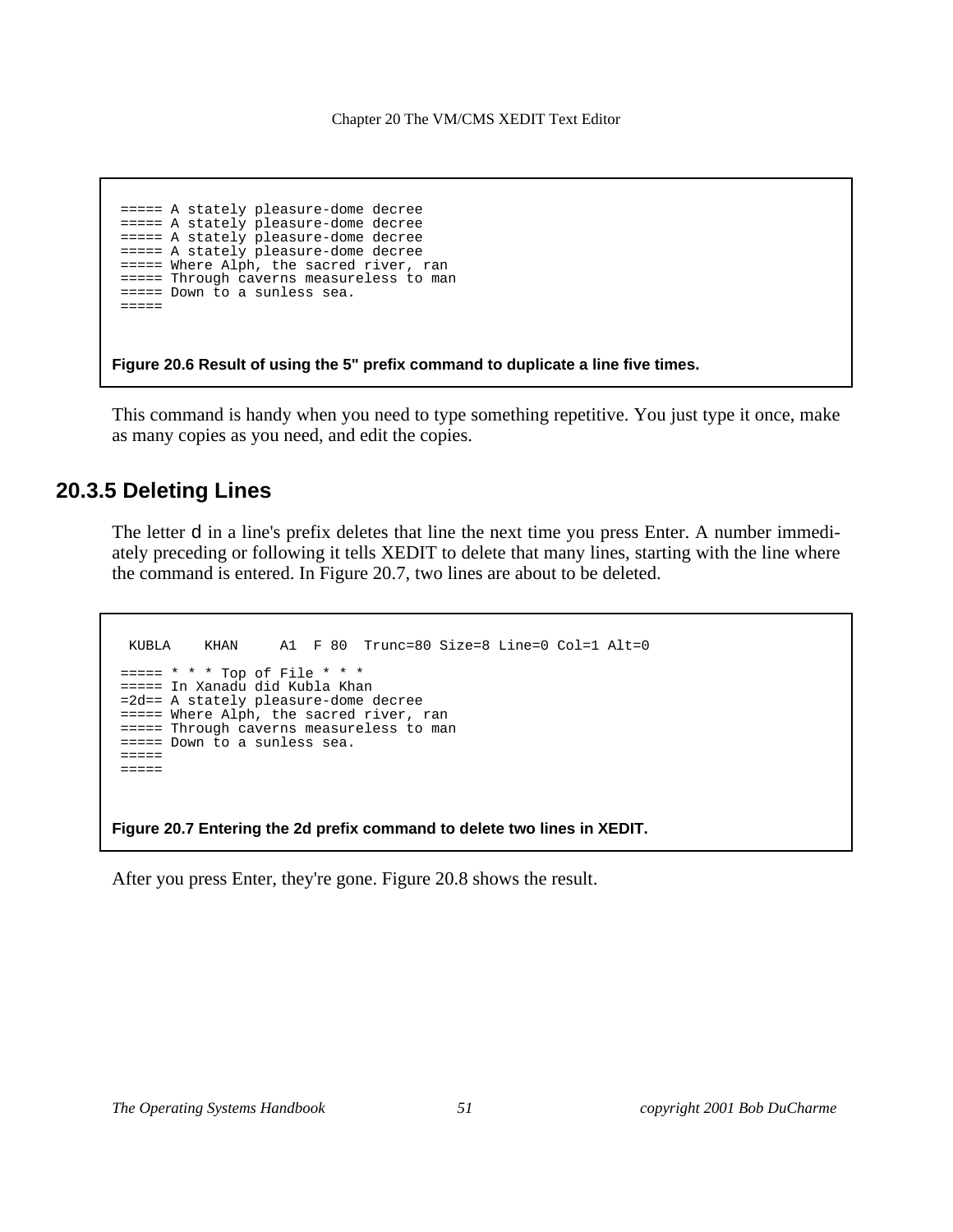```
 KUBLA KHAN A1 F 80 Trunc=80 Size=8 Line=0 Col=1 Alt=0
 ===== * * * Top of File * * *
===== In Xanadu did Kubla Khan
 ===== Through caverns measureless to man
 ===== Down to a sunless sea.
=====
 =====
 =====
 = = = =Figure 20.8 Result of the 2d prefix command entered in Figure 20.8.
```
Put the letter d twice in a prefix without any number to indicate that the line begins or ends a block that you want to delete. If you press Enter while only one line has the dd, XEDIT leaves it there until it has a partner. In Figure 20.9, XEDIT is ready to delete all but the first and last lines of text the next time you press Enter.

KUBLA KHAN  $\overline{A1}$  F 80 Trunc=80 Size=8 Line=0 Col=1 Alt=0  $==== * * * *$  Top of File \* \* \* ===== In Xanadu did Kubla Khan =dd== A stately pleasure-dome decree ===== Where Alph, the sacred river, ran ===dd Through caverns measureless to man ===== Down to a sunless sea.  $=$   $=$   $=$   $=$ =====

**Figure 20.9 Entering the dd prefix command to delete a block of lines in XEDIT.**

This is particularly useful when the beginning and end of the block that you want to delete are not on the same screen, because the alternative (couting the number of lines to delete so that you can put a number after a single d) is a lot of trouble.

# **20.3.6 Copying Lines**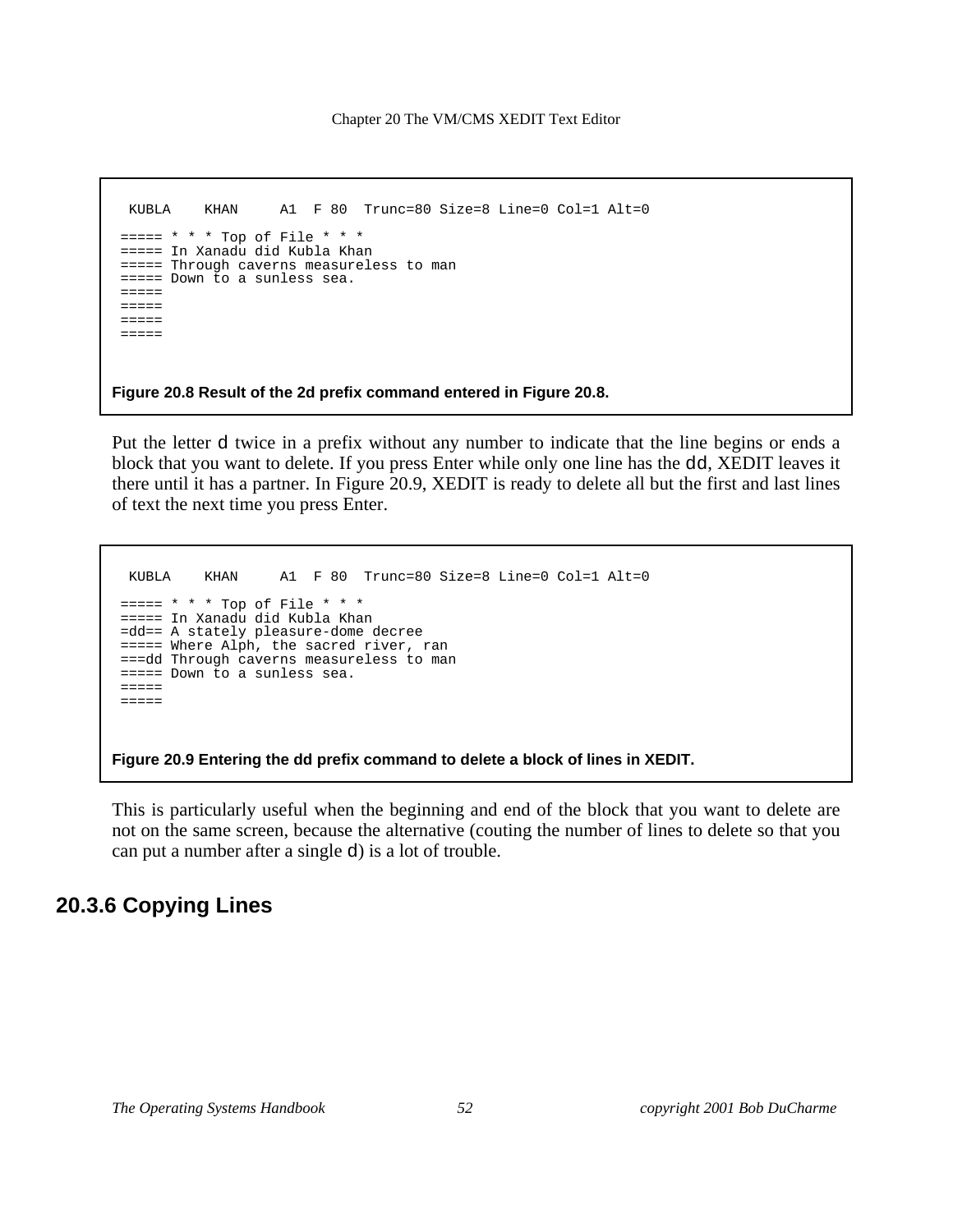Copying is similar to deletion except that you use the letter c to indicate the line or lines to copy and you must indicate a destination for the copied text. XEDIT gives you three options for indicating the text to copy:

- Enter a single c in a line's prefix if you only need to copy that one line.
- Enter a single c preceded or followed by a number to indicate how many lines to copy.
- Enter cc at the first and last lines of the block to copy.

In addition to indicating the line or lines to copy, you must indicate where to copy them. Two prefix commands make this possible:

- p When Enter is pressed, copy the block to the line preceding this one.
- f When Enter is pressed, copy the block to the line following this one.

In Figure 20.10, the third, fourth, and fifth lines are about to get copied above the first line, to the beginning of the file.

 KUBLA KHAN A1 F 80 Trunc=80 Size=8 Line=0 Col=1 Alt=0 ===== \* \* \* Top of File \* \* \* ====p In Xanadu did Kubla Khan ===== A stately pleasure-dome decree cc=== Where Alph, the sacred river, ran ===== Through caverns measureless to man ===cc Down to a sunless sea. =====  $=$ 

**Figure 20.10 Using the cc and p prefix commands to copy a block in XEDIT.**

Figure 20.11 shows how it looks after you press Enter.

 KUBLA KHAN A1 F 80 Trunc=80 Size=8 Line=0 Col=1 Alt=0  $==== * * * * Top of File * * * *$ ===== Where Alph, the sacred river, ran ===== Through caverns measureless to man

*The Operating Systems Handbook 53 copyright 2001 Bob DuCharme*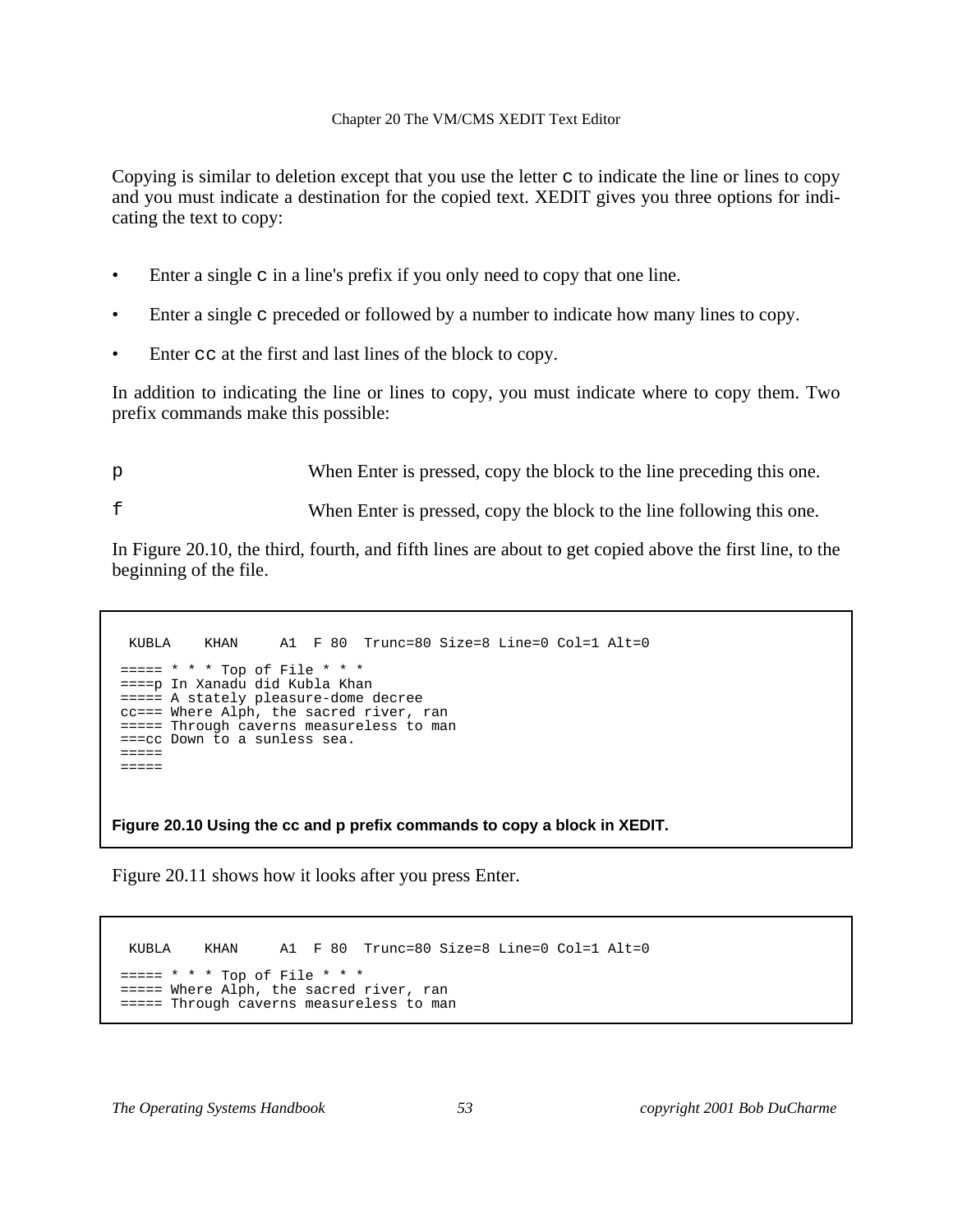===== Down to a sunless sea. ===== In Xanadu did Kubla Khan ===== A stately pleasure-dome decree ===== Where Alph, the sacred river, ran ===== Through caverns measureless to man ===== Down to a sunless sea. ===== ===== **Figure 20.11 Result of the cc and p prefix commands entered in Figure 20.10.**

## **20.3.7 Moving Lines**

Moving is similar to copying, except that after you press Enter, the original lines are no longer there—they're moved to their new location. As with copying, there are three ways to specify the block to move, but these use the letter m:

- Enter a single m in a line's prefix if you only need to move that one line.
- Enter a single m preceded or followed by a number to indicate how many lines to move.
- Enter mm at the first and last lines of the block to move.

To specify the destination of the block to move, use the letters p or f the same way you do to specify the destination of a block to copy.

# **20.4 Searching for Text**

To search for a particular string of text, use the following command:

LOCATE /string

where string is the string you want to find. Actually, you don't really need the LOCATE part. If you enter the command

/ALPH

and press Enter, XEDIT scrolls forward to make the the line with "Alph" in it the first line on the screen, as shown in Figure 20.12.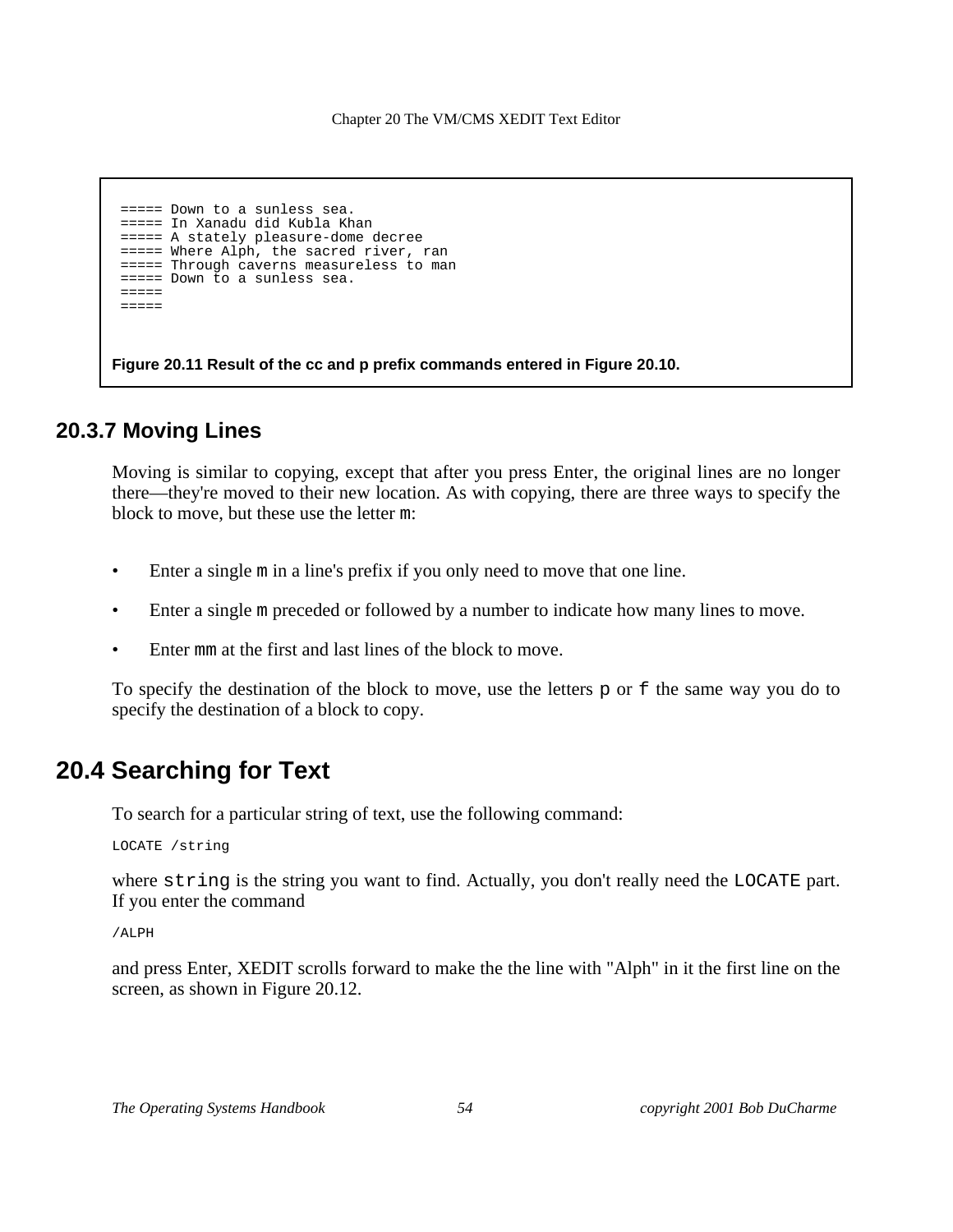```
 KUBLA KHAN A1 F 80 Trunc=80 Size=8 Line=3 Col=1 Alt=1
===== Where Alph, the sacred river, ran
===== Through caverns measureless to man
===== Down to a sunless sea on 10/12/94.
=====
======
==== * * * \text{End of File} * * *
```
**Figure 20.12 Result of searching for the string "ALPH" with the command /ALPH**

Note that although we were searching for "ALPH" it found "Alph." The search is not casesensitive.

When XEDIT searches, it searches forward. If you now try the command

/kubla

XEDIT skips to the bottom and tells you "Target not found." To jump to the top of the file before the next search, enter this command:

TOP

BOTTOM is an equally valid command.

You can use another character instead of the slash to show where your search target begins, but then you must include the LOCATE command. This is useful when searching for something that contains a slash, like a date. If you enter

LOCATE #10/12/94

at the XEDIT command line and press return, XEDIT jumps to the next occurrence of that string, as shown in Figure 20.13.

```
 KUBLA KHAN A1 F 80 Trunc=80 Size=8 Line=3 Col=1 Alt=1
===== Down to a sunless sea on 10/12/94.
=------=====
===== * * * End of File * * *
```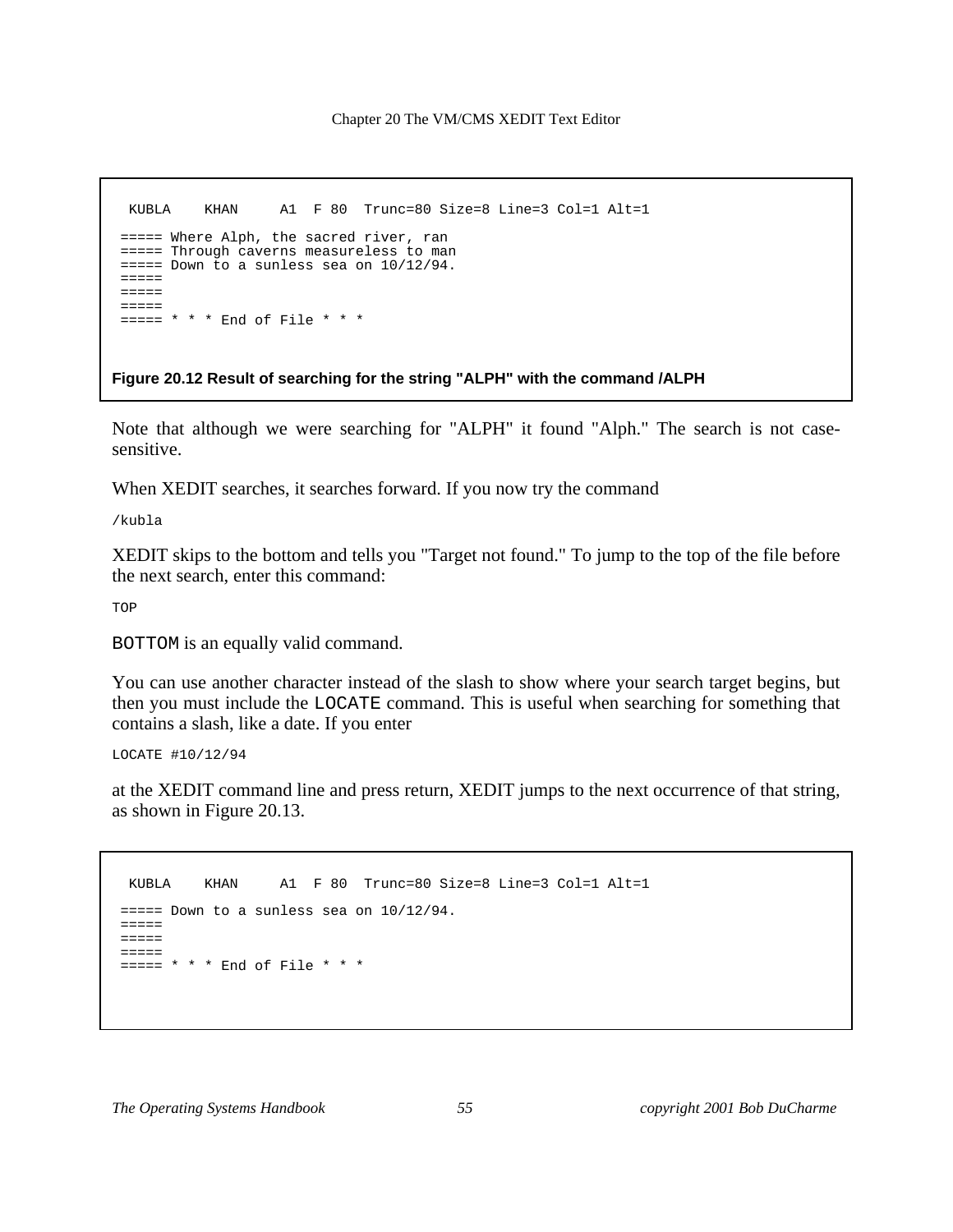**Figure 20.13 Result of searching for the string "10/12/94" with the command #10/12/94**

# **20.5 Saving Your Changes**

In section 20.2, "Customizing Your XEDIT Environment," we saw how SET AUTOSAVE 5 tells XEDIT to automatically back up your file with a special name every fifth time you press the Enter key. To save your file with its normal name, just enter SAVE at the command line.

To save a copy with a different file ID, enter the new file ID after the SAVE command. For example, entering

SAVE CHAKA KHAN

saves the file in its current state under the name CHAKA KHAN.

# **20.6 Quitting XEDIT**

To quit out of XEDIT, type QUIT at the command line. If you made any edits to the file and have not saved it since you made the most recent edit, XEDIT tells you

DMSXSU577E File has been changed; type QQUIT to quit anyway

The extra "Q" means "Quit no matter what, I don't want to save the changes I've made."

# **20.7 Other Useful XEDIT Features**

XEDIT is one of the most powerful, full-featured text editors that you'll ever find included as part of an operating system's basic tools. We can't leave it without mentioning a few additional features that, without being absolutely essential, can make your life much easier.

### **20.7.1 XEDIT On-line Help**

XEDIT's built-in help works almost identically to the CMS help. Type HELP by itself at the XEDIT command line, and you'll see a menu of XEDIT commands. You can move your cursor to one and press Enter to find out more about that command. (You won't see all of them; press PF8 to page down for the complete list.)

As with help from the CMS command line, you can also enter the command HELP followed by a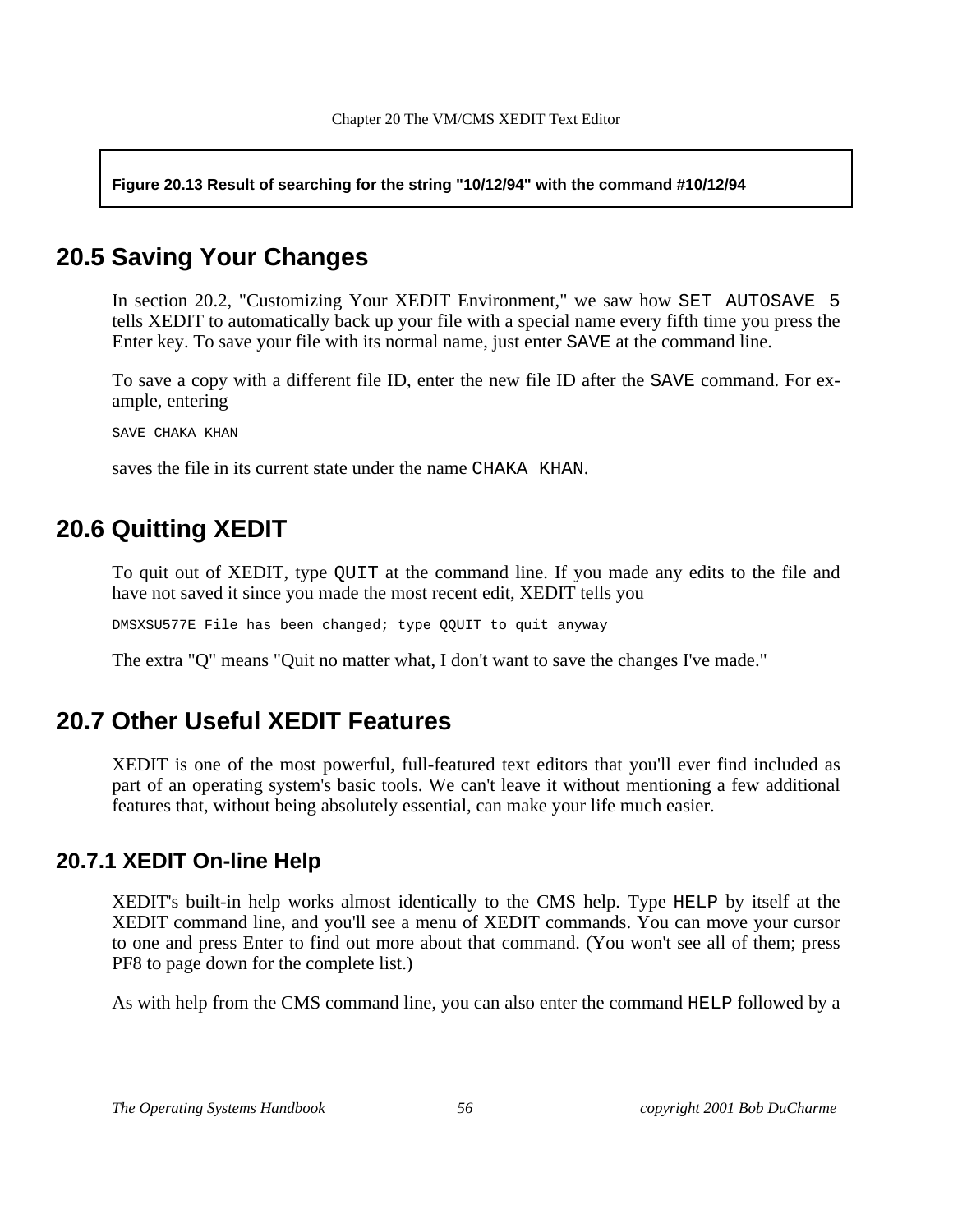command name if you want help about that command. For example,

HELP LOCATE

displays the on-line help for the LOCATE command. And, while viewing help information, the PF1 key toggles between brief and detailed help just like it does with CMS help.

### **20.7.2 The Automatic Startup Macro**

You can store a series of XEDIT commands in a file called a macro and then instruct XEDIT to execute that macro. All XEDIT macros have XEDIT as a filetype, and one has a special filename: PROFILE. Whenever you start XEDIT, it looks for this PROFILE XEDIT file and if it exists, executes it automatically. We saw in section 20.2, "Customizing Your XEDIT Environment," that certain commands are useful enough to run every time you start XEDIT. Let's see how to create a profile macro with them.

Start up XEDIT with the command

X PROFILE XEDIT A

to create this file (or edit the existing one, if it's there). You need to include the A filemode because if you leave it off and XEDIT doesn't find the specified file ID on the current A disk, it looks for a file with that filename and filetype on other disks that your user ID has access to, and you'll be looking at some system default PROFILE XEDIT. You're not allowed to edit one from another disk, so make sure to include the filemode of A so that XEDIT knows to create a PROFILE XEDIT for you if no PROFILE XEDIT A exists.

Use the a3 prefix command to add three blank lines to your file, and type in the commands covered in the section 20.2 so that your screen ends up looking like Figure 20.14.

 PROFILE XEDIT A1 V 80 Trunc=80 Size=3 Line=0 Col=1 Alt=0  $==== * * * * Top of File * * * *$  $====$  SET CASE M ===== SET PREFIX ON ===== SET AUTOSAVE 5 ===== \* \* \* End of File \* \* \* **Figure 20.14 Sample PROFILE XEDIT file.**

After you save this file, every time you start up XEDIT it automatically executes these three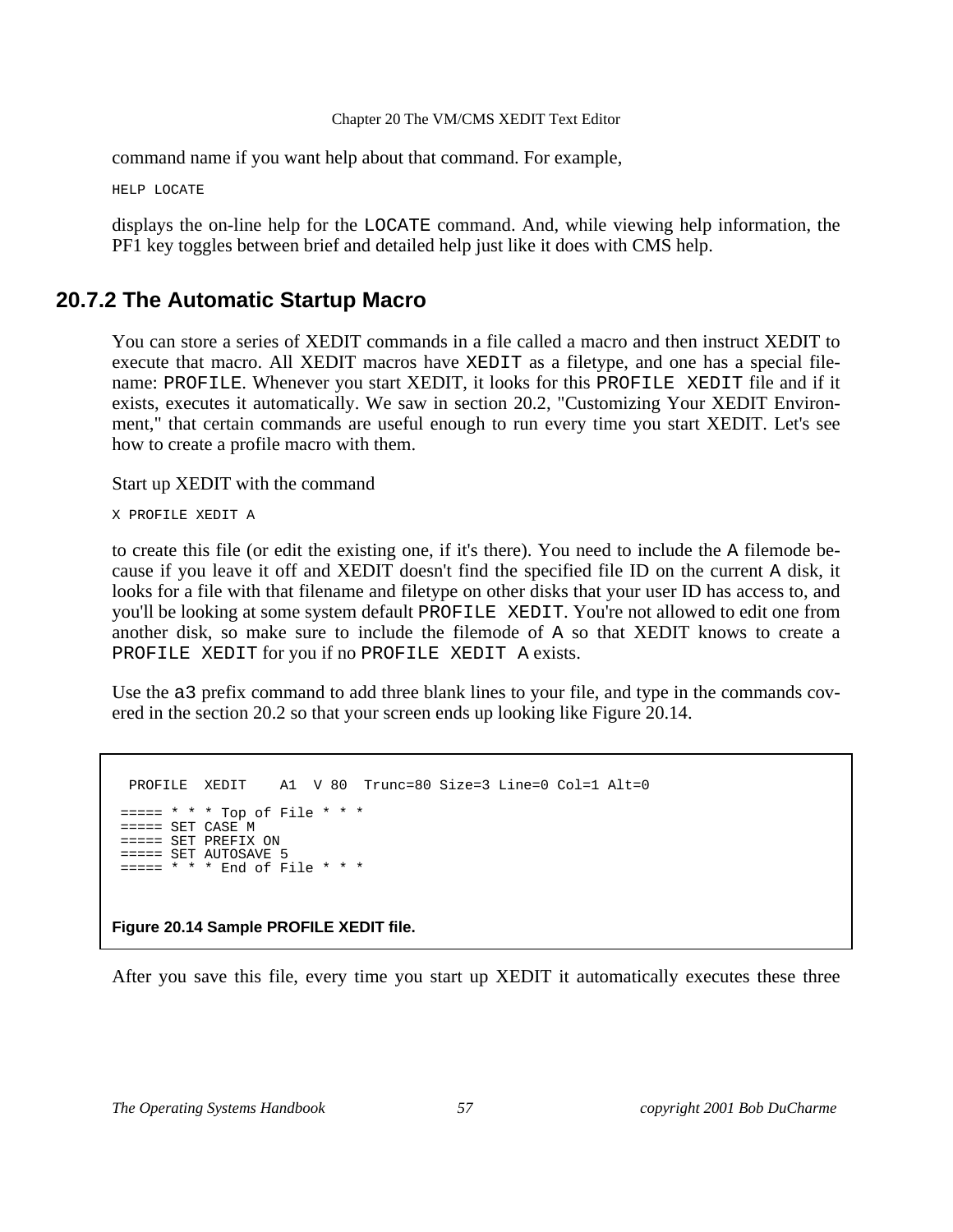commands.

If you already have a PROFILE XEDIT file, see if any of these commands are there before you add them. Now you know what they do.

### **20.7.3 The Split/Join Key**

One annoying thing about an editor that deals with text almost exclusively in lines is the effect when you delete words from a line, making it too short, or add words to a line, making it too long. PF11, the Split/Join key, can fix this for a line or pair of lines.

If your cursor is at the end of a line, pressing PF11 joins the following line to the one with the cursor. In Figure 20.15, the cursor is right after the "n" in "Khan."

===== In Xanadu did Kubla Khan**\_** ===== A stately pleasure-dome decree ===== Where Alph, the sacred river, ran ===== Through caverns measureless to man ===== Down to a sunless sea.

**Figure 20.15 Cursor position just before pressing PF11 to join two lines.**

Pressing PF11 moves the beginning of the following line to the cursor's location, as shown in Figure 20.16.

```
===== In Xanadu did Kubla KhanA stately pleasure-dome decree
===== Where Alph, the sacred river, ran
===== Through caverns measureless to man
===== Down to a sunless sea.
```
**Figure 20.16 XEDIT file from Figure 20.15 after pressing PF11 to join two lines.**

If PF11 is not at the end of a line, pressing it splits the line into two at the cursor's location. With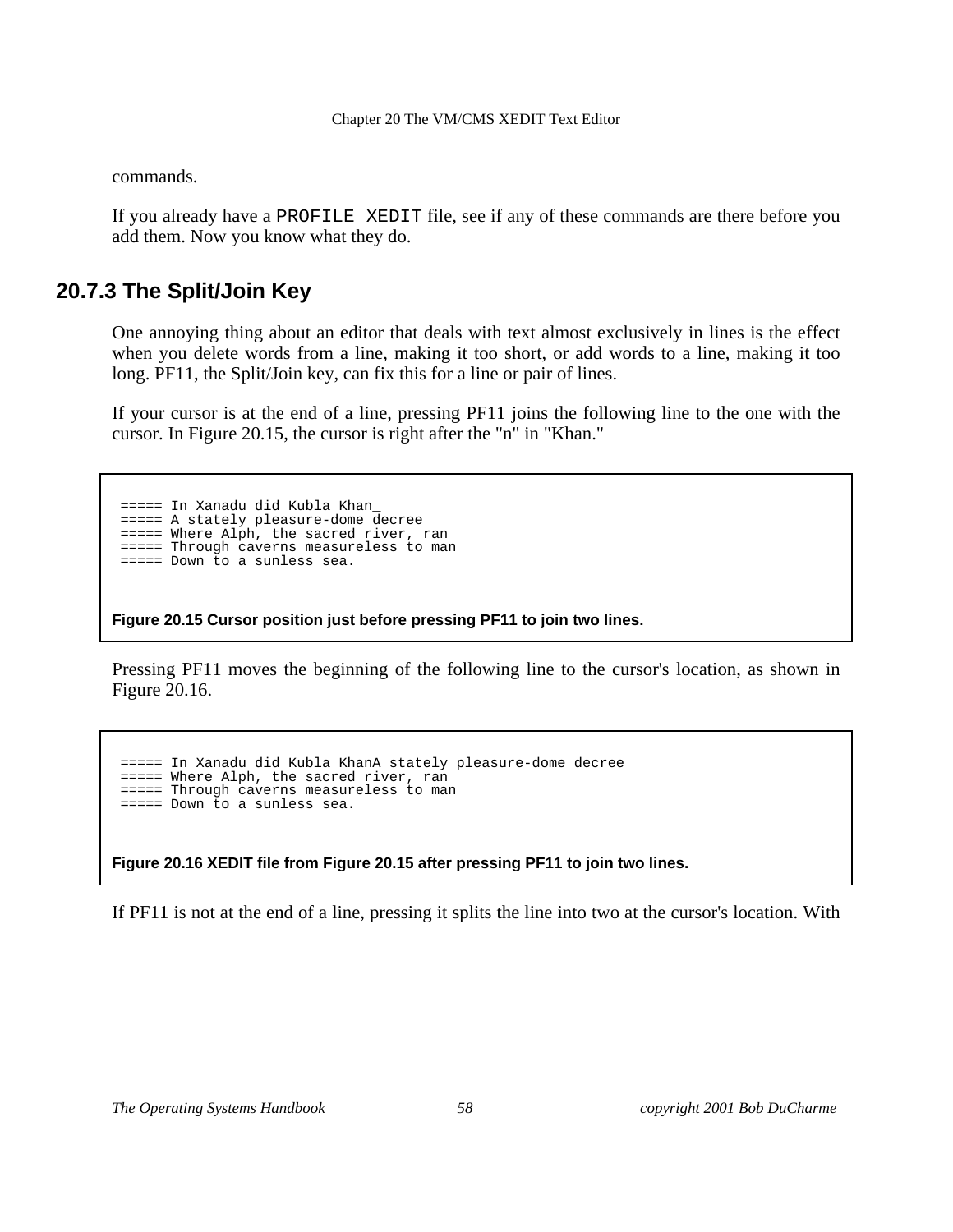the cursor after the word "did" this time, as shown in Figure 20.17, pressing PF11 moves everything beginning at the cursor's location (including the character at the cursor—in this case, a space) to a new line underneath the one where the cursor is located, as shown in Figure 20.18.

===== In Xanadu did**\_**Kubla KhanA stately pleasure-dome decree ====== Where Alph, the sacred river, ran ===== Through caverns measureless to man ===== Down to a sunless sea.

**Figure 20.17 Cursor position just before pressing PF11 to split a line.**

===== In Xanadu did ===== Kubla KhanA stately pleasure-dome decree ===== Where Alph, the sacred river, ran ===== Through caverns measureless to man ===== Down to a sunless sea.

**Figure 20.18 XEDIT file from Figure 20.17 after pressing PF11 to split a line.**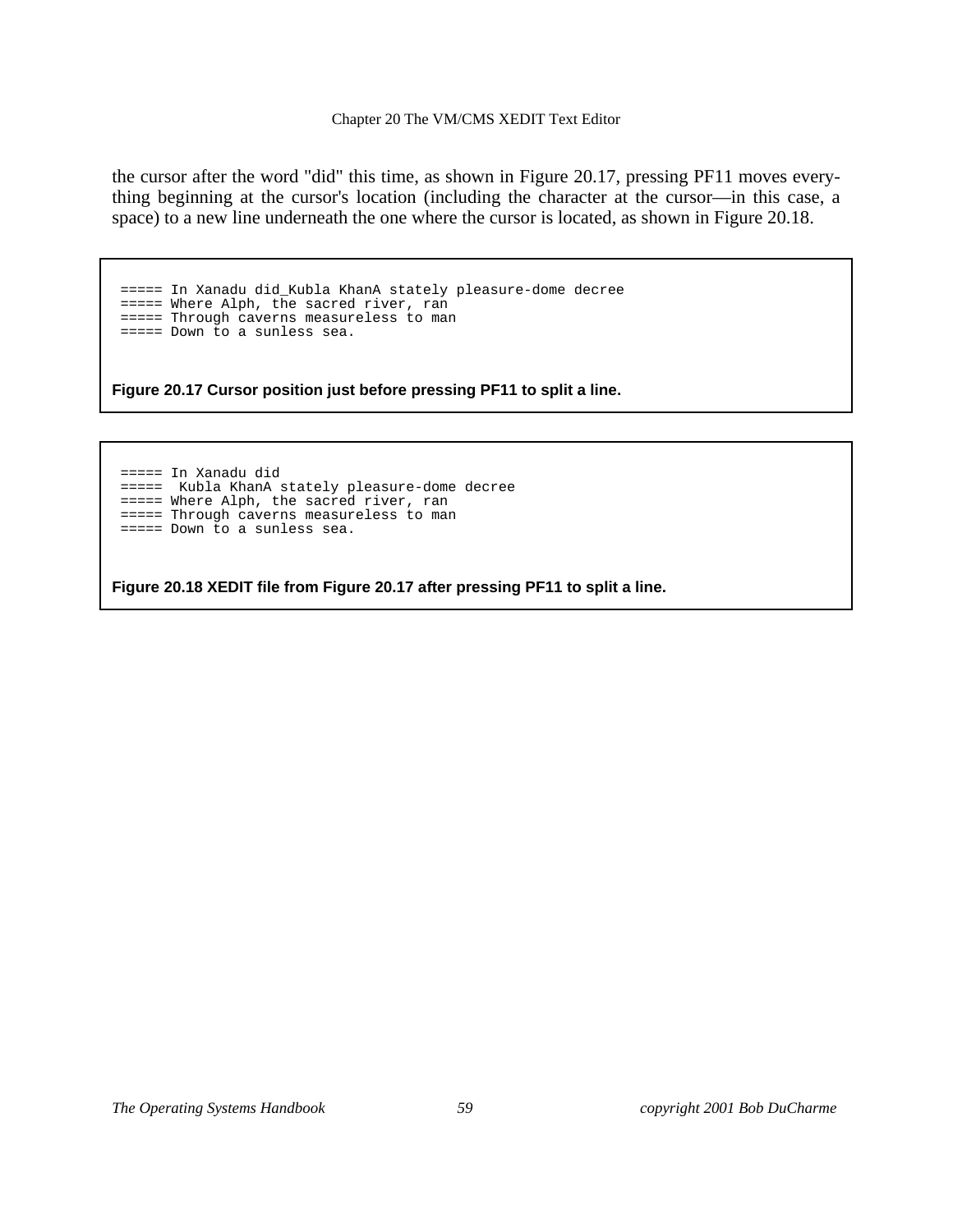# **Chapter 21 Using a VM/CMS System**

# **21.1 Printing Text Files**

Printing a text file is simple. Just enter

PRINT fn ft fm

at the Ready; prompt, where  $fn$ ,  $ft$ , and  $fm$  show the filename, filetype, and filemode of the file you wish to print. If you leave off the filemode, the system assumes that the file is on your A minidisk. For example, to print a file named SEPT1294 MEMO A, just type this:

PRINT SEPT1294 MEMO

You'll need to ask where the printer is located in your office. There are probably multiple printers attached to the system, with a particular one specified as your default printer. Ask your system administrator which one your user ID is configured to print on.

### **21.1.1 Checking the Print Queue**

To display a list of the jobs waiting to print, enter the following command:

QUERY PRINTER ALL

Your output will look similar to this:

| ORIGINID FILE CLASS RECORDS CPY HOLD DATE TIME |  |  |  |                                                   | NAME                                                    | TYPE        | DT ST |
|------------------------------------------------|--|--|--|---------------------------------------------------|---------------------------------------------------------|-------------|-------|
| ACCLEN                                         |  |  |  | 0098 K PRT 000832 001 NONE 10/18 12:24:43 SALES   |                                                         | DATA        | RM234 |
| ACCLEN                                         |  |  |  | 0099 K PRT 000110 001 NONE 10/18 12:25:08 MEETING |                                                         | DATA        | RM234 |
| <b>JOEUSER</b>                                 |  |  |  |                                                   | 0103 K PRT 000110 001 NONE 10/18 12:25:12 SEPT1294 MEMO |             | RM101 |
| MJONES                                         |  |  |  | 0112 K PRT 000359 001 NONE 10/18 12:26:23 SETUP   |                                                         | <b>EXEC</b> | RM112 |

The NAME and TYPE of each waiting file shows its file ID. The TIME shows when it was added to the print queue, and the RECORDS column shows the length of each file. This is important because it can let you know if there's a huge job ahead of yours in the queue.

The ORIGINID column shows who sent each waiting job, and the FILE column shows the number, or "spoolid" (pronounced "spool ID") that the printing program uses to refer to the print job. This number is important if you want to cancel the print job.

## **21.1.2 Cancelling Your Print Job**

Cancelling your print job is known as "purging" because of the command used to do it. Use the following syntax:

PURGE PRINTER spoolid

*The Operating Systems Handbook 60 copyright 2001 Bob DuCharme*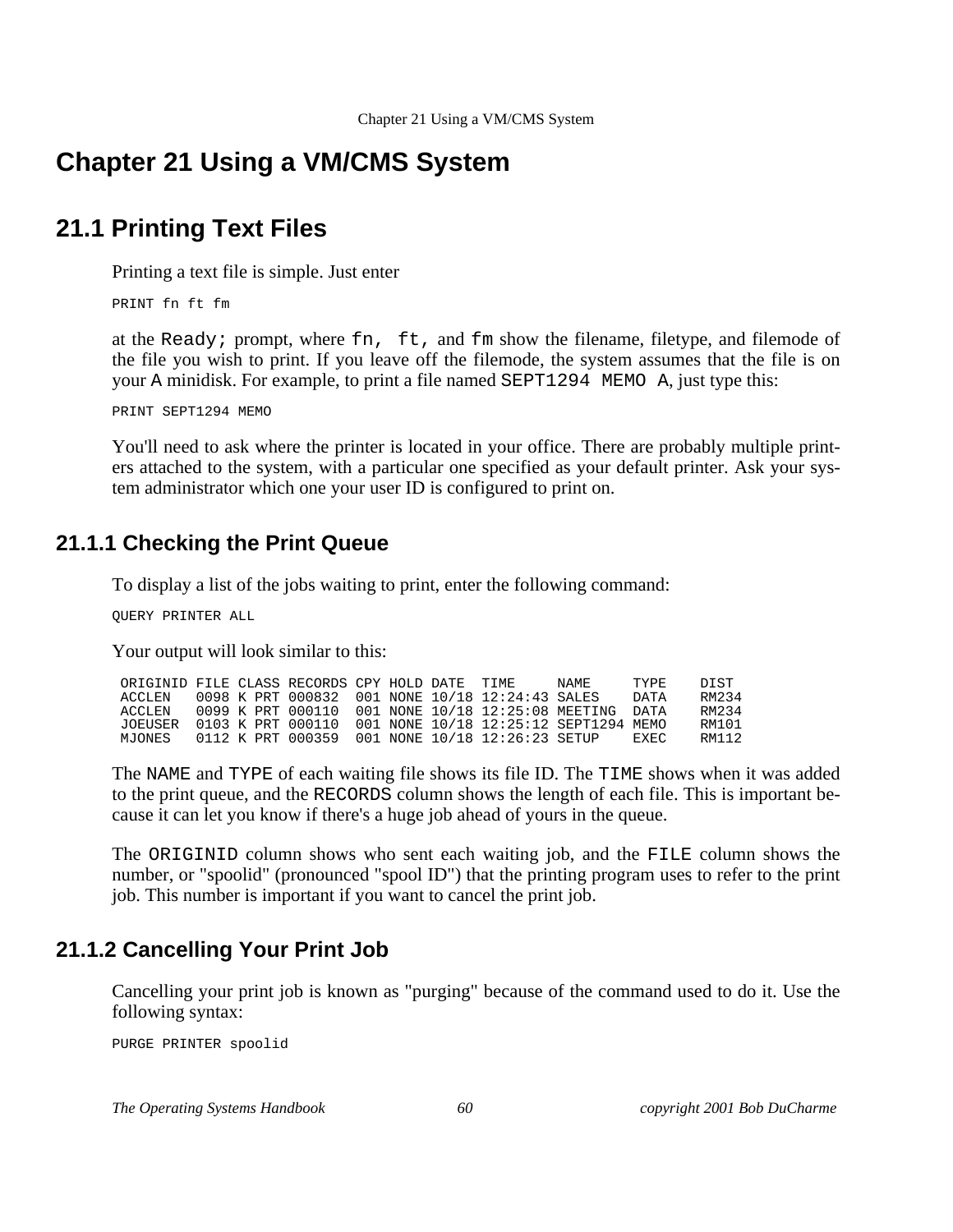where spoolid is the number that shows up in the FILE column when you issue the QUERY PRINTER ALL command. (If your file doesn't show up when you query the print queue, either it already printed—a likely possibility, if it was a small file and no other files were ahead of it in the print queue—or it never got into the queue in the first place.) You must include the word PRINTER because the PURGE command can be used to purge other temporary storage areas, like your reader. (Section 21.3, "Communicating with Other Users," covers some uses of the reader.)

If Joe User wants to purge the SEPT1294 MEMO file from the print queue shown above, he enters the following:

PURGE PRINTER 0103

If he wants to purge the SALES DATA file to speed up the printing of his own file, it's too bad. That file belongs to the ACCLEN user ID, and only a system administrator can purge other people's files.

# **21.2 Command Files**

Command files in CMS are called EXECs (pronounced "egg-zeks") after their filetype, which is short for "executable." Creating and using them is simple; just use XEDIT to create a file with a file type of EXEC that has a valid CMS or CP command on each line. To run the EXEC, type in the file's filename.

Nearly all IBM operating systems (with the notable exception of PC/DOS, thanks to the Byzantine politics of IBM's relationship with Microsoft) include some version of a programming language called REXX that is a superset of the EXEC command language. In other words, REXX has all the same commands as EXEC, plus more. Once you learn it on any computer, you can transfer that knowledge (and maybe even the REXX program) to other IBM computers. You can tell a REXX program from an EXEC program by its first line: if it begins with a slash and an asterisk (/\*) and ends with an asterisk and a slash (\*/), then it's a REXX program. Anything between these asterisks is considered a comment to the program, so the system ignores it. It doesn't really matter what you put there, but it's best to put a line describing the title and purpose of the program.

You should begin all EXECs (except for the PROFILE EXEC described in section 21.2.1, "The Automatic Logon Command File") with this so that you can indicate the purpose of your program and have access to the REXX commands. I've written EXECs that didn't work until I added this first line, so I always add it now.

For example, let's say that you often need to link to a particular minidisk on your system so that you can run a program called MAINMENU that displays the main menu of available reports for you to run. It would make your life easier to have a command file that performs the following steps: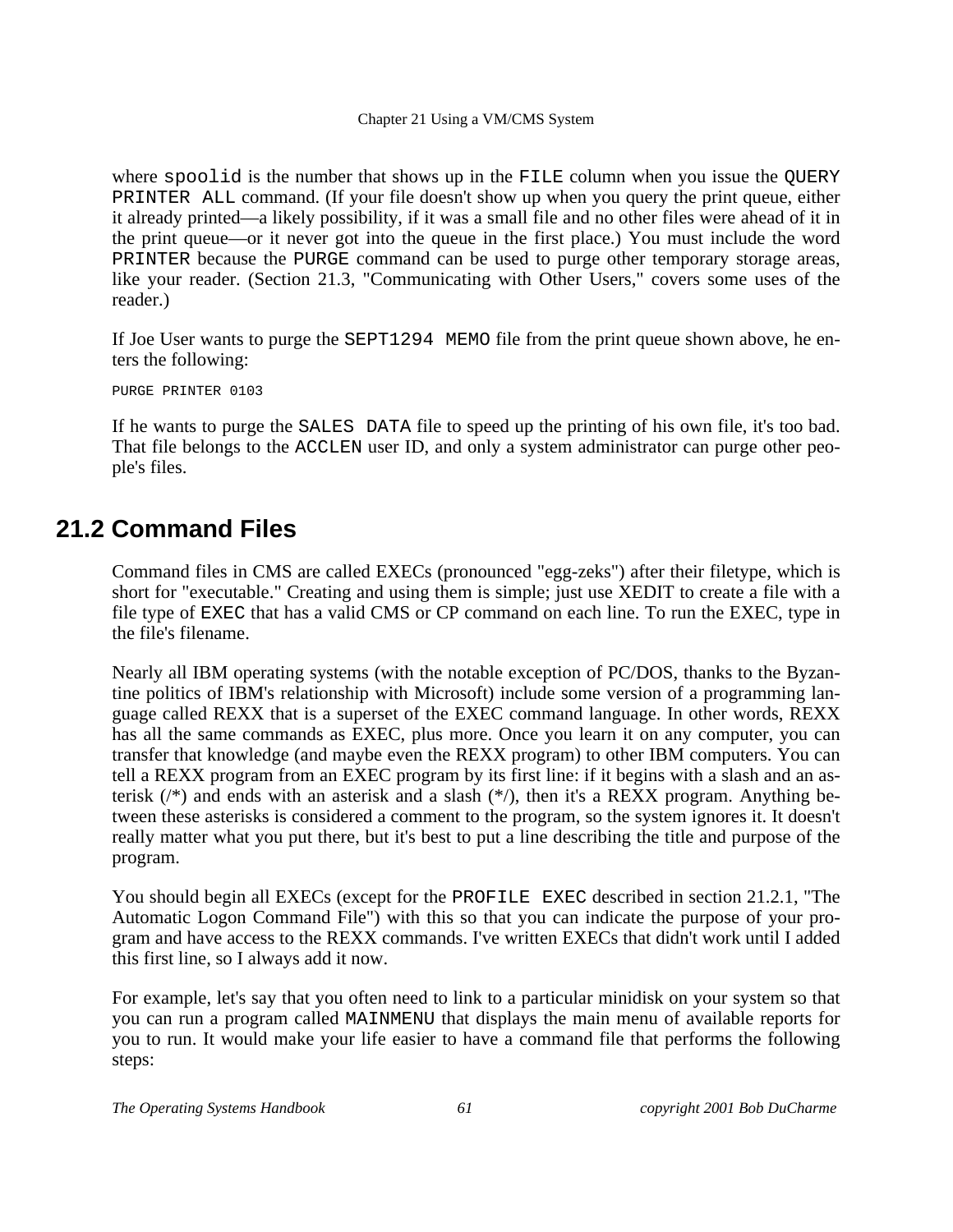- Link to the RPTPROG user ID, which has a virtual address of 192.
- Access the disk as your B disk.
- Type MAINMENU to run the program.

If you want to call your program RPTMENU, you use XEDIT to create a file with a filename of RPTMENU and a filetype of EXEC. Enter the following at the Ready; prompt:

X RPTMENU EXEC

Once in XEDIT, you add these four lines:

```
/* RPTMENU EXEC link to the RPTPROG disk and start the MAINMENU program */
LINK RPTPROG 192 193
ACCESS 193 B
MAINMENU
```
Note how the first line describes the purpose of the program. Save it and quit out of XEDIT. From then on you only need to type RPTMENU to use the MAINMENU program instead of the three commands you needed to type before.

In section 18.4.2 ("Help Menus") we saw that entering HELP by itself at the Ready; prompt displays a menu of various types of information for which help is available. One of the menu choices was the following:

STATEMTS - Show statements for REXX, EXEC2, and EXEC

Choose this to learn more about EXEC, EXEC2 (a variation on the EXEC command language), and REXX programming.

## **21.2.1 The Automatic Logon Command File**

Whenever you log on to your CMS account, the system looks for a special EXEC called PROFILE EXEC and executes it if found. If there's any command that you want executed every time you log on, use XEDIT to add a line with that command to your PROFILE EXEC file. If you don't have one, create it as you would create any other EXEC.

Many systems are set up to give a default PROFILE EXEC to each new user. In other words, you may have one the first time you log on without even knowing it. If so, take a good look at it; if your system doesn't seem to behave the way this book describes, it's probably because of something in your PROFILE. (For example, if a function key acts differently than I've described or if the system automatically displays a menu when you log on.)

# **21.3 Communicating with Other Users**

*The Operating Systems Handbook 62 copyright 2001 Bob DuCharme*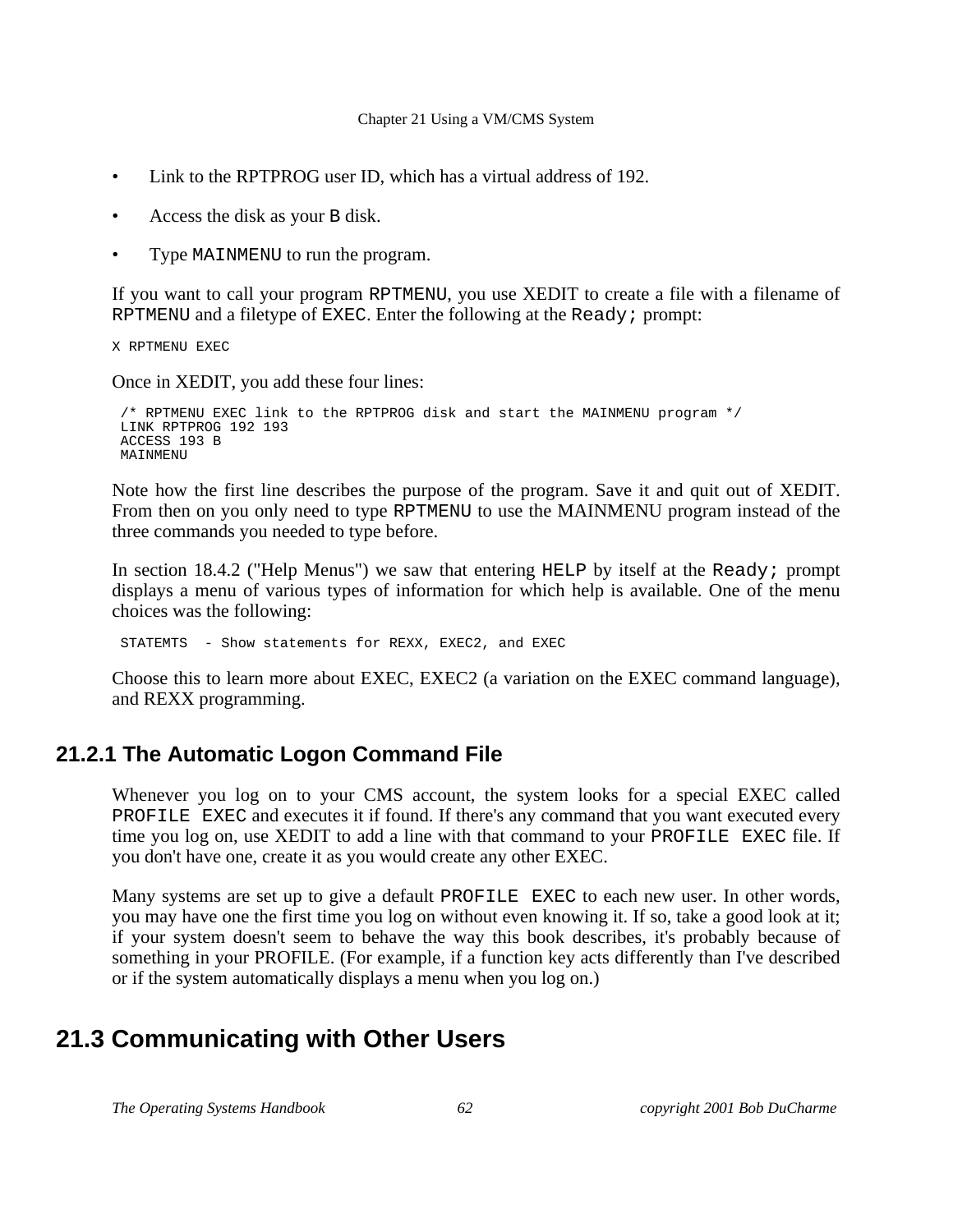Sending mail or files to another user means putting a copy of it into their "reader," which is like a mailbox. It's actually a software simulation of the machine that was once used to read punch cards. The sidebar "This is the Nineties. Why Do I Need a Card Puncher or a Punch Card Reader?" in section 18.1.3.2 ("Aborting Screen Output") explains why we still use the term "reader" even though the hardware being simulated is so archaic.

All CMS systems have the NOTE program to send electronic mail to other users. NOTE gets the job done, but it's limited enough that many sites purchase a fancier program. On my first CMS system, I was unaware of the existence of NOTE because of a program that we used called MAIL. Keep your eye out for a more full-featured alternative to NOTE.

Sending a note is simple: type

NOTE userid

where userid is the ID of your note's recipient. The recipient doesn't need to be logged on. If not, the next time he or she logs on a message will appear telling them that something is in their reader.

If Joe User wants to send a note to Mary Jones at her MJONES user ID, he enters this:

NOTE MJONES

CMS then displays the note editing screen, as shown in Figure 21.1.

```
 JOEUSER NOTE A0 V 132 Trunc=132 Size=9 Line=9 Col=1 Alt=0
 * * * Top of File * * *
OPTIONS: NOACK LOG SHORT NOTEBOOK ALL
Date: 6 February 94, 19:20:11 EST<br>From: Joe User 21
                               From: Joe User 212/930-3342 x4288 JOEUSER at JUPITER
To: MJONES
 * * * End of File * * *
 1= Help 2= Add line 3= Quit 4= Tab 5= Send 6= ?
 7= Backward 8= Forward 9= = 10= Rgtleft 11= Spltjoin 12= Power input
 ====>Figure 21.1 Screen for entering a note to another user.
```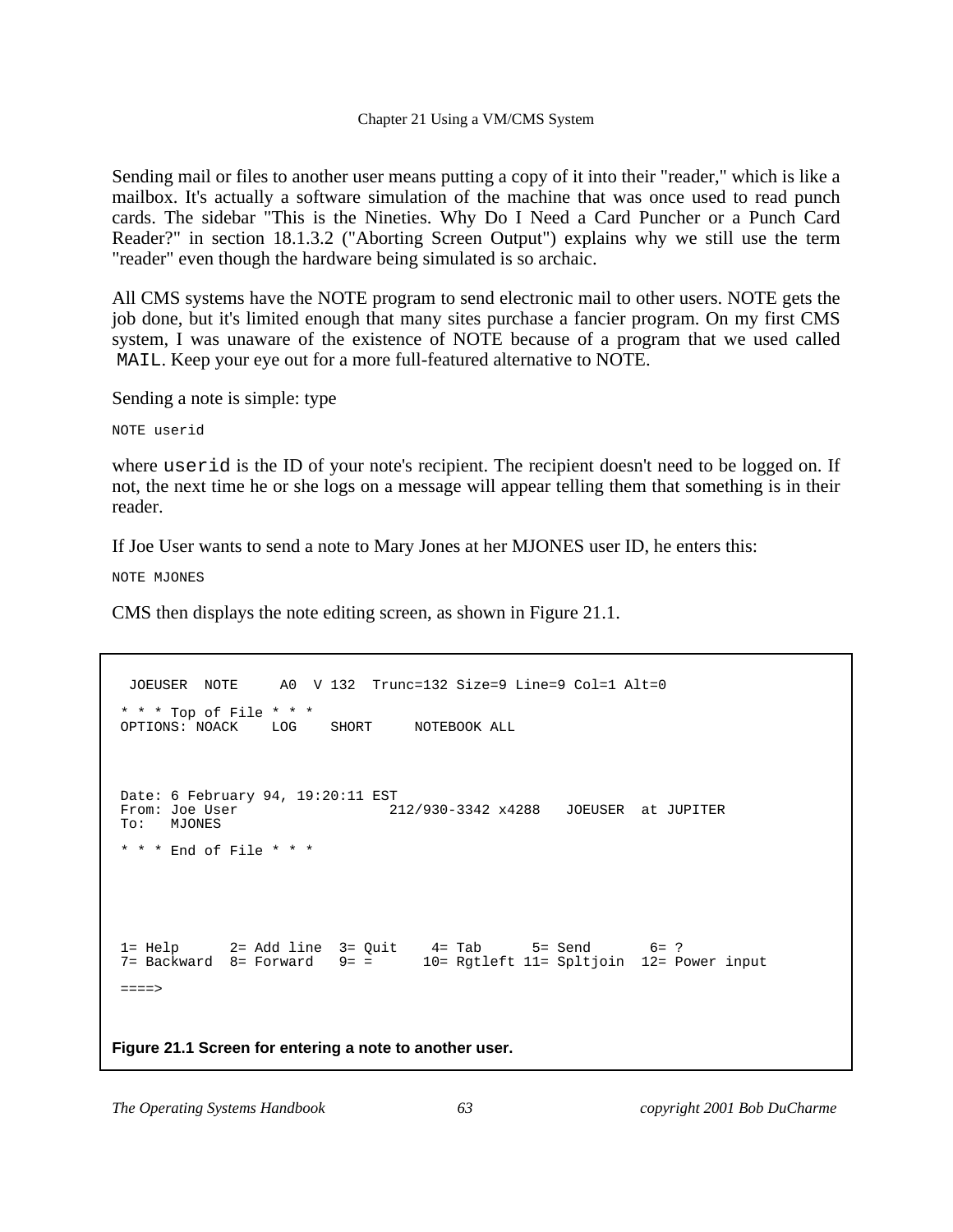It looks a lot like the XEDIT screen when you're creating a new file, except that it automatically added a header to your message. The "at JUPITER" part shows that Joe's particular VM system is named JUPITER. The system name is necessary when multiple systems are connected and someone on one wants to send mail to a user ID on another.

All the XEDIT commands described in this book are valid here. You can start with SET PRE-FIX ON and then use the a prefix command to add some blank lines on which to type your message.

Two function keys speed the creation and delivery of your message:

- Press PF2 to add blank lines to your message. Move your cursor to any line above "End of File," (for a start, put it on the line that says "To:") and press PF2 to add a new blank line under the line with the cursor.
- Use PF5, the "Send" key, to show that you have completed your note. When you press it, the NOTE program sends your message to the recipient's reader.

It also saves a copy in a file on your A disk called ALL NOTEBOOK. This is handy when you want to see exactly what you sent to someone.

# **21.3.1 Sending Files**

The SENDFILE command makes it easy to send an existing file to someone's reader. At the Ready; prompt, enter

SENDFILE fn ft fm userid

where fn, ft, and fm show the ID of the file to send and userid shows the ID of the user who gets the file. If CMS does not find a single letter as the third parameter here (in other words, if you leave out the filemode and just say SENDFILE fn ft userid), it assumes that fn ft represents a file on your A minidisk. Make sure to type all eight letters of the SENDFILE command; CMS has a separate, unrelated command called SEND.

If you enter SENDFILE by itself, you will see a screen similar to Figure 21.2.

```
 ---------------- SENDFILE ---------------
File(s) to be sent (use * for Filename, Filetype and/or Filemode
                           to select from a list of files)
Enter filename :
       filetype :
      filemode :
Send files to :
```
*The Operating Systems Handbook 64 copyright 2001 Bob DuCharme*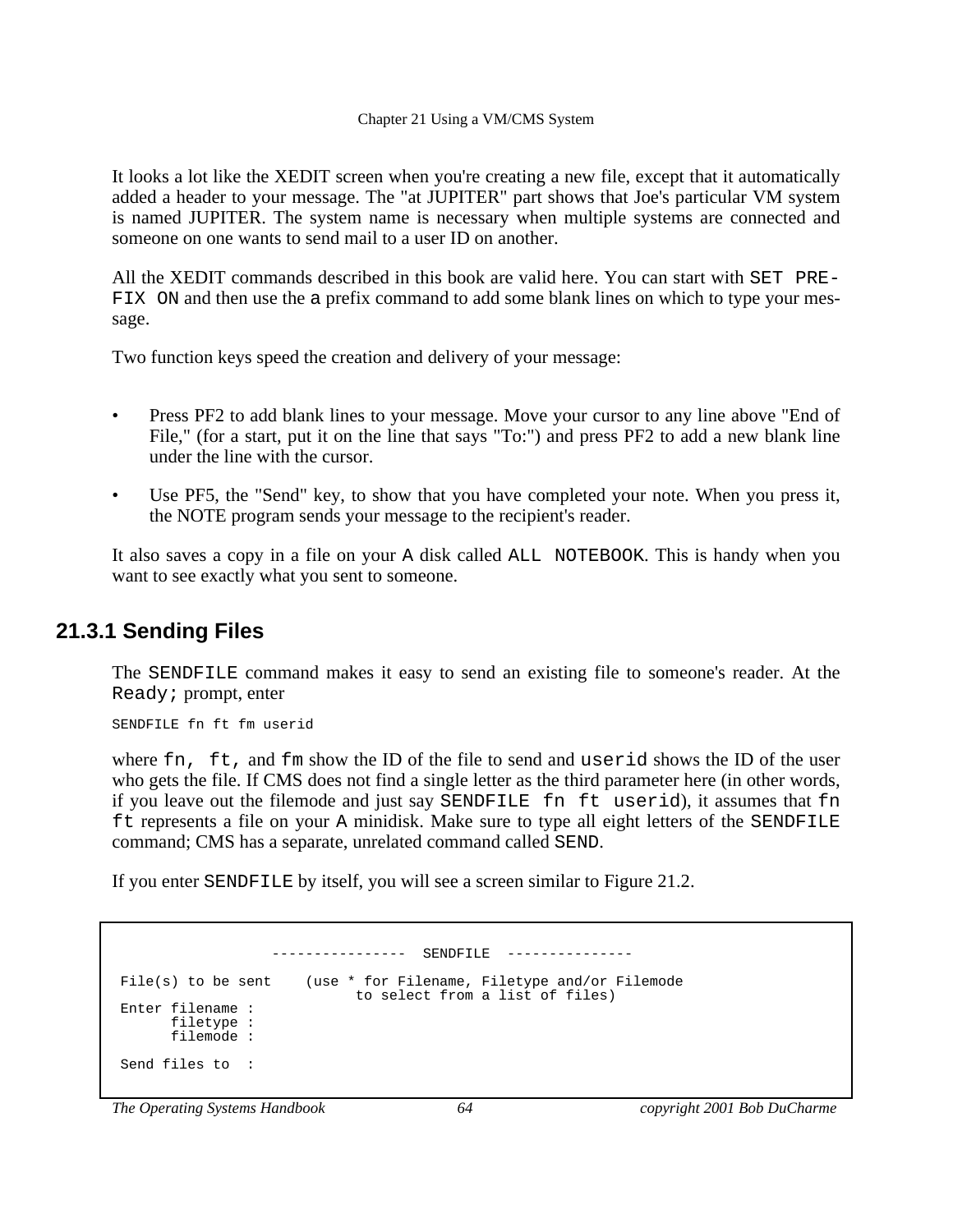

In addition to filling out the file ID and recipient's name, you can set the options shown in the bottom half of the screen. Most of them are self-explanatory. For example, the "log entry" means that SENDFILE adds a line describing what you sent, when, and to whom to a file called userid NETLOG, where userid is your user ID name.

When you are done with this screen, press PF5 to send the file whose ID you entered or PF3 to abort the SENDFILE program.

## **21.3.2 Receiving Mail and Files**

When you first log on, you may see a message similar to this:

FILES: 0003 RDR, NO PRT, NO PUN

This shows that your reader has three files. To get them out, you could use the RECEIVE command, which people originally used to read real punch cards and turn their information into a disk file. However, the RDRLIST program makes it much easier. (If your reader is empty and you want to play with the RDRLIST program for practice, use the NOTE and SENDFILE commands to send a few things to your own ID's reader.)

Enter RDRLIST at the Ready; prompt, and you see a screen similar to Figure 21.3.

 JOEUSER RDRLIST A0 V 108 Trunc=108 Size=2 Line=1 Col=1 Alt=0 Cmd Filename Filetype Class User at Node Hold Records Date Time<br>MJONES NOTE PUNA MJONES JUPITER NONE 14 10/16 09:30:59 MJONES NOTE PUN A MJONES JUPITER NONE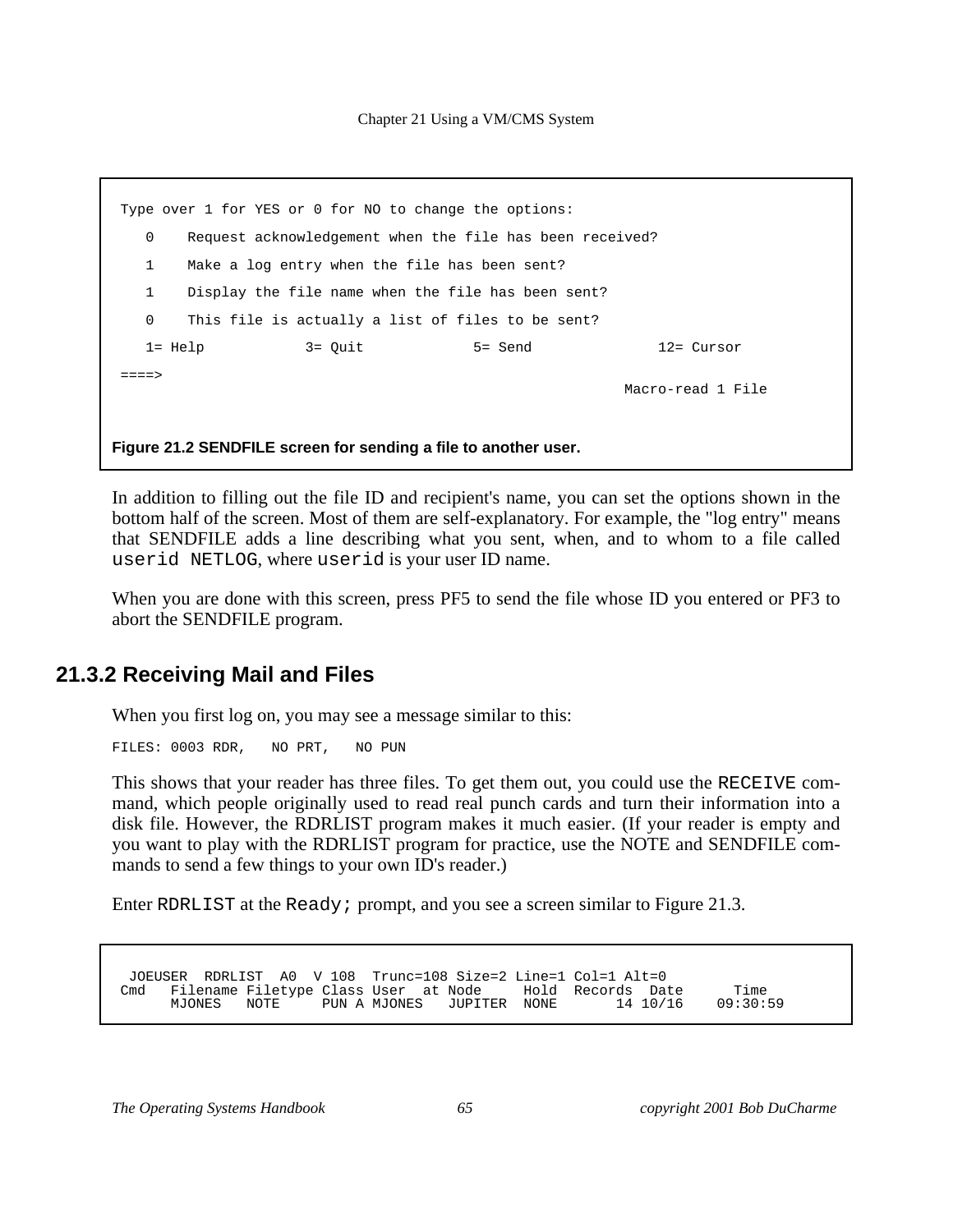ACCLEN NOTE PUNA ACCLEN JUPITER NONE 4 10/16 13:01:44<br>SALES DATA PUNA ACCLEN JUPITER NONE 832 10/16 13:02:45 SALES DATA PUN A ACCLEN JUPITER NONE 1= Help 2= Refresh 3= Quit 4= Sort(type) 5= Sort(date) 6= Sort(user) 7= Backward 8= Forward 9= Receive 10= 11= Peek 12= Cursor  $====>$ X E D I T 1 File

**Figure 21.3 RDRLIST screen for viewing files in the reader.**

RDRLIST is a specialized version of FILELIST, which is explained in the next section. Most of the columns of information here are similar to the information displayed when you enter the LISTFILE command with the (LABEL option, but with two important new columns: the User column shows who sent the file, and the Cmd column provides a place where you can enter commands to act on the file named on a given line. You can also move your cursor to the line with a particular file's name and press function keys to perform actions on that file. (See section 19.1.3.1, "Listing More than File Names," for more on the (LABEL option to the LISTFILE command.)

The three most important things that you want to do to a file in your reader are:

- Look at it while it's still in the reader.
- Pull it out of the reader and save it as a disk file.
- Delete it from the reader.

## **21.3.2.1 Looking at a File in the Reader**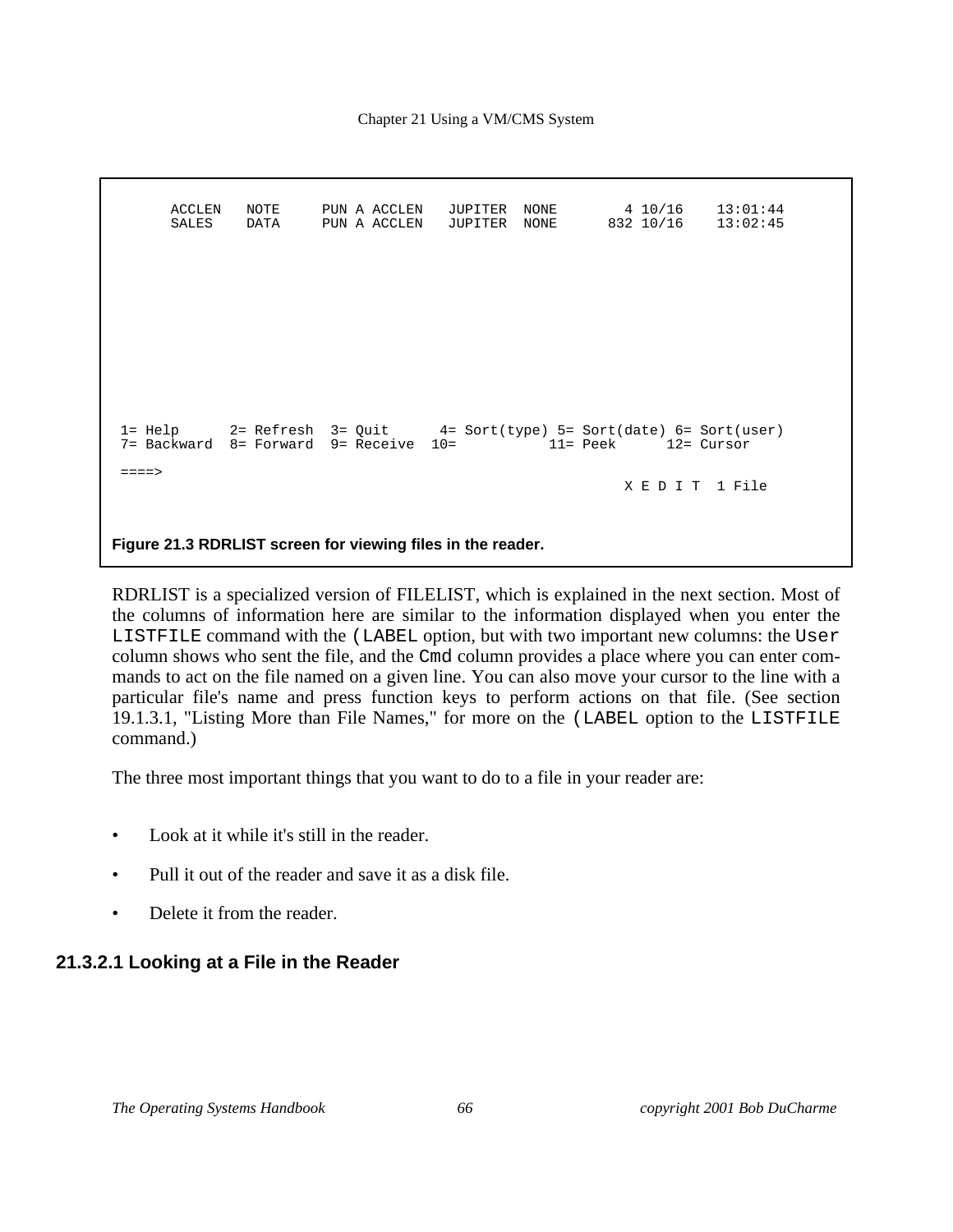Unless someone told you exactly what they sent you, you'll want to look at each file first, so that you can decide whether to keep it. Use the Peek function key for this. Move your cursor to anywhere on the line showing the file you want to peek at and press PF11. For example, let's say Joe recognizes the ACCLEN user ID as that of Larry Niven, his friend in Accounting. If Joe moves his cursor to the ACCLEN NOTE line and presses PF11 to see the note that Larry sent him, he might see something like the screen shown in Figure 21.4.

```
 0023 PEEK A0 V 132 Trunc=132 Size=12 Line=0 Col=1 Alt=0
Note from ACCLEN at JUPITER Format is NETDATA
 * * * Top of File * * *
Date: 16 October 94, 11:43:24 EST<br>From: Larry Niven 212
                              212/930-3342 x3277 ACCLEN at Jupiter
To: JOEUSER
Joe -
I can't make lunch with you today. Preparing for the sales meeting Monday
 looks like a lot more work than I had originally thought. A lot of the
figures still aren't in yet. How about Monday after the meeting for lunch?
 - Larry
 * * * End of File * * *
 1= Help 2= Add line 3= Quit 4= Tab 5= Clocate 6= ?/Change
 7= Backward 8= Forward 9= Receive 10= Rgtleft 11= Spltjoin 12= Cursor
 ==-=> X E D I T 1 File
Figure 21.4 Sample received note.
```
It looks like an XEDIT screen because it is. The RDRLIST program uses XEDIT to display the received message. As the function key list at the bottom shows, pressing PF3 quits out of this display and returns you to the list of files in your reader.

### **21.3.2.2 Saving a File from the Reader**

PF9 "receives" the file, or takes it out of the reader and saves it as a disk file. If someone sent it to you with the NOTE command, receiving it appends it onto your ALL NOTEBOOK file. If someone sent it to you with the SENDFILE command, receiving it saves it on your disk with the file ID specified in the Filename and Filetype columns—in other words, the name it had before it was sent to you. PF9 also sends a brief message to the message's sender telling them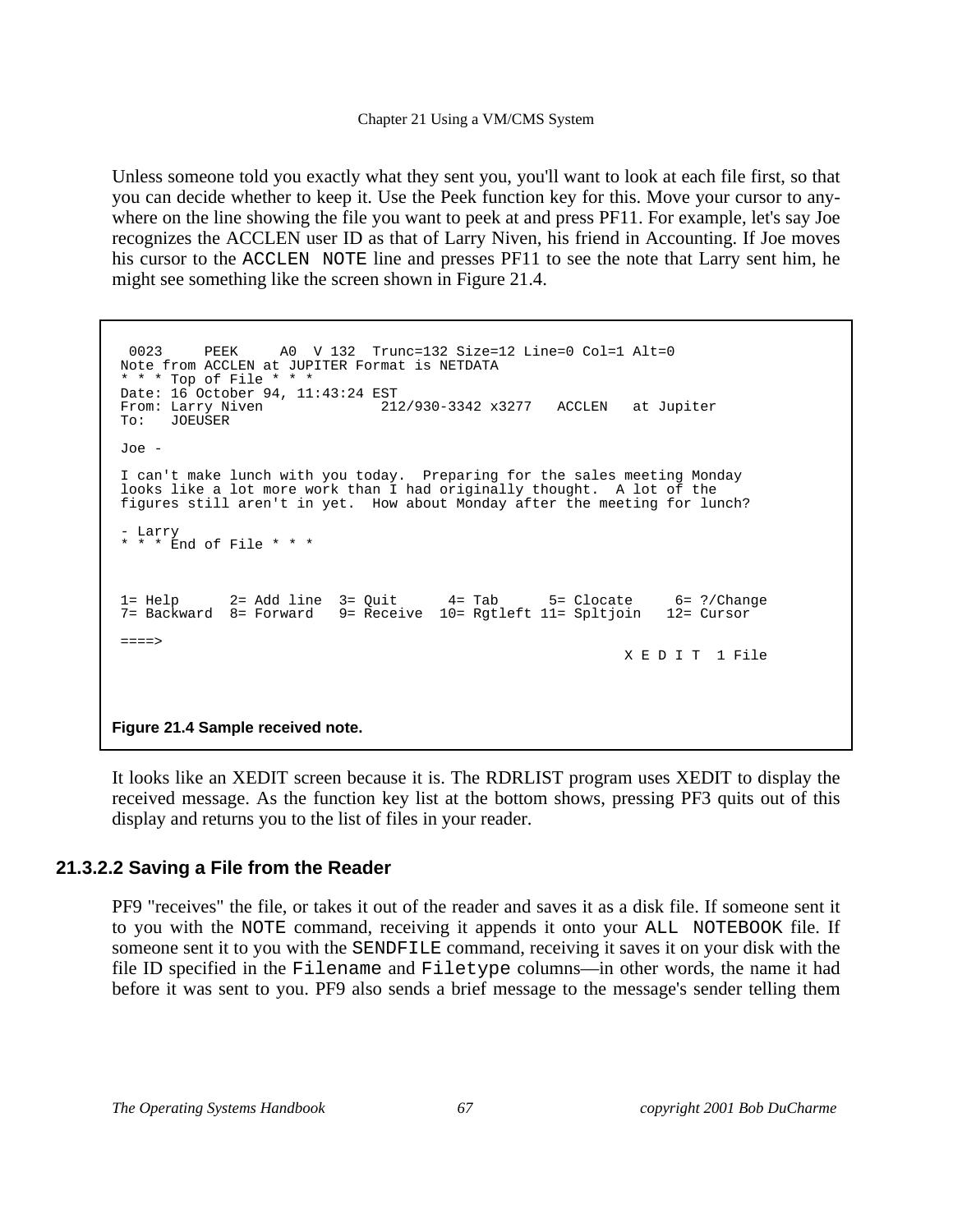#### Chapter 21 Using a VM/CMS System

that you've received it. (This brings up one advantage of PF11, the Peek function key: you can look at a received file, but the sender never knows that you saw it.)

Note how the function key lists on the RDRLIST screen and on the screen used to peek at files both show that PF9 receives the file. At the RDRLIST screen, your cursor must be on the same line as the file you want to receive when you press PF9, so that the system knows which file to receive. At the PEEK screen, your cursor's location doesn't matter, because the file you're peeking at is obviously the one you want to receive.

PF9 is a shortcut to use instead of typing out the RECEIVE command. It won't handle special situations, like receiving a file that has the same name as an existing file. To do this you need to type RECEIVE at the PEEK screen command line or in the RDRLIST screen's Cmd column so that you can take advantage of one of its options.

Although the Cmd column isn't very wide, you can type longer commands that begin there, even if this means typing over the Filename and Filetype columns. When you press Enter, the system knows what you mean.

To receive a file that is displayed on the PEEK screen and assign it a new name, enter the RECEIVE command at the PEEK screen prompt followed by the file ID. For example, to save a displayed file and give it the name LNIVEN 101694, enter

RECEIVE LNIVEN 101694

at the command line. To receive a file that is displayed on the PEEK screen and have it replace your existing file that has the same name, enter

RECEIVE (REPLACE

at the PEEK screen command line.

These commands have the same effect when you type them in the RDRLIST screen's Cmd column, except that you must put a slash character after the RECEIVE command to stand in for the name of the file being received. For example, to save the file with the name LNIVEN 101694 type

RECEIVE / LNIVEN 101694

over the beginning of the line that describes that file, as shown in Figure 21.5.

 JOEUSER RDRLIST A0 V 108 Trunc=108 Size=2 Line=1 Col=1 Alt=0 Filename Filetype Class User at Node Hold Records Date Time<br>MJONES NOTE PUNAMJONES JUPITER NONE 1410/16 09:30:59 MJONES NOTE PUNA MJONES JUPITER NONE 14 10/16 09:30:59<br>E /LNIVEN 101694 PUNA ACCLEN JUPITER NONE 4 10/16 13:01:44 RECEIVE /LNIVEN 101694 PUN A ACCLEN JUPITER NONE 4 10/16 13:01:44<br>SALES DATA PUN A ACCLEN JUPITER NONE 832 10/16 13:02:45 PUN A ACCLEN JUPITER NONE

*The Operating Systems Handbook 68 copyright 2001 Bob DuCharme*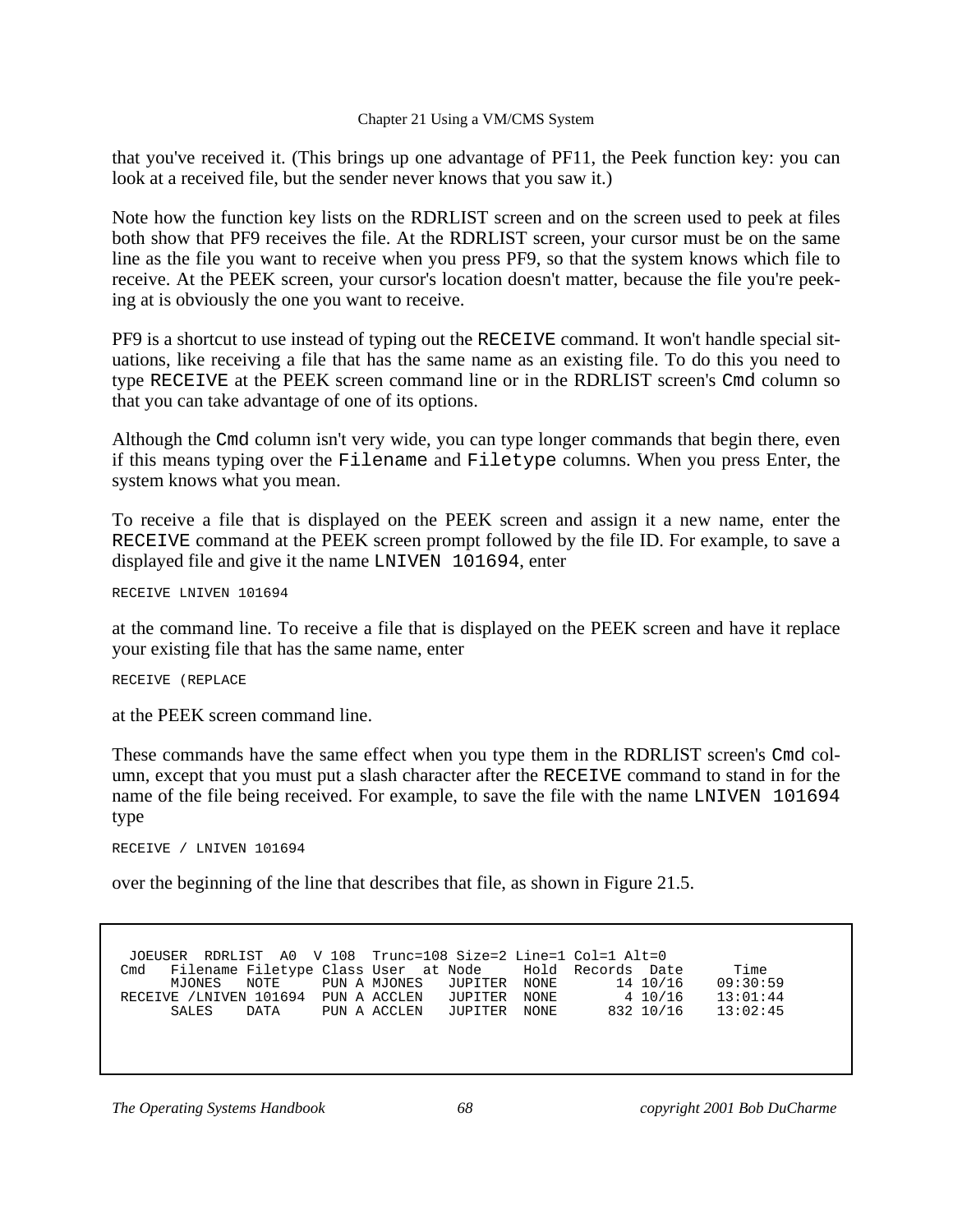#### **Figure 21.5 Receiving a file from the reader.**

After you press Enter, the system acknowledges your command with a message similar to the one in Figure 21.6.

|         |       | JOEUSER RDRLIST A0 V 108 Trunc=108 Size=2 Line=1 Col=1 Alt=0 |  |  |                    |
|---------|-------|--------------------------------------------------------------|--|--|--------------------|
|         |       | Cmd Filename Filetype Class User at Node Hold Records Date   |  |  | Time               |
|         |       | MJONES NOTE PUN A MJONES JUPITER NONE 14 10/16 09:30:59      |  |  |                    |
| $\star$ |       | LNIVEN 101694 received from ACCLEN at JUPITER                |  |  |                    |
|         | SALES | DATA – PUN A ACCLEN – JUPITER – NONE                         |  |  | 832 10/16 13:02:45 |
|         |       |                                                              |  |  |                    |
|         |       |                                                              |  |  |                    |

**Figure 21.6 System acknowledgement of receipt of file from the reader.**

Similarly, you type RECEIVE / (REPLACE in the same place to pull it out of the reader and store it on your disk with its original name regardless of whether you already had a file with that name.

#### **21.3.2.3 Discard a File from the Reader**

Don't think of it as "deleting" a file from the reader, but as "discarding" it. After all, you'll remember the command more easily: DISCARD. You can type it at the PEEK screen command line or on the RDRLIST screen beginning in the Cmd column. No parameters are necessary. Either way, when you press Enter, RDRLIST displays the words "has been discarded" after the file ID.

# **21.4 The FILELIST Program**

Many people find the FILELIST program useful to carry out basic operations on files. It displays a list of file IDs and you enter commands next to the names of the files that you want to manipulate. In fact, the RDRLIST's interface is based on FILELIST.

Entering FILELIST by itself lists your A disk's files on a screen similar to the RDRLIST screen. You can also enter wildcards to show that you only want to see certain files listed in FILELIST. For example, if you type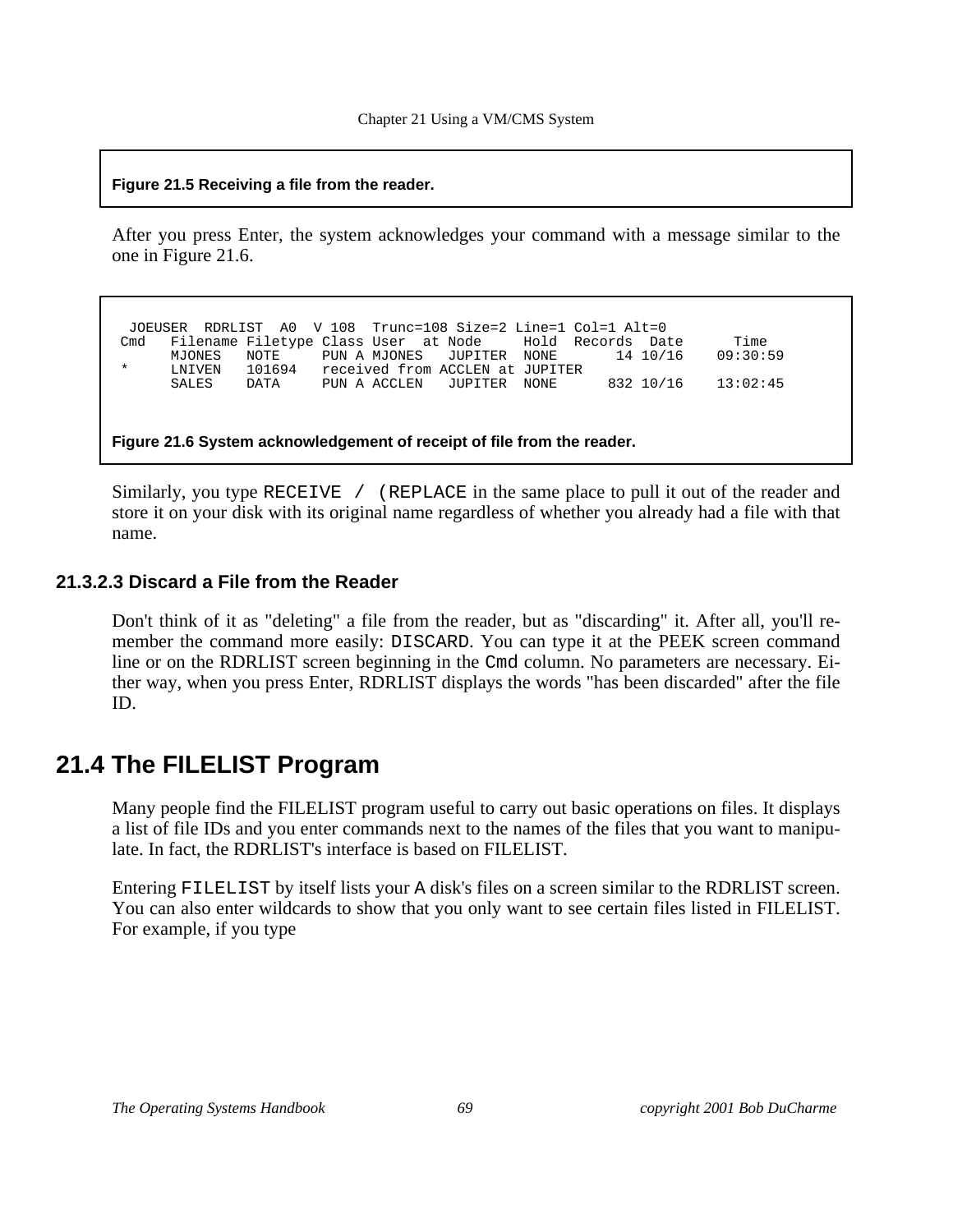FILELIST \* EXEC

FILELIST starts up and displays a screen similar to the one shown in Figure 21.7.

| <b>DOCBED</b> |                                                 | FILELIST AO |      |  |                  |    | V 108 Trunc=108 Size=126 Line=1 Col=1 Alt=0 |           |              |      |                                   |  |
|---------------|-------------------------------------------------|-------------|------|--|------------------|----|---------------------------------------------|-----------|--------------|------|-----------------------------------|--|
| Cmd           | Filename Filetype Fm Format Lrecl               |             |      |  |                  |    | Records                                     | Blocks    |              | Date | Time                              |  |
|               | <b>BUZZ</b>                                     | <b>EXEC</b> | A2 V |  |                  | 70 | 36                                          |           | 1            |      | 8/17/92 17:54:44 DSK191           |  |
|               | C ATTACH EXEC                                   |             | A1 F |  |                  | 80 | 2                                           |           | $\mathbf{1}$ |      | 1/30/92 16:48:41 DSK191           |  |
|               | CRITBETA EXEC                                   |             | A1 V |  |                  | 19 | 4                                           |           | 1            |      | 1/21/94 11:23:18 DSK191           |  |
|               | <b>DIR</b>                                      | <b>EXEC</b> | A1 V |  |                  | 24 | $\mathbf{1}$                                |           | 1            |      | 1/29/92 16:27:20 DSK191           |  |
|               | DOWNLOAD EXEC                                   |             | A1 V |  |                  | 73 | 31                                          |           | 1            |      | 2/02/92 11:01:21 DSK191           |  |
|               | HTRACK                                          | EXEC        | A1 V |  |                  | 24 | 2                                           |           | 1            |      | 7/27/92 13:17:05 DSK191           |  |
|               | INFONT                                          | EXEC        | A1 V |  |                  | 19 | $\overline{\mathbf{c}}$                     |           |              |      | 1 12/10/92 13:30:28 DSK191        |  |
|               | <b>IOBETA</b>                                   | EXEC        | A1 V |  |                  | 19 | $\overline{4}$                              |           | $\mathbf{1}$ |      | 1/07/94 12:34:47 DSK191           |  |
|               | MBAILEY                                         | <b>EXEC</b> | A1 V |  |                  | 22 | $\mathbf{1}$                                |           | $\mathbf{1}$ |      | 1/30/92 16:49:02 DSK191           |  |
|               | PROFILE                                         | EXEC        | A1 V |  |                  | 29 | 8                                           |           | 1            |      | 1/16/94 12:47:00 DSK191           |  |
|               | TEST1                                           | <b>EXEC</b> | A1 V |  |                  | 27 | 9                                           |           |              |      | 1 2/02/92 10:53:40 DSK191         |  |
|               | TEST4                                           | EXEC        | A1 V |  |                  | 18 | 8                                           |           |              |      | 1 8/21/92 16:20:19 DSK191         |  |
|               | TUTOR                                           | EXEC        | A1 V |  |                  | 7  | $\mathbf{1}$                                |           | 1            |      | 9/23/93 16:16:57 DSK191           |  |
| $l = Help$    |                                                 |             |      |  |                  |    | 2= Refresh 3= Quit 4= Sort(type)            |           |              |      | $5 = Sort(data)$ $6 = Sort(size)$ |  |
| $7 =$         | Backward                                        | 8= Forward  |      |  | $9 = FL /n 10 =$ |    |                                             | 11= XEDIT |              |      | $12 =$ Cursor                     |  |
|               |                                                 |             |      |  |                  |    |                                             |           |              |      |                                   |  |
| ====>         |                                                 |             |      |  |                  |    |                                             |           |              |      |                                   |  |
|               |                                                 |             |      |  |                  |    |                                             |           |              |      | X E D I T 1 File                  |  |
|               |                                                 |             |      |  |                  |    |                                             |           |              |      |                                   |  |
|               |                                                 |             |      |  |                  |    |                                             |           |              |      |                                   |  |
|               |                                                 |             |      |  |                  |    |                                             |           |              |      |                                   |  |
|               | Figure 21.7 FILELIST screen listing EXEC files. |             |      |  |                  |    |                                             |           |              |      |                                   |  |

As with RDRLIST, you enter a command that acts on a file in the Cmd column on the line listing that file. Unlike the commands you enter at the Ready; prompt, you don't need to indicate the file that you want to act on, because FILELIST can tell from your cursor's position. Instead, enter the slash character where you would have put the file's name.

#### **21.4.1 Copying Files**

To make a copy of a file and call it TEST5 EXEC A, enter

COPY / TEST5 EXEC A

right on the line with the file you want to copy. It doesn't matter whether you enter it in upper or lower case. Figure 21.8 shows a FILELIST screen with this command entered.

 DOCBED FILELIST A0 V 108 Trunc=108 Size=126 Line=1 Col=1 Alt=0 Cmd Filename Filetype Fm Format Lrecl Records<br>BUZZ EXEC A2 V 70 36 1 8/17/92 17:54:44 BUZZ EXEC A2 V 70 36 1 8/17/92 17:54:44 DSK191 CATTACH EXEC A1 F 80 2 1 1/30/92 16:48:41 DSK191 1 1/30/92 16:48:41 DSK191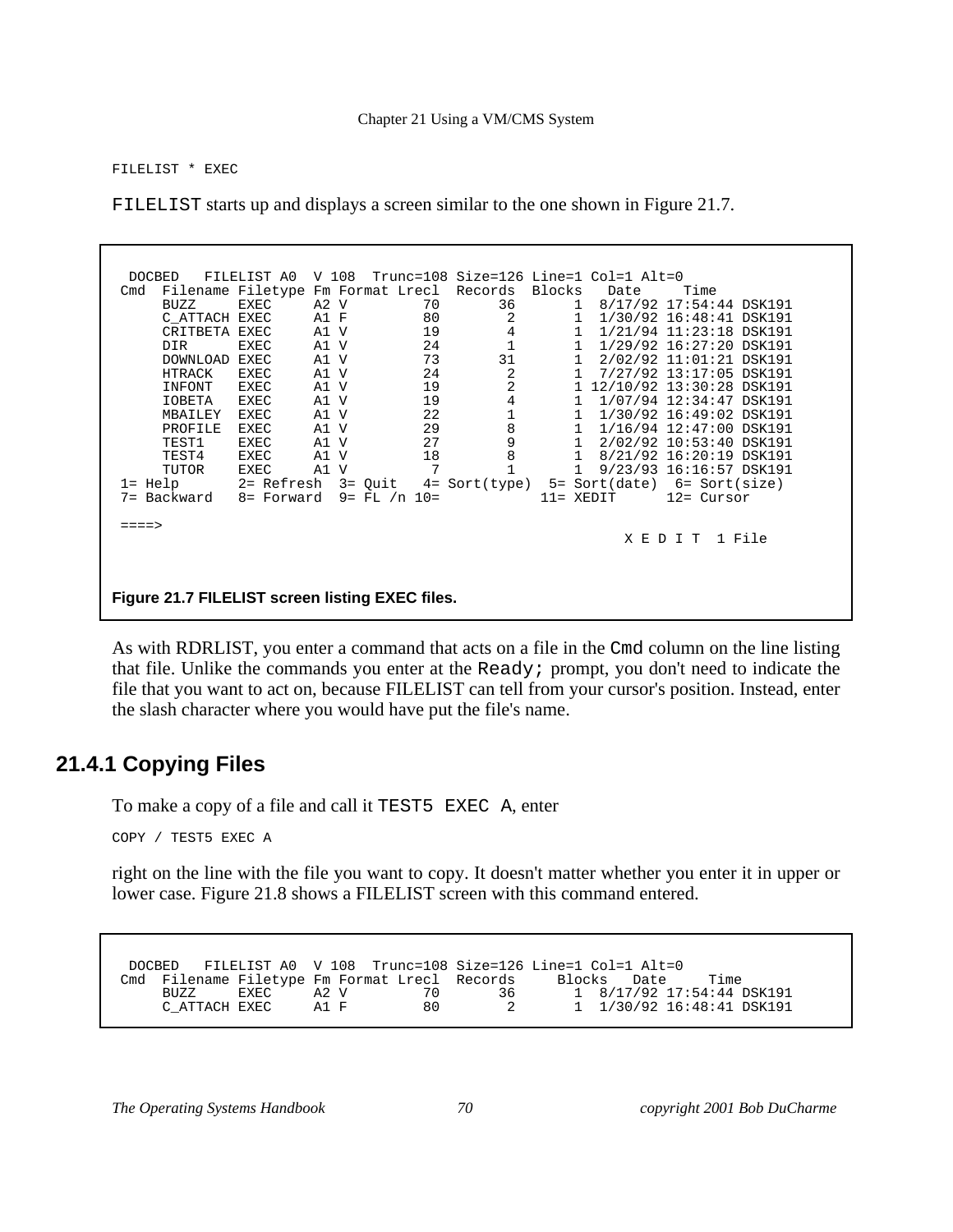|                                            | CRITBETA EXEC  | A1 V              | 19               | 4                |              |         | 1/21/94 11:23:18 DSK191           |        |
|--------------------------------------------|----------------|-------------------|------------------|------------------|--------------|---------|-----------------------------------|--------|
| copy                                       | / test5 exec a | A1 V              | 24               | 1                |              |         | 1/29/92 16:27:20 DSK191           |        |
| DOWNLOAD                                   | EXEC           | A1 V              | 73               | 31               |              |         | 2/02/92 11:01:21 DSK191           |        |
| HTRACK                                     | EXEC           | A1 V              | 24               | 2                |              | 7/27/92 | 13:17:05 DSK191                   |        |
| INFONT                                     | EXEC           | A1 V              | 19               | 2                |              |         | 12/10/92 13:30:28 DSK191          |        |
| <b>IOBETA</b>                              | EXEC           | A1 V              | 19               | $\overline{4}$   |              |         | 1/07/94 12:34:47 DSK191           |        |
| MBAILEY                                    | EXEC           | A1 V              | 22               | $\mathbf 1$      |              |         | 1/30/92 16:49:02 DSK191           |        |
| PROFILE                                    | <b>EXEC</b>    | A1 V              | 29               | 8                |              |         | $1/16/94$ $12:47:00$              | DSK191 |
| TEST1                                      | EXEC           | A1 V              | 27               | 9                |              |         | 2/02/92 10:53:40 DSK191           |        |
| TEST4                                      | EXEC           | A1 V              | 18               | 8                | $\mathbf{1}$ | 8/21/92 | 16:20:19 DSK191                   |        |
| TUTOR                                      | EXEC           | A1<br>$\mathbf v$ | 7                |                  |              | 9/23/93 | 16:16:57 DSK191                   |        |
| $l = Help$                                 | 2= Refresh     |                   | $3 =$ Quit       | $4 = Sort(type)$ |              |         | $5 = Sort(data)$ $6 = Sort(size)$ |        |
| Backward<br>$7 =$                          | 8= Forward     |                   | $9 = FL /n 10 =$ |                  | $11 =$       | XEDIT   | 12= Cursor                        |        |
|                                            |                |                   |                  |                  |              |         |                                   |        |
| ====>                                      |                |                   |                  |                  |              |         |                                   |        |
|                                            |                |                   |                  |                  |              |         | 1 File<br>XEDIT                   |        |
|                                            |                |                   |                  |                  |              |         |                                   |        |
|                                            |                |                   |                  |                  |              |         |                                   |        |
|                                            |                |                   |                  |                  |              |         |                                   |        |
| Figure 21.8 Copying a file using FILELIST. |                |                   |                  |                  |              |         |                                   |        |

When you press Enter, FILELIST executes the command. (Or commands—you can enter multiple commands on multiple lines before you press Enter.) Make sure to include the file's mode (a in Figure 21.8) or FILELIST will display an error message.

## **21.4.2 Renaming Files**

Renaming is similar to copying. To rename a file as TEST5 EXEC A, enter the command

RENAME / TEST5 EXEC A

beginning in the Cmd column on the line with the file you want to copy. After you press Enter, FILELIST displays the message

\*\* Discarded, Renamed, or Relocated \*\*

on that line.

## **21.4.3 Deleting Files**

Deleting a file is like deleting it from the reader: enter the DISCARD command, beginning in the Cmd column, on the line with the file you want to delete. After you press Enter, FILELIST displays the same message that it displays when you rename a file, showing you that the file no longer exists.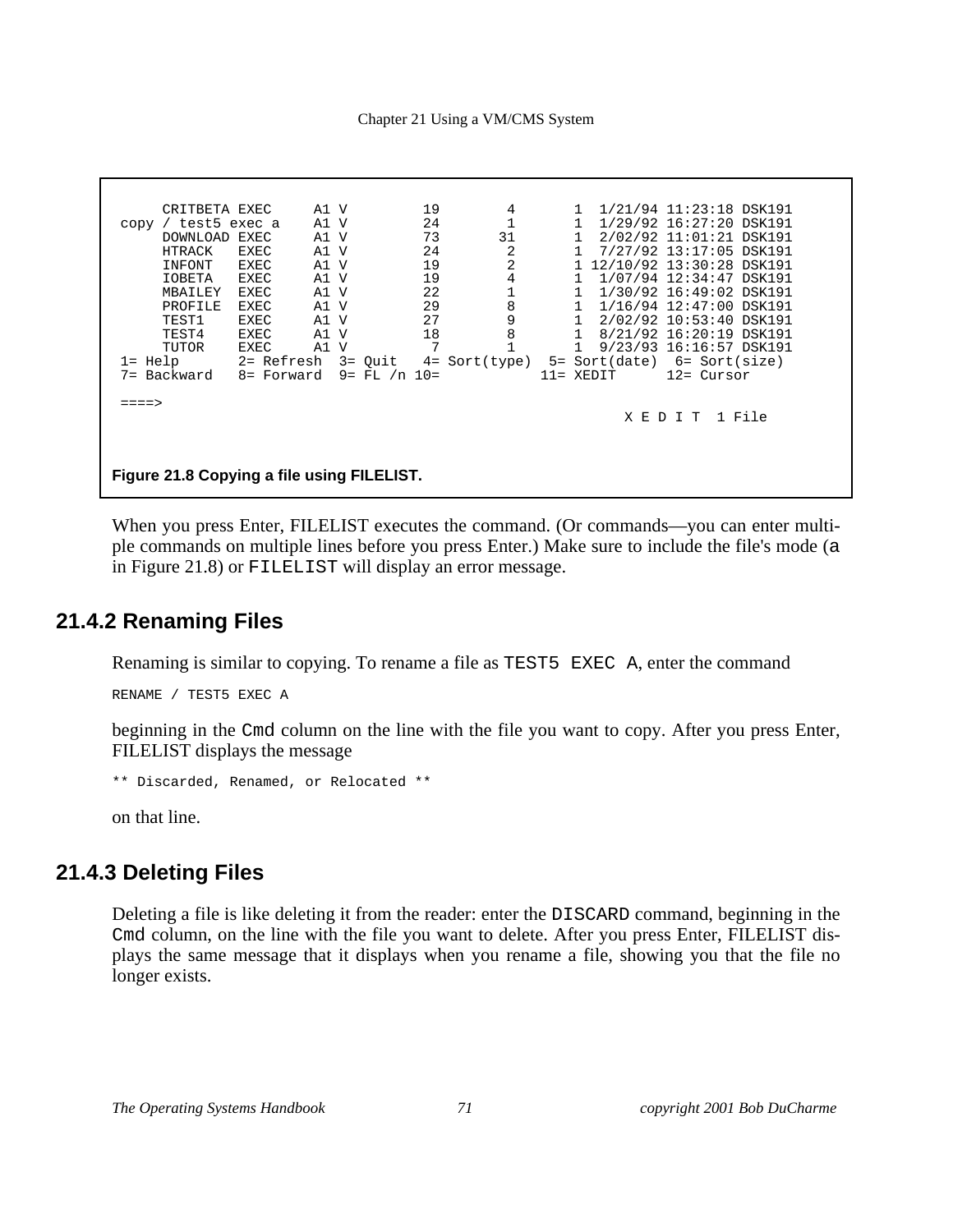## **21.4.4 Displaying A Text File's Contents**

Displaying a file's contents in FILELIST is similar to doing it from the Ready; prompt, except that you don't have to enter the file ID. Move your cursor to the Cmd column next to the file whose contents you want to view, enter the TYPE command, and press Enter. Use the Clear key and HT command just as you would when using the TYPE command from the Ready; prompt. When you are done, you will be back at the FILELIST screen.

#### **21.4.5 Editing a File**

Note how the bottom of the FILELIST screen shows that pressing PF11 invokes XEDIT. To edit a file whose name is displayed by the FILELIST program, move your cursor to that file's line and press PF11. When you finish editing it, CMS returns you to the FILELIST screen.

## **21.4.6 Printing a File**

By now, you can probably guess how to do this: move your cursor to the Cmd column next to the name of the file you want to print, enter PRINT, and press Enter. This has the same effect as when you enter

PRINT filename filetype

at the Ready; prompt.

# **21.5 A Sample VM/CMS Session**

One morning you log on and the system displays the following message, which shows that your reader has two files:

FILES: 0002 RDR, NO PRT, NO PUN

You enter RDRLIST at the command prompt, and the RDRLIST program shows you information about the two files in your reader, as shown in Figure 21.9.

| Cmd                                                        | JOEUSER RDRLIST A0 V 108 Trunc=108 Size=2 Line=1 Col=1 Alt=0<br>Filename Filetype Class User at Node    Hold Records Date<br>ACCLEN | NOTE |  | PUN A ACCLEN | JUPITER | NONE |  | 4 10/16 | Time<br>13:01:44<br>13:02:45 |
|------------------------------------------------------------|-------------------------------------------------------------------------------------------------------------------------------------|------|--|--------------|---------|------|--|---------|------------------------------|
| 148 10/16<br>PUN A ACCLEN JUPITER<br>SALES<br>NONE<br>DATA |                                                                                                                                     |      |  |              |         |      |  |         |                              |
|                                                            |                                                                                                                                     |      |  |              |         |      |  |         |                              |
| Figure 21.9 Sample reader contents.                        |                                                                                                                                     |      |  |              |         |      |  |         |                              |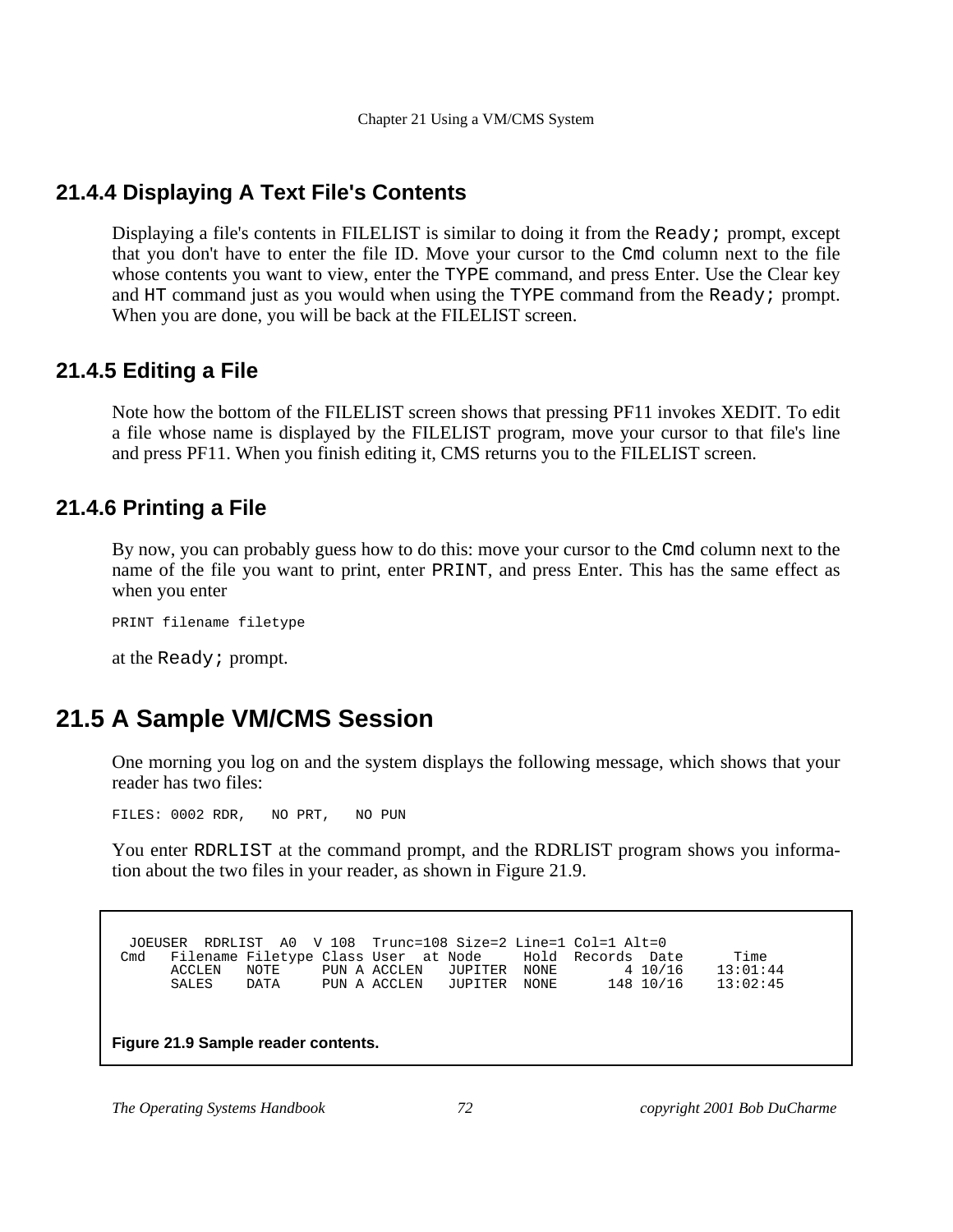It looks like the user with user ID ACCLEN (your good pal Larry in accounting) sent you a note and a medium-sized file. You move your cursor to the ACCLEN NOTE file and press PF11 to peek at the file, and RDRLIST displays the screen shown in Figure 21.10.

 0023 PEEK A0 V 132 Trunc=132 Size=12 Line=0 Col=1 Alt=0 Note from ACCLEN at JUPITER Format is NETDATA \* \* \* Top of File \* \* \* Date: 16 October 94, 13:01:44 EST<br>From: Larry Niven 212 212/930-3342 x3277 ACCLEN at Jupiter To: JOEUSER Joe - I'm sending the SALES DATA file to your reader for you to look over. Don't read the whole thing (you probably won't have time) but look over the monthly totals before the meeting Monday. Sorry to do this to you on a Friday! - Larry \* \* \* End of File \* \* \*

**Figure 21.10 Sample message to you from Larry.**

So now you know what that other file is. You save the note from Larry by entering RECEIVE at the PEEK screen's command line. The system returns you to the RDRLIST screen, which shows you that the ACCLEN NOTE file has been "added to ALL NOTEBOOK A0." Now you know the name of the file in which to find this note if you need to refer to it again.

While viewing the RDRLIST screen, you pull the SALES DATA file out of the reader by moving your cursor to that line and pressing PF9. Then, you quit the RDRLIST program by pressing PF3.

Next, you take a quick look at this SALES DATA file that Larry mentioned. You enter

TYPE SALES DATA

at the Ready; prompt and see the screen shown in Figure 21.11.

| TYPE SALES DATA |                                                         |          |
|-----------------|---------------------------------------------------------|----------|
| Page 01         | O'Rourke Enterprises<br>Monthly Sales Figures by Region | 10/16/94 |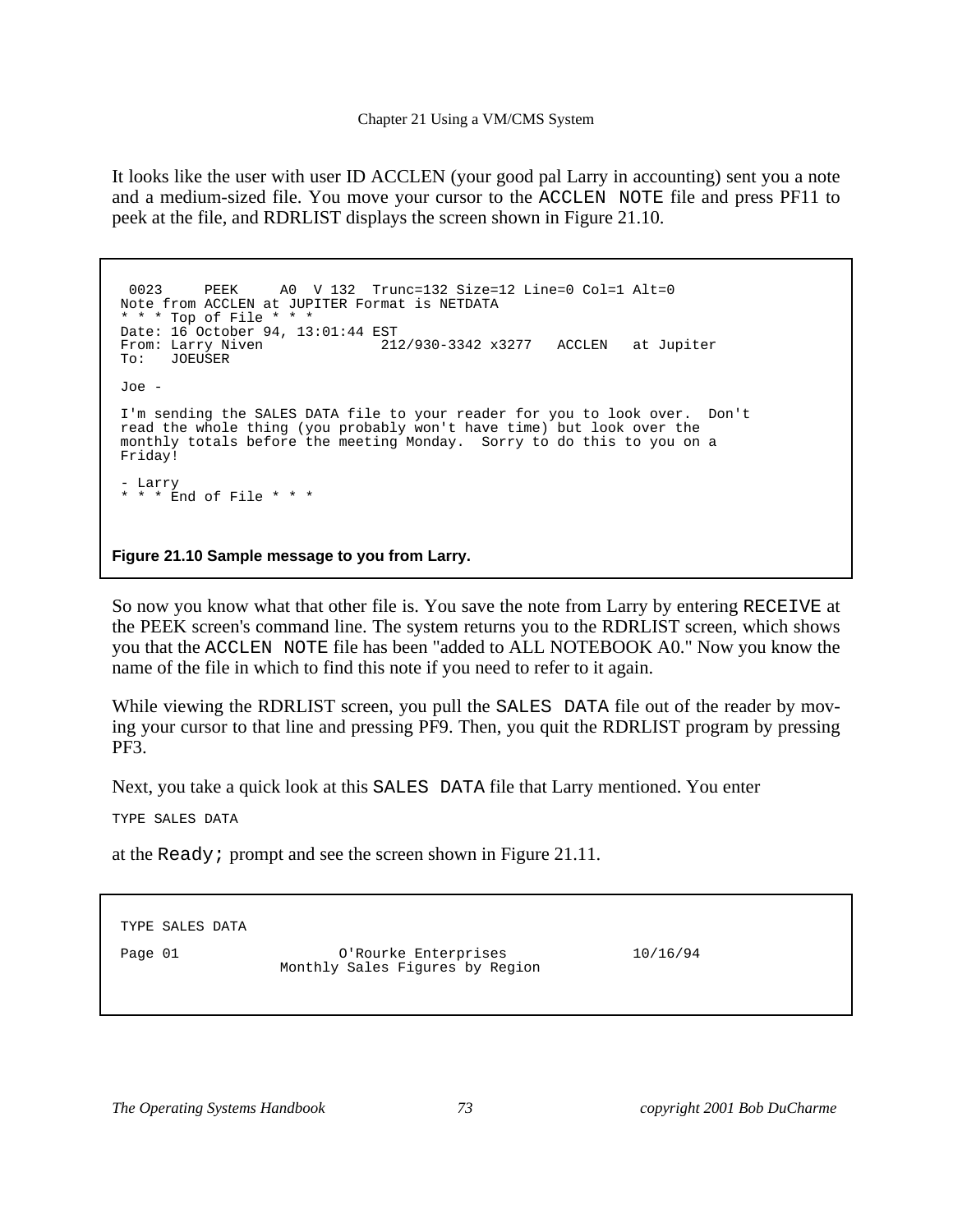| 77.423<br>12,756<br>Northeast<br>65,812<br>Mid-Atlantic<br>11,447<br>58,222 8,800<br>Southeast<br>42,342 5,663<br>Southwest<br>Midwest<br>73,242<br>12,000<br>14,433<br>1,500<br>Northwest<br>68,443<br>7,445<br>West Coast<br>399,917<br>59,611<br>JANUARY TOTAL<br>FEBRUARY<br>Net.<br>Gross<br>75,732<br>11,890<br>11,008 | JANUARY                   | Gross  | Net. |
|------------------------------------------------------------------------------------------------------------------------------------------------------------------------------------------------------------------------------------------------------------------------------------------------------------------------------|---------------------------|--------|------|
|                                                                                                                                                                                                                                                                                                                              |                           |        |      |
|                                                                                                                                                                                                                                                                                                                              |                           |        |      |
|                                                                                                                                                                                                                                                                                                                              |                           |        |      |
|                                                                                                                                                                                                                                                                                                                              | Northeast<br>Mid-Atlantic | 69,348 |      |
|                                                                                                                                                                                                                                                                                                                              |                           |        |      |

**Figure 21.11 Beginning of SALES DATA file.**

You press the Clear key, and see the screen shown in Figure 21.12.

| Southeast<br>Southwest<br>Midwest<br>Northwest<br>West Coast<br>FEBRUARY TOTAL                           | 61,835<br>42,445<br>70,762<br>14,242<br>65,447<br>399,811                                       | 8,890<br>5,556<br>12,934<br>1,634<br>7,556<br>39,468 |
|----------------------------------------------------------------------------------------------------------|-------------------------------------------------------------------------------------------------|------------------------------------------------------|
| MARCH                                                                                                    | Gross                                                                                           | Net                                                  |
| Northeast<br>Mid-Atlantic<br>Southeast<br>Southwest<br>Midwest<br>Northwest<br>West Coast<br>MARCH TOTAL | 76,788<br>67,789<br>62,640 9,126<br>40,400 4,900<br>69,730<br>13,554<br>73,354 8,020<br>399,811 | 12,020<br>11,003<br>11,500<br>1,330<br>59,468        |
|                                                                                                          |                                                                                                 |                                                      |
| APRIL                                                                                                    | Gross                                                                                           | Net                                                  |

MORE...

MORE...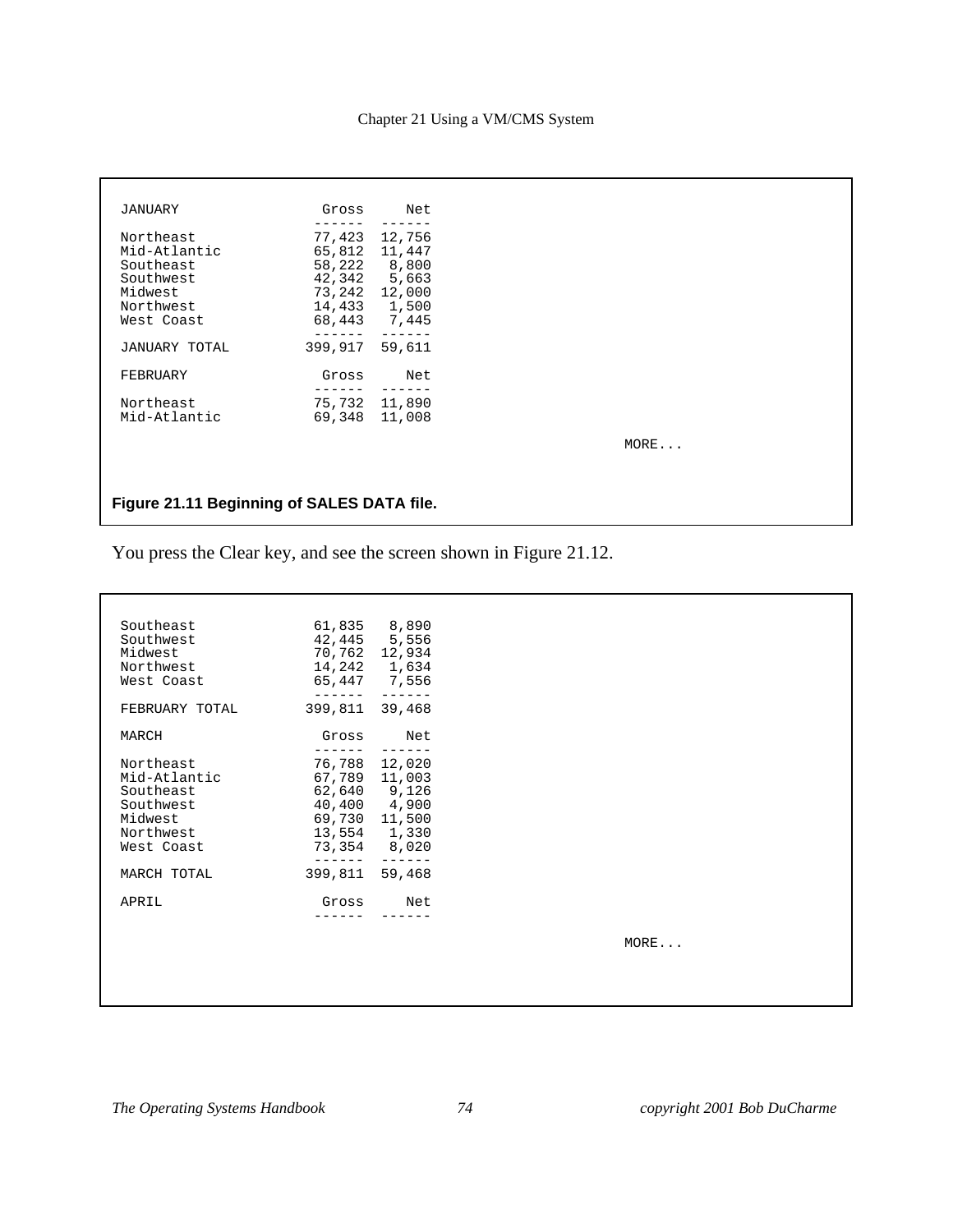#### **Figure 21.12 Second screen of SALES DATA screen.**

You get the pattern, and don't need to do this for the whole file, so you type HT to Halt the Typing, press Enter so that the HT takes effect, and then press Clear one more time.

If Larry said that you should only bother with the monthly totals, it might be a good idea to consolidate those figures by making a copy of the SALES DATA file and editing out the details. You enter

```
COPY SALES DATA A TOTALS DATA A
```
and then call up the TOTALS DATA file with XEDIT:

X TOTALS DATA

With the beginning of the file displayed in XEDIT, you enter the XEDIT prefix command dd at the beginning and end of the first block to get rid of in the file, as shown in Figure 21.13.

 SALES DATA A1 F 80 Trunc=80 Size=148 Line=0 Col=1 Alt=0 ===== \* \* \* Top of File \* \* \* ===== Page 01 O'Rourke Enterprises 10/16/94 ===== Monthly Sales Figures by Region ===== ===== =dd== JANUARY Gross Net  $==== =$  Northeast 77,423 12,756 ===== Northeast 77,423 12,756 ===== Mid-Atlantic 65,812 11,447 ===== Southeast 58,222 8,800 ===== Southwest 42,342 5,663 ====== Notcheast 77,423 12,950<br>
===== Mid-Atlantic 65,812 11,447<br>
==== Southeast 58,222 8,800<br>
===== Midwest 42,342 5,663<br>
===== Morthwest 73,242 12,000<br>
===== West Coast 68,443 7,445 ===== Northwest 14,433 1,500 ===== West Coast 68,443 7,445 ===dd ------ ------ ===== JANUARY TOTAL 399,917 59,611 ===== ===== FEBRUARY Gross Net ===== ------ ------ ===== Northeast 75,732 11,890 ====> X E D I T 1 File **Figure 21.13 Deleting a block from the SALES DATA file.**